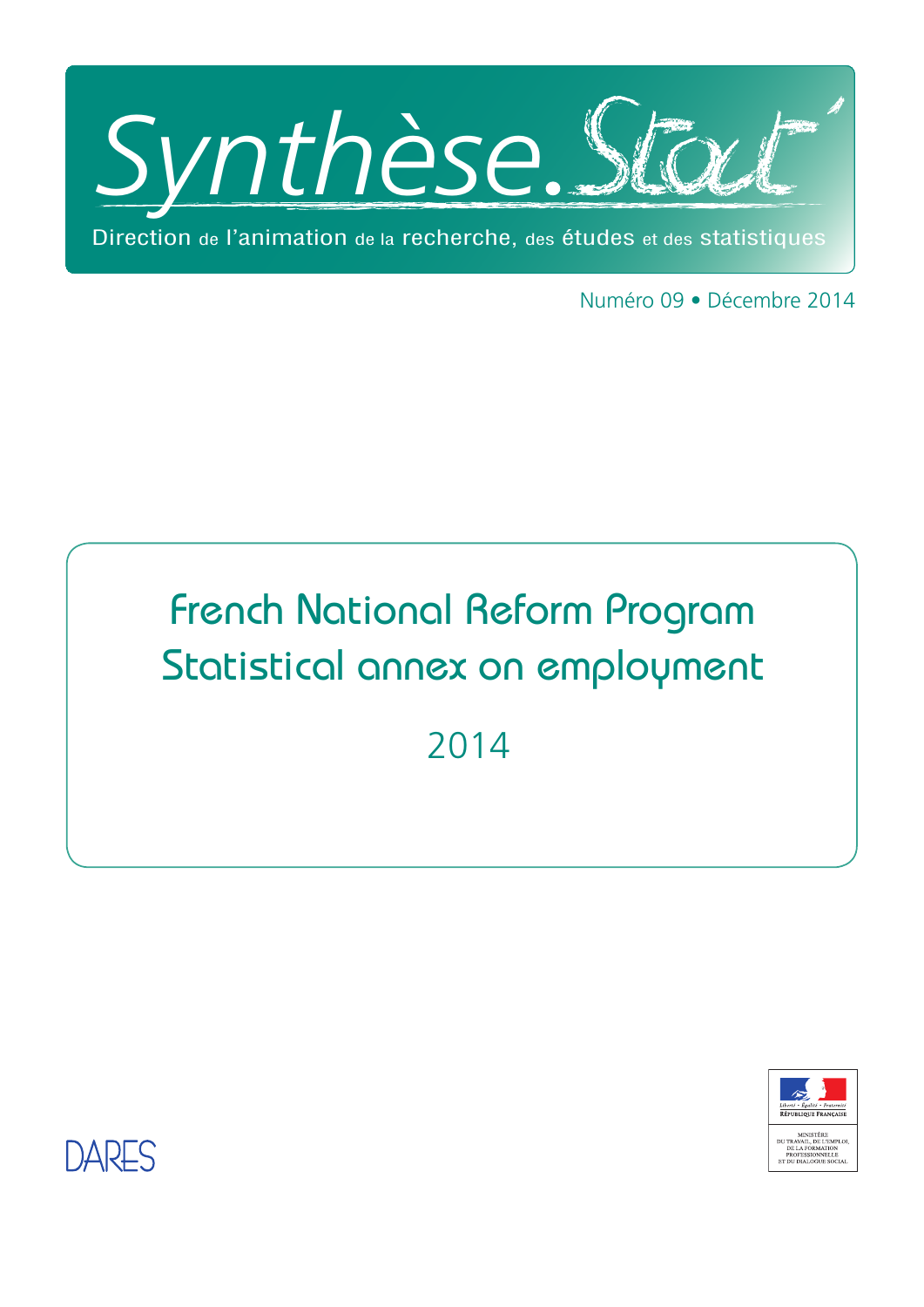

The Europe 2020 strategy aims to make the EU a smart, sustainable and inclusive economy with high levels of employment, productivity and social cohesion. It is based on a limited number of guidelines, adopted by the Council of the European Union in October 2010, dealing in a comprehensive way the issues of employment and economic policy.

These integrated guidelines complement the five major targets such as the one consisting in raising the employment rate of women and men aged 20 to 64 to 75% by 2020, notably through a greater involvement of young people, older workers and the low-skilled and a better integration of migrants.

In order to facilitate the use of these statistics by all Member States within the context of multilateral surveillance, the nomenclature and format used for these indicators is based on the Joint Assessment Framework developed by the Employment Committee at European level to follow guidelines 7-9.

The selection of indicators presented in this annex is based on those selected by the "indicators group" of the Employment Committee, supplemented by the relevant national indicators that help monitor the implementation of French priorities.

Guideline no.7: Increasing labour-market participation of men and women, reducing structural unemployment and improving the quality of work

Guideline no.8: Developing a skilled workforce responding to labour market needs, and promoting lifelong education and training.

Guideline no.9: Improving the quality of educational and training systems and improving their performance at all levels, and increasing participation in higher education or equivalent

Note: The data contained in this document are exclusively taken from national statistical sources. Consequently, they can sometimes diverge from harmonized data published by Eurostat.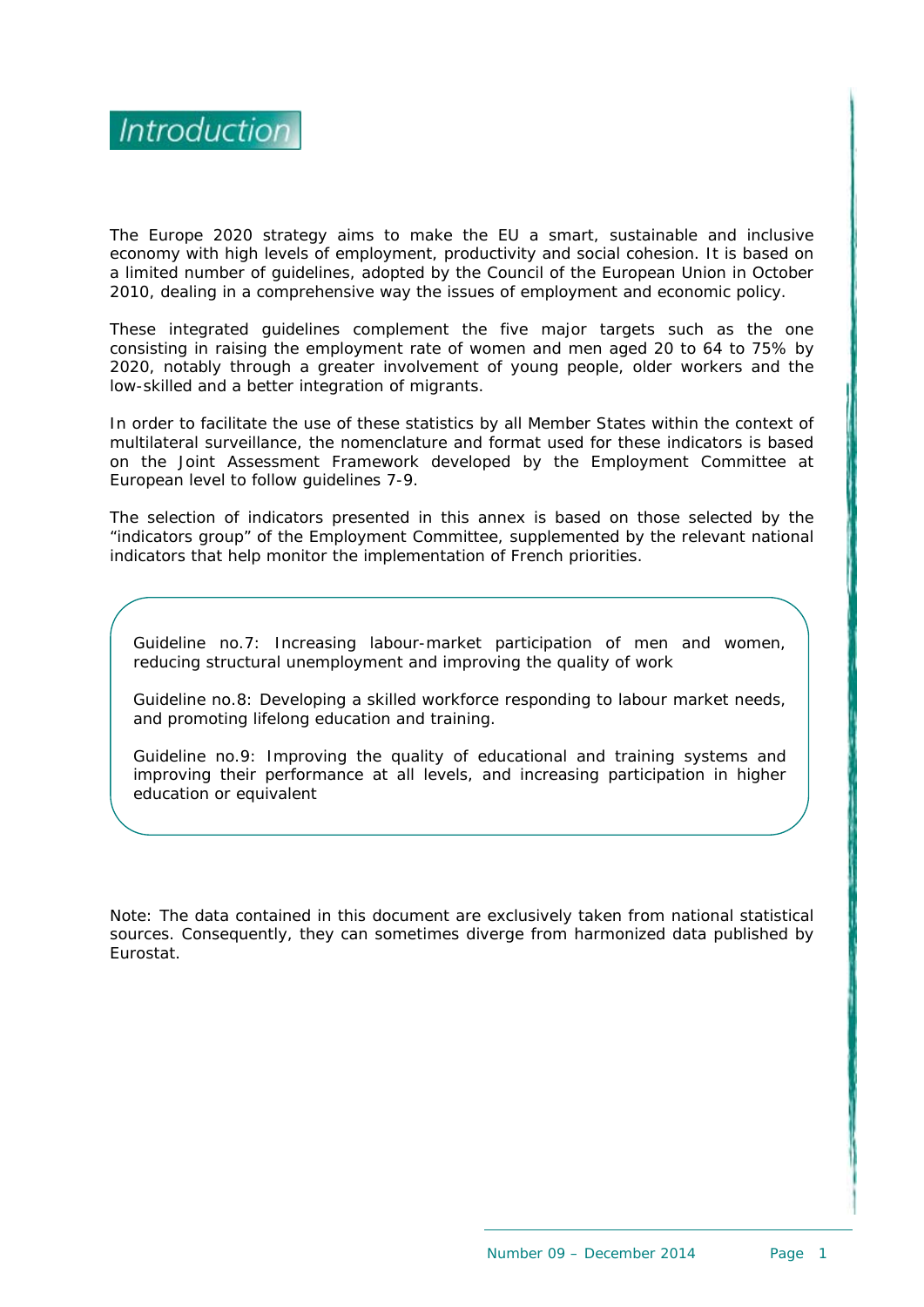

| Unemployment rates by qualification and length of time since leaving initial |
|------------------------------------------------------------------------------|
|                                                                              |
|                                                                              |
| Employment and unemployment rates for European Union nationals and           |
|                                                                              |
|                                                                              |
| Employment rate and core employment rate for 55-64 year-old7                 |
| <b>ENHANCING LABOUR MARKET FUNCTIONING AND COMBATING SEGMENTATION</b>        |
| Annual transitions between the various situations on the job market  9       |
| Part-time, special forms of salaried employment, and share of self-<br>10    |
| Dispersion of regional employment and unemployment rates  11                 |
|                                                                              |
|                                                                              |
|                                                                              |
| Activation rate of Long Term registered Unemployed  15                       |
| Prevention and participation in active measures by the long-term             |
| Active Labour Market Policy expenditure (categories 2 to 7) as a percentage  |
| Active Labour Market Policy expenditure (categories 2 to 7) per person       |
| Labour Market Policy participants (categories 2 to 7) per 100 persons        |
| ADEQUACY OF THE SOCIAL PROTECTION SYSTEM AND MAKE WORK PAY 1.                |
| People at risk of poverty according to a threshold at 60% of the median      |
| Out-of-work income maintenance expenditure (category 8) as a percentage      |
| Out-of-work income maintenance expenditure (category 8) per person           |
| ADEQUACY OF THE SOCIAL PROTECTION SYSTEM AND MAKE WORK PAY : 2.              |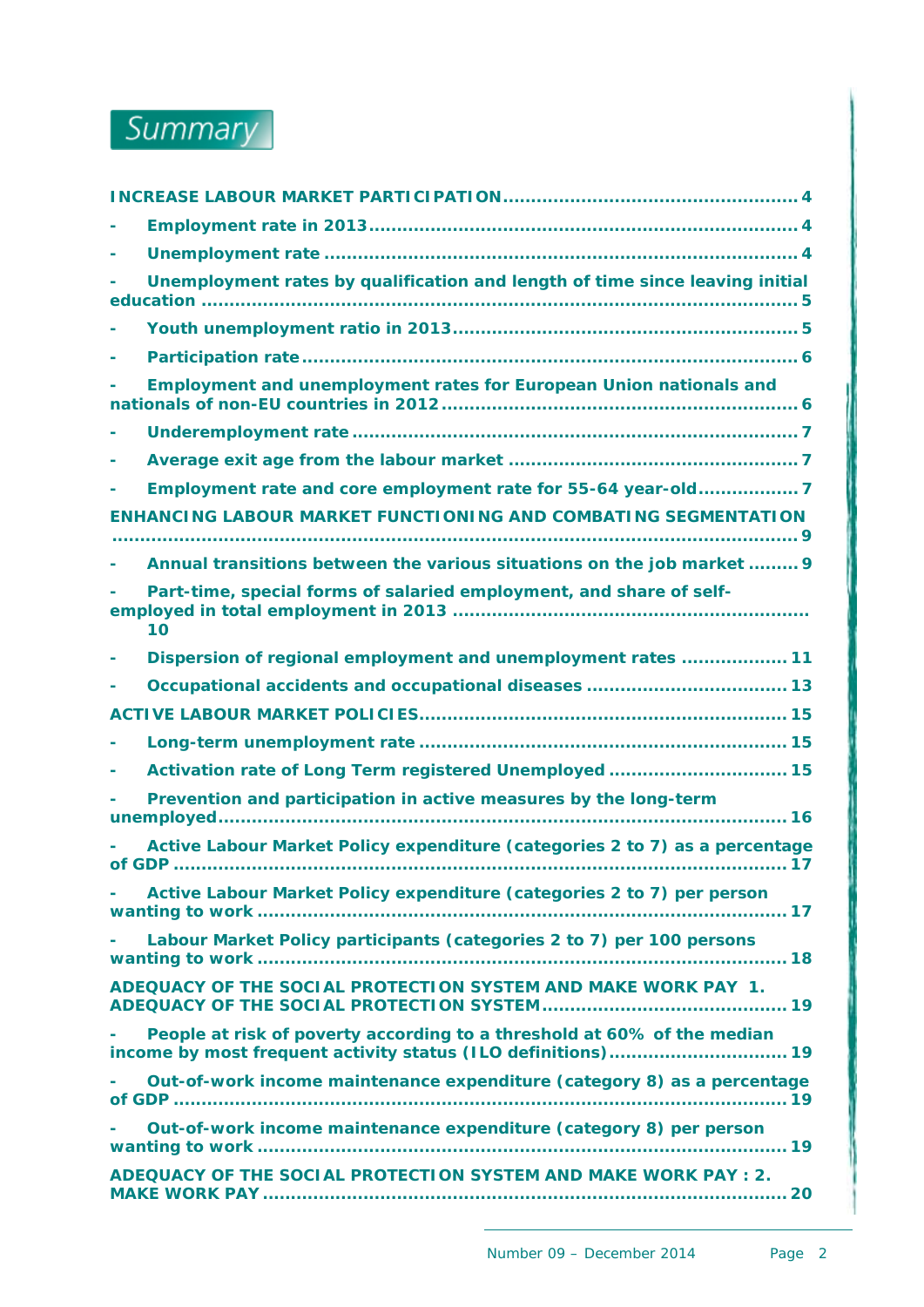|   | Number of tax households concerned by the Prime pour l'Emploi 20      |  |
|---|-----------------------------------------------------------------------|--|
|   |                                                                       |  |
|   |                                                                       |  |
|   | Conciliation between work and family in 2012 (in %)  22               |  |
|   |                                                                       |  |
|   |                                                                       |  |
|   |                                                                       |  |
|   |                                                                       |  |
|   |                                                                       |  |
|   |                                                                       |  |
|   | IMPROVING SKILLS SUPPLY AND PRODUCTIVITY, LIFELONG LEARNING 28        |  |
|   |                                                                       |  |
|   |                                                                       |  |
|   |                                                                       |  |
|   | Educational levels of young people between 20 and 24 years of age  30 |  |
|   | Educational attainment of adults aged 20-64 year-olds in 2012  31     |  |
|   |                                                                       |  |
|   |                                                                       |  |
|   | Young people not in employment and not in education (NEET) 33         |  |
|   | WAGE SETTING MECHANISMS AND LABOUR COST DEVELOPMENT  34               |  |
|   |                                                                       |  |
| ۰ |                                                                       |  |
|   |                                                                       |  |
|   |                                                                       |  |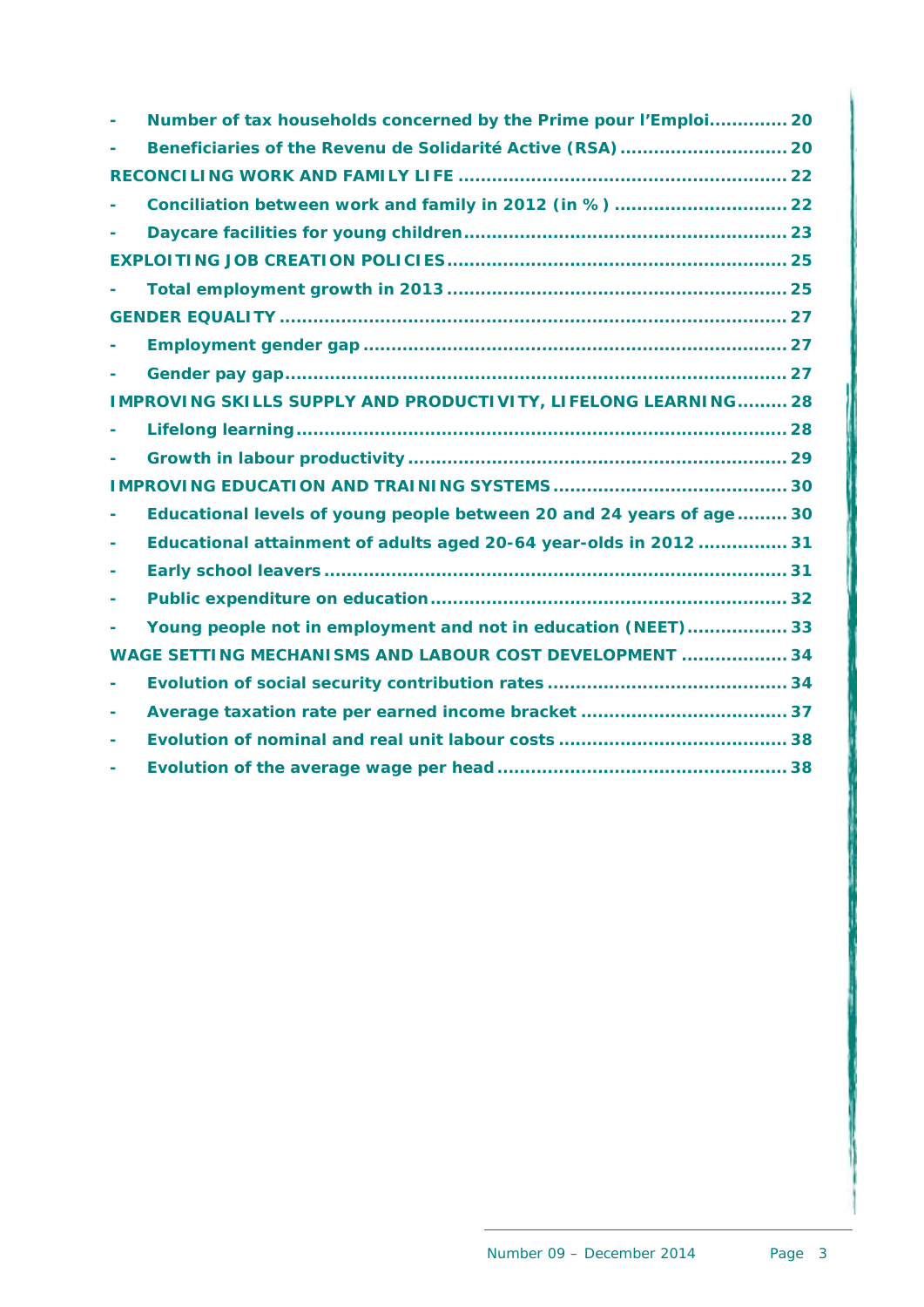# <span id="page-4-0"></span>**I - Increase labour market participation**

|            |                   |                   |                   | In $%$            |
|------------|-------------------|-------------------|-------------------|-------------------|
|            | 20 to 64<br>years | 20 to 24<br>years | 25 to 54<br>years | 55 to 64<br>years |
| Total      | 69.5              | 47.0              | 80.7              | 45.6              |
| <b>Men</b> | 73.7              | 50.7              | 85.2              | 48.4              |
| Women      | 65.6              | 43.4              | 76.3              | 43.1              |

#### <span id="page-4-1"></span>Table 1 • **Employment rate in 2013**

Concepts: workforce employed as defined by the ILO (International Labour Office), exact age at date of survey, annual average.

Coverage: Population of households in Metropolitan France.

Source: Insee, Labour Force Surveys (provisional data for 2013); processed by Dares.

The employment rate for people aged 20 to 64, which is the proportion of people aged 20 to 64 in employment, reached 69.5% in 2013. It dropped off of one point in 2009 and stabilised since then. Due to the continued upward trend in female activity and the greater sensitivity of male employment to the economic situation, the employment rate for men (73.7% in 2013) showed a greater drop than that for women (65.6% in 2013), hence reducing the gender gap (8.1 points in 2013).

In 2013, less than 50% of young people aged 20 to 24 were in employment (47.0%). The decrease of youth employment rate observed during the crisis in 2009 continued afterwards, in relation to the further extension of schooling since 2009.

As concerns older age groups, their employment rate was not affected by the crisis and even steeply increased since 2010. Within this age group, the employment rate strongly decreases around 60 years old: while the employment rate of people aged 55 to 59 is therefore close to that of population as a whole, employment rate of people aged 60 to 64 remains far short of population as a whole (less than one out of four persons in 2013).

|                   |              |      |      |      |                          |                          |      |                          | In $%$ |
|-------------------|--------------|------|------|------|--------------------------|--------------------------|------|--------------------------|--------|
|                   |              | 2003 | 2007 | 2008 | 2009                     | 2010                     | 2011 | 2012                     | 2013   |
|                   | <b>Total</b> | 8.3  | 7.7  | 7.1  | 8.8                      | 9.0                      | 8.8  | 9.4                      | 9.9    |
| 15 to 64<br>years | <b>Men</b>   | 7.5  | 7.3  | 6.8  | 8.7                      | 8.8                      | 8.6  | 9.5                      | 10.1   |
|                   | Women        | 9.1  | 8.1  | 7.4  | 8.8                      | 9.1                      | 9.1  | 9.4                      | 9.8    |
|                   | <b>Total</b> | -    |      | ۰    | ٠                        | ٠                        |      | ۰                        | 24.0   |
| 18 to 24<br>years | <b>Men</b>   | ۰    |      | ۰    | ٠                        | ٠                        |      | ۰                        | 23.9   |
|                   | Women        | ٠    |      | ۰    | $\overline{\phantom{0}}$ | ۰                        |      | ۰                        | 24.1   |
|                   | <b>Total</b> | -    |      | -    |                          | -                        |      |                          | 8.7    |
| 25 to 54<br>years | <b>Men</b>   | ٠    |      | ۰    | ۰                        | ٠                        |      | ٠                        | 8.7    |
|                   | <b>Women</b> | ٠    |      | ۰    |                          | $\overline{\phantom{a}}$ |      | $\overline{\phantom{a}}$ | 8.7    |
| 55 to 64<br>years | <b>Total</b> | ٠    |      | ۰    |                          | ٠                        |      | ۰                        | 7.0    |
|                   | <b>Men</b>   |      |      | -    |                          |                          |      | -                        | 7.5    |
|                   | Women        | ۰    |      | ۰    | $\overline{\phantom{0}}$ | ٠                        |      | ٠                        | 6.5    |

#### <span id="page-4-2"></span>Table 2 • **Unemployment rate**

Concepts: unemployment as defined by the ILO, exact age at date of survey, annual average. Coverage: Population of households in Metropolitan France.

Source: Labour Force Surveys and Insee, processed by Dares; provisional data for 2013

In 2013, 9.9% of the workforce in Metropolitan France aged between 15 and 64 were unemployed. After a strong decrease in 2006 and 2007 (-0.8 ppt), the unemployment average rate continued to fall between 2007 and 2008 (-0.6 ppt), despite the sharp decline in the job market which resulted in a major increase in the unemployment rate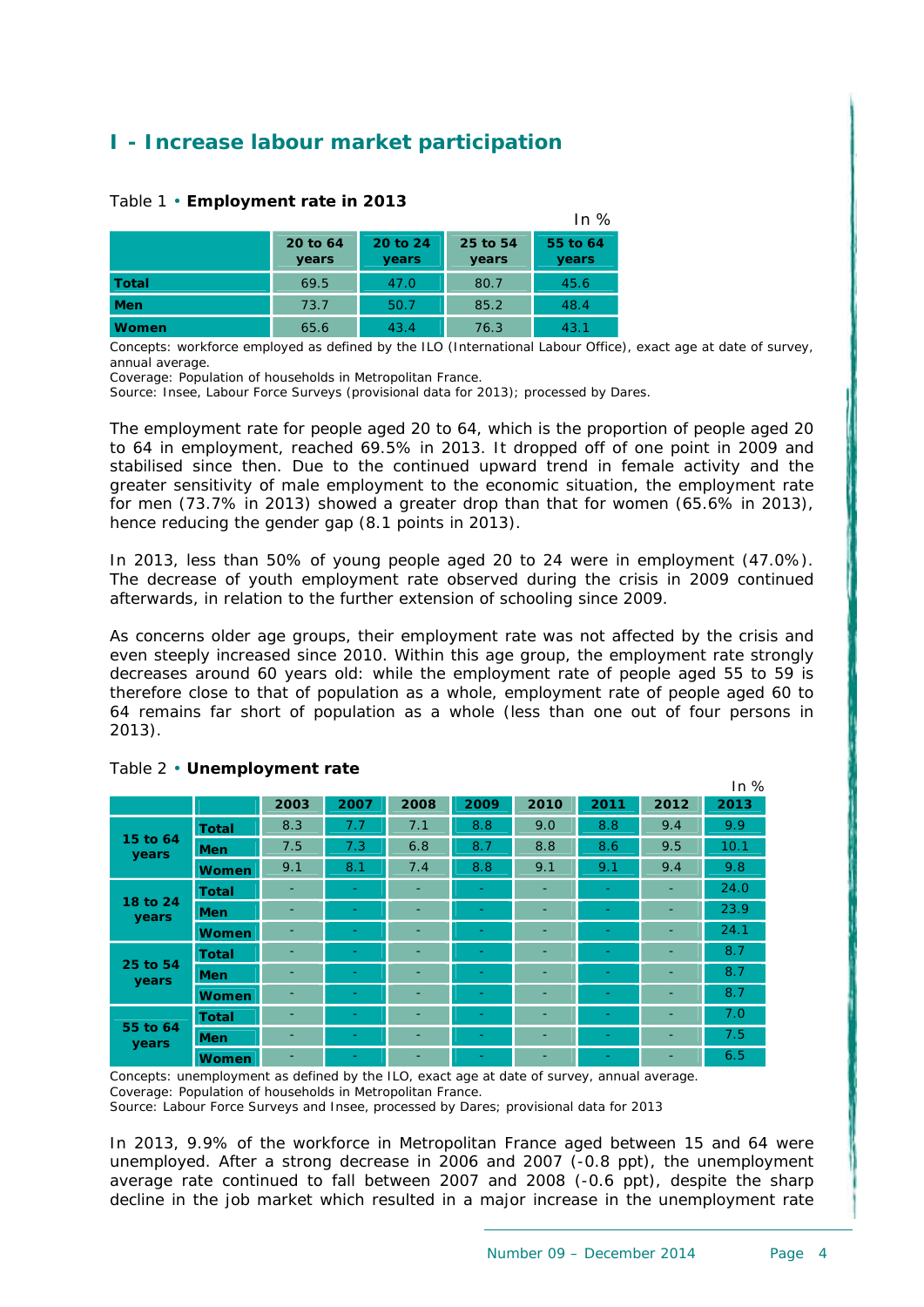from the second half of 2008. Between 2008 and 2009, the unemployment rate rose sharply  $(+1.7 \text{ ppt})$ , then less significantly between 2009 and 2010  $(+0.2 \text{ ppt})$ , with a decreasing rate all over 2010. The decrease continued until mid-2011 when the unemployment rate started to increase again until the first semester of 2013. Despite a rise in annual average, the unemployment rate approximately stabilised since the beginning of year 2013, with a slight decrease (-0.1 ppt) at the end of the year.

Between 2008 and 2012, the rise of unemployment affected all age groups. The unemployment rate for young people is much higher than for other age groups: 24.0% of the workforce aged between 18 and 24 were out of work in 2013. The unemployment rate among people aged between 55 and 64 (7.0% in 2013) is lower than among younger members of the workforce but has increased faster than that of people aged between 25 and 54 since the beginning of the crisis.

The crisis hit more strongly sectors traditionally employing more men (industries, construction). Consequently, women's unemployment rate became inferior to that of men's, following the trend of reduction of the gender gap observed since 1975. The unemployment rates of men and women are close for young people aged between 18 and 24 and middle-aged people between 25 and 54. It is one point inferior for women aged between 55 and 64.

<span id="page-5-0"></span>

|  | Table 3 • Unemployment rates by qualification and time since leaving initial |  |  |  |  |
|--|------------------------------------------------------------------------------|--|--|--|--|
|  | education in 2013                                                            |  |  |  |  |

|                              |                                                                  |                                                                   | In $%$                                                      |
|------------------------------|------------------------------------------------------------------|-------------------------------------------------------------------|-------------------------------------------------------------|
|                              | <b>Leaving initial</b><br>education between<br>1 and 4 years ago | <b>Leaving initial</b><br>education between<br>5 and 10 years ago | <b>Leaving initial</b><br>education 11 or<br>more years ago |
| Low qualifications           | 48.8                                                             | 33.3                                                              | 13.1                                                        |
| <b>Medium qualifications</b> | 24.7                                                             | 15.1                                                              | 7.6                                                         |
| <b>High qualifications</b>   | 10.5                                                             | 6.2                                                               | 4.3                                                         |
| <b>Total</b>                 | 20.3                                                             | 12.5                                                              | 7. R                                                        |

Concepts: unemployment as defined by the ILO, ISCED educational nomenclature; 5 and 6: high qualifications, 3 and 4: medium qualifications (baccalaureate or CAP (Certificate of Professional Aptitude) / BEP (Diploma of Professional Studies), 1 and 2: low qualifications ("brevet" [certificate upon completion of lower secondary studies], CEP [Certificate of Primary Studies] or no qualifications)

Coverage: Population of households in Metropolitan France, workforce having left initial education (school or universities studies without interruption of more than 1 year, including apprenticeship). People not having followed an initial educational programme have not been taken into account.

Source: Labour Force Surveys and Insee, processed by Dares; provisional data for 2013

In 2013, the unemployment rate for young people who left initial education between 1 and 4 years ago stood at 20.3%. It varied very considerably depending on level of qualification: the unemployment rate for those with low qualifications (brevet, CEP, or no qualifications) stood at 48.8%, while that for those with high qualifications was 10.5%. Between 2008 and 2012, unemployment rates increased whatever the level of qualification and length of time on the job market.

#### <span id="page-5-1"></span>Table 4 • **Youth unemployment ratio in 2013**

In % of the total population aged between 18 and 24

|       | 18 to 24 years  |
|-------|-----------------|
| Total | 12.2            |
| Men   | 13.2            |
| Women | 11 <sub>2</sub> |

Concepts: unemployment as defined by the ILO, exact age at date of survey, annual average. Coverage: Population of households in Metropolitan France. Source: Labour Force Surveys and Insee, processed by Dares; provisional data for 2013

In 2013, although the unemployment rate (ratio between the number of unemployed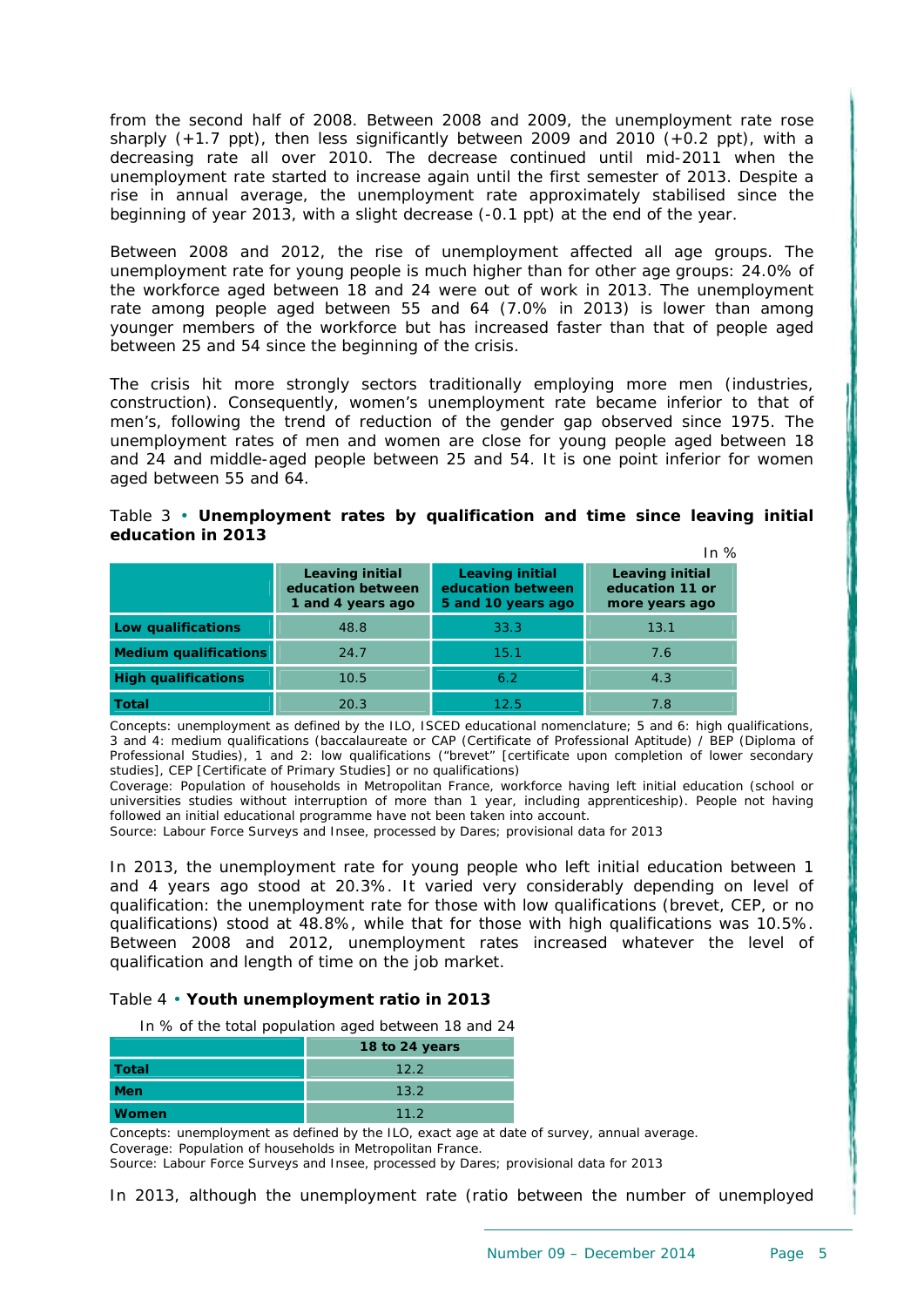people and the active population) for young people aged between 18 and 24 stood at 24.0%, the unemployment share (ratio between the number of unemployed people and the total population in the age group under consideration) for young people aged between 18 and 24 was only 12.2% for the same year, as around half of young people in this age group were continuing their studies without working. The unemployment share is much lower for young women than for young men (-2.0 pts in 2012).

<span id="page-6-0"></span>

|                  |              |      |      |      |      |      |                          |      | In $%$ |
|------------------|--------------|------|------|------|------|------|--------------------------|------|--------|
|                  |              | 2003 | 2007 | 2008 | 2009 | 2010 | 2011                     | 2012 | 2013   |
| 15 <sub>to</sub> | <b>Total</b> | 69.8 | 69.7 | 69.9 | 70.3 | 70.2 | 70.2                     | 70.7 | 71.1   |
| 64               | <b>Men</b>   | 75.7 | 74.7 | 74.7 | 75.0 | 74.8 | 74.6                     | 75.2 | 75.4   |
| years            | <b>Women</b> | 64.1 | 64.9 | 65.2 | 65.7 | 65.8 | 65.8                     | 66.3 | 66.9   |
| 18 <sub>to</sub> | <b>Total</b> | ۰    |      | ٠    | ۰    | ٠    | $\overline{\phantom{0}}$ | ۰    | 50.8   |
| 24               | <b>Men</b>   | ٠    |      | ٠    | ۰    | ٠    | ٠                        | ۰    | 55.3   |
| years            | <b>Women</b> | ٠    |      | ٠    |      | ٠    | ۰                        | ۰    | 46.3   |
| <b>25 to</b>     | <b>Total</b> | ٠    |      | ٠    | ٠    | ٠    | ٠                        | ۰    | 88.3   |
| 54               | <b>Men</b>   | ۰    |      | ٠    |      | ٠    | ۰                        |      | 93.3   |
| years            | <b>Women</b> | ۰    |      | ٠    |      | ۰    | ۰                        | ۰    | 83.5   |
| 55 to<br>64      | <b>Total</b> | ٠    |      | ٠    |      | ٠    |                          | ۰    | 49.1   |
|                  | <b>Men</b>   | ٠    |      | ٠    |      | ٠    | $\overline{\phantom{0}}$ | ۰    | 52.3   |
| years            | <b>Women</b> | ٠    |      | ٠    | -    | ۰    | $\overline{\phantom{0}}$ | ۰    | 46.1   |

#### Table 5 • **Participation rate**

Concepts: activity as defined by the ILO, exact age at date of survey, annual average. Coverage: Population of households in Metropolitan France. Source: Labour Force Surveys and Insee, processed by Dares; provisional data for 2013

In 2013, 71.1 % of people aged between 15 and 64 belonged to the labour force (i.e. in employment or jobless). For men, the rate was 75.4% in 2013. For women of the same age, the participation rate was close to  $66.9\%$ , in constant progression since 2003  $(+2.8)$ points between 2003 and 2013). Due to longer schooling, the participation rate for young people aged between 18 and 24, which was 50.8% in 2013, is on a downwards path since 2009. Participation rate between 55 and 64 strongly increased for men and women alike (+8.2 points and +9.7 points respectively) between 2003 and 2013. Within this age group, the participation rate decreases strongly around 60 years old: while three out of four older workers aged 55 to 59 are active, less than one out of four is still active after 60 years of age.

#### <span id="page-6-1"></span>Table 6 • **Employment and unemployment rates for European Union nationals and nationals of non-EU countries in 2012**  $In 0/2$

| 11 I ZU                           |              |            |                                 |                                        |            |       |  |
|-----------------------------------|--------------|------------|---------------------------------|----------------------------------------|------------|-------|--|
|                                   |              |            | <b>European Union nationals</b> | <b>Non-European Union</b><br>nationals |            |       |  |
|                                   | <b>Total</b> | <b>Men</b> | Women                           | <b>Total</b>                           | <b>Men</b> | Women |  |
| Employment rate, 20 to 64 years   |              |            |                                 |                                        |            |       |  |
| Low qualifications                | 55,0         | 61.3       | 49.2                            | 40.7                                   | 58.9       | 27,0  |  |
| <b>Medium qualifications</b>      | 70,1         | 73.3       | 66,2                            | 53,1                                   | 60,8       | 44,5  |  |
| <b>High qualifications</b>        | 82,3         | 84,8       | 80,2                            | 58,9                                   | 72,4       | 46,7  |  |
| <b>Total</b>                      | 70,6         | 74,2       | 67,1                            | 48,5                                   | 62,9       | 36,0  |  |
| Unemployment rate, 15 to 64 years |              |            |                                 |                                        |            |       |  |
| Low qualifications                | 15,5         | 15,7       | 15,2                            | 27,2                                   | 25,9       | 29,3  |  |
| <b>Medium qualifications</b>      | 9.7          | 9,3        | 10,2                            | 27.4                                   | 28,8       | 25,2  |  |
| High qualifications               | 5,5          | 5,7        | 5,4                             | 19.4                                   | 16,9       | 22,6  |  |
| Total                             | 9,4          | 9,4        | 9,3                             | 25.0                                   | 24,4       | 26,0  |  |

Concepts: workforce as defined by the ILO, ISCED educational nomenclature; 5 and 6: high qualifications, 3 and 4: medium qualifications (baccalaureate or CAP/BEP), 1 and 2: low qualifications ("brevet", CEP or no qualifications).

Coverage: Population of households in Metropolitan France.

Source: 2013 Labour Force Surveys and Insee, processed by Dares; provisional data.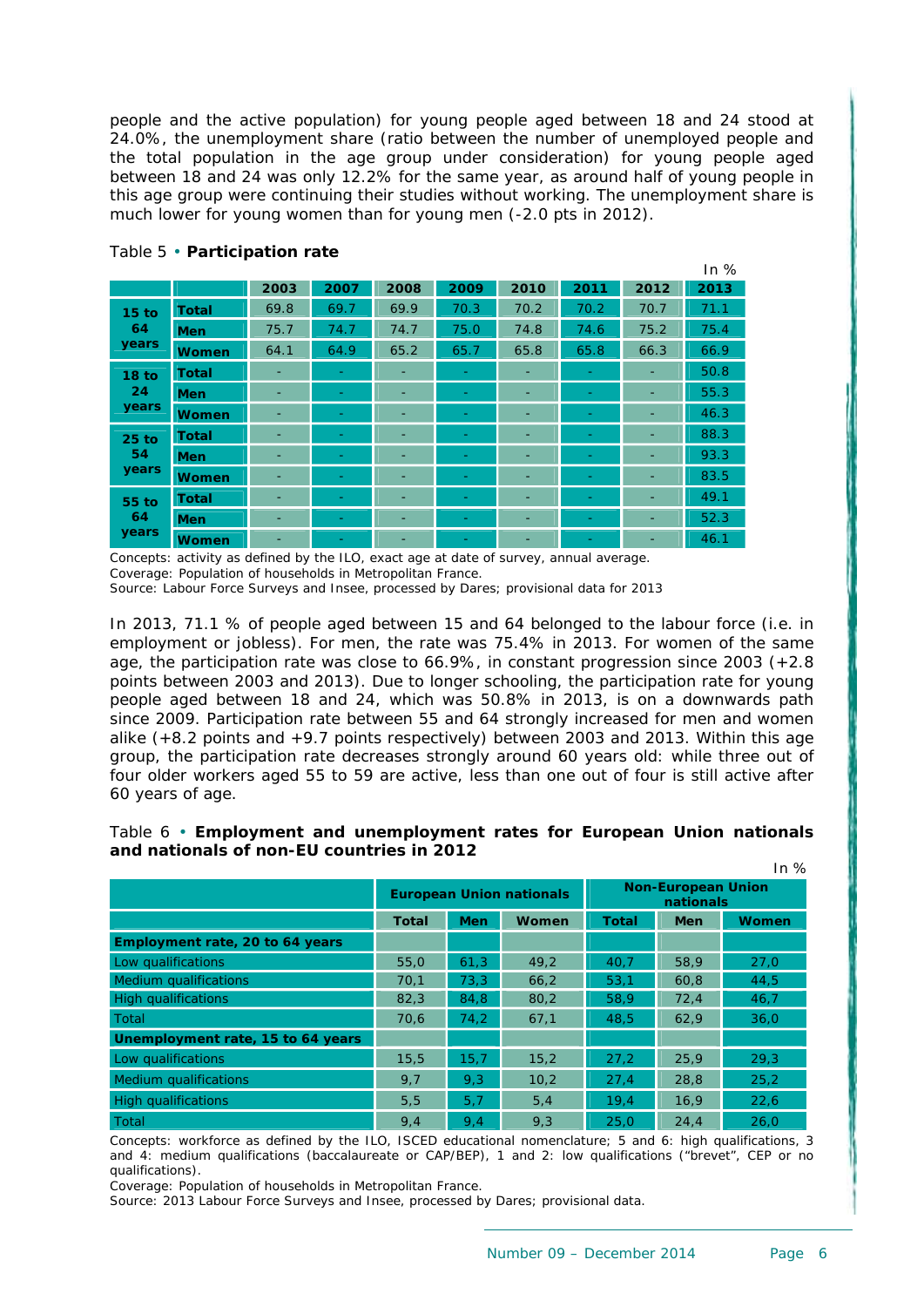In 2013, the employment rate for European Union nationals aged between 20 to 64 (27 countries, including the French citizens) stood at 70.6% and that for non-European Union nationals at 48.5%. The gap in employment rates between EU nationals and non EU nationals was significantly higher for women (31 points) than for men (11 points).

The unemployment rate for non-European Union nationals aged between 15 and 64 (25.0%) was two and a half times higher than that for European Union nationals (9.6%) in 2013. The gap was particularly marked among those holding higher education qualifications, for which unemployment rate of non EU nationals is almost four times higher.

## <span id="page-7-0"></span>Table 7 • **Underemployment rate in 2013** In % of employment **20 to 64 years 20 to 24 years 25 to 54 years 55 to 64 years Total** 6.4 11.6 6.0 5.6 **Men** 3.4 7.2 3.1 2.9

**Women** 9.6 16.6 9.1 8.4

Definitions: employed labor force and underemployment (ILO definition), underemployment = involuntary parttime + temporary layoff or short time working, exact age at date of survey, annual average. Coverage: Population of households in Metropolitan France.

Source: Labour Force Surveys and Insee, processed by Dares; provisional data for 2013

In 2013, 3.4% of working men and 9.6% of working women aged between 20 and 64 are underemployed : they worked part-time but wanted to work more hours and were available to do so (involuntary part-time), or worked involuntary less than usual (temporary layoff or short time working). The underemployment rate is especially high for young women (16.6% of all 20 to 24 year old women jobs correspond to a situation of underemployment).

#### <span id="page-7-1"></span>Table 8 • **Average exit age from the labour market**

[Average age of people aged 50 and over no longer participating in the labour force at the time of the survey but who declared having been in work or in unemployment 11 months earlier]

|                                                      |  | 2003 2007 2008 2009 2010 2011 2012 2013 |  |  |  |
|------------------------------------------------------|--|-----------------------------------------|--|--|--|
| <b>Total</b> 58.9 59.1 59.1 59.6 59.7 60.0 60.4 60.3 |  |                                         |  |  |  |

Concepts: declared participation to the labour forced, exact age at date of survey, people aged 50 and over who declared participating in the labour force 11 months before the survey but did no more participate at the time of the survey are considered as being exited from the labour force.

Coverage: Population of households in Metropolitan France.

Source: Labour Force Surveys and Insee, processed by Dares; provisional data for 2013

People aged 50 and over no longer participating in the labour force in 2013 but who declared having been in work or in unemployment 11 months earlier were on average 60.3 years old in 2013. This average age slightly decreases compared to 2012 (60.4 years) but stays superior to that observed in 2008 (+5 quarters).

#### <span id="page-7-2"></span>Table 9 • **Employment rate and core employment rate for 55-64 years of age Employment rate in 2013 In %** In %

|              | 55 to 59 years | 60 to 64 years | 55 to 64 years |
|--------------|----------------|----------------|----------------|
| Total        | 67.6           | 23.3           | 45.6           |
| <b>Men</b>   | 71.4           | 24.8           | 48.4           |
| <b>Women</b> | 64.1           | 22 O           | 43.1           |

Concepts: employed workforce as defined by the ILO, exact age at date of survey, annual average. Coverage: Population of households in Metropolitan France.

Source: Labour Force Surveys and Insee, processed by Dares; provisional data for 2013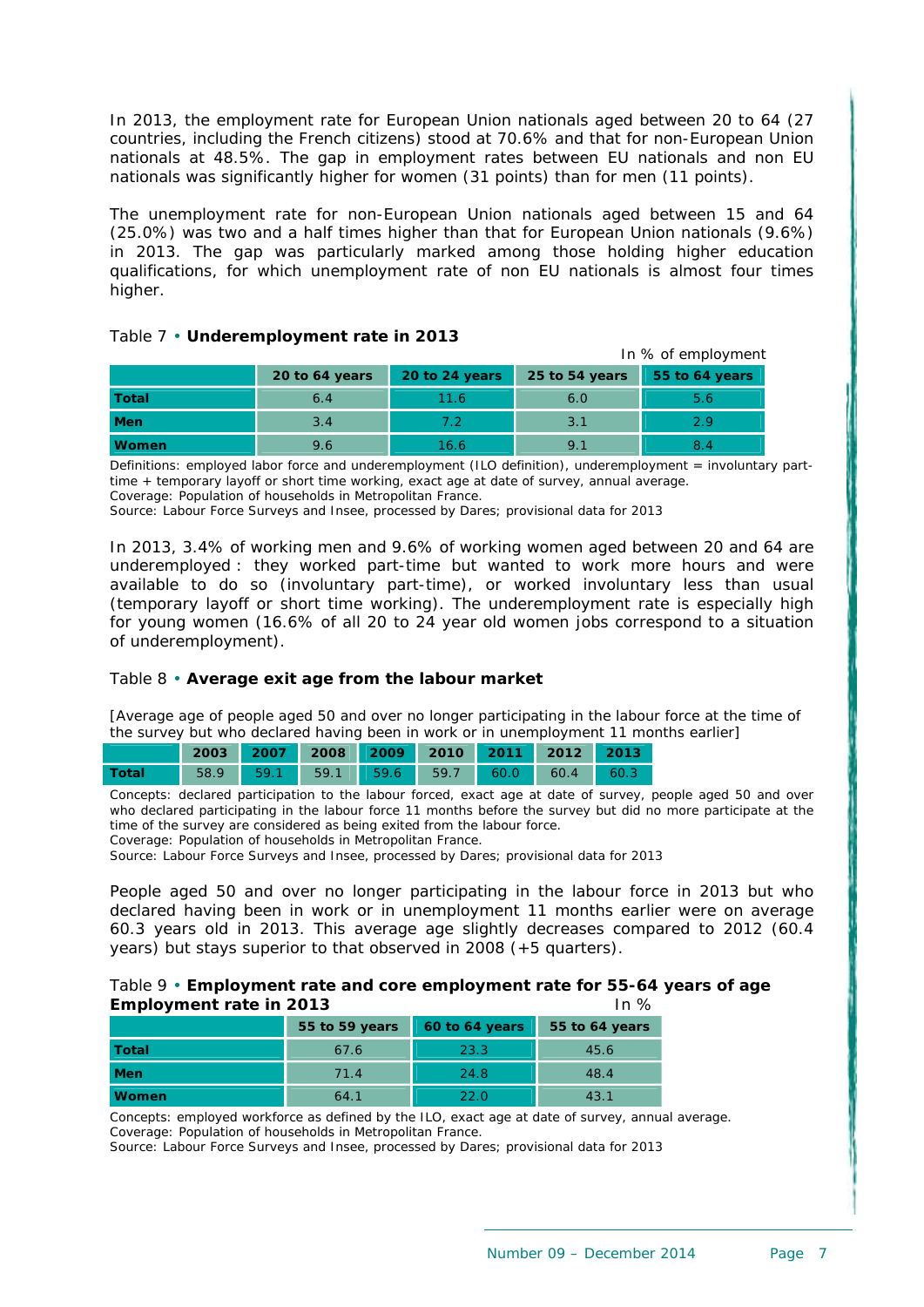| Core employment rate<br>In $%$ |                |                |                |  |  |  |  |  |
|--------------------------------|----------------|----------------|----------------|--|--|--|--|--|
|                                | 55 to 59 years | 60 to 64 years | 55 to 64 years |  |  |  |  |  |
| <b>Total</b>                   | 67.7           | 23.4           | 45.6           |  |  |  |  |  |
| Men                            | 71.5           | 24.7           | 48.1           |  |  |  |  |  |
| <b>Women</b>                   | 64.0           | 22.1           | 43.1           |  |  |  |  |  |

Concepts: workforce occupied as defined by the ILO, exact age at the time of the survey, annual average. Core employment rate: arithmetical average of rates by age detail; it is therefore not weighted by size of the various groups and enables neutralisation of the effects of demographic composition, which were of major consequence from 1996 onwards with the arrival of the "baby boom" generation in the 50 years old and over age group, with very considerable impact on the effective employment rate. Coverage: Population of households in Metropolitan France.

Source: Labour Force Surveys and Insee, processed by Dares; provisional data for 2013

Corrected to take account of baby-boom demographic effects, the employment rate for older members of the workforce (referred to as the core employment rate) was in constant growth between 2003 and 2012, with a marked rise between 2008 and 2010 and again between 2010 and 2012. The rise of the core employment rate concerned both people aged between 55 and 59 and people aged between 60 and 64, though with a smaller scale, men and women alike.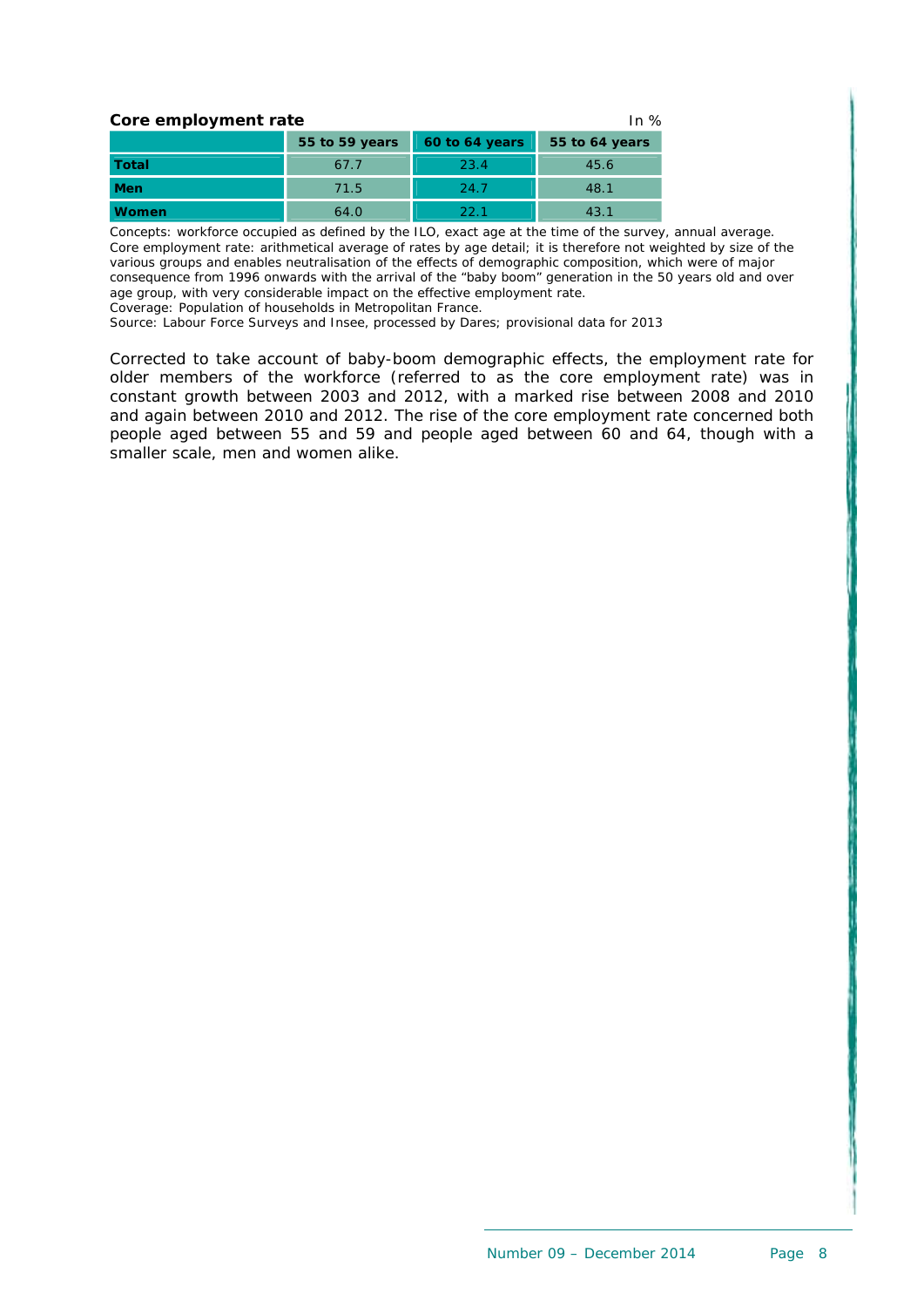## <span id="page-9-0"></span>**II - Enhancing labour market functioning and combating segmentation**

<span id="page-9-1"></span>Table 10 • **Annual transitions between the various situations on the labour market**  $In 02$ 

|                                 |                                                                           |                                                 |                                                                               | Situation, year N+1                                                                  |                   |                 | 11 I ZO      |
|---------------------------------|---------------------------------------------------------------------------|-------------------------------------------------|-------------------------------------------------------------------------------|--------------------------------------------------------------------------------------|-------------------|-----------------|--------------|
|                                 |                                                                           | Permanent<br>contracts<br>and self-<br>employed | <b>Non</b><br>permanent<br>contracts<br>with a<br>temporary<br>work<br>agency | <b>Other non</b><br>permanent<br>contracts<br>(including<br>subsidized<br>contracts) | <b>Unemployed</b> | <b>Inactive</b> | <b>Total</b> |
|                                 | <b>Unemployed in:</b>                                                     |                                                 |                                                                               |                                                                                      |                   |                 |              |
|                                 | 2007                                                                      | 20.1                                            | 5.6                                                                           | 15.1                                                                                 | 41.0              | 18.2            | 100.0        |
|                                 | 2008                                                                      | 16.4                                            | 3.7                                                                           | 14.6                                                                                 | 47.7              | 17.6            | 100.0        |
|                                 | 2009                                                                      | 17.3                                            | 5.1                                                                           | 15.8                                                                                 | 44.6              | 17.2            | 100.0        |
|                                 | 2010                                                                      | 16.1                                            | 5.5                                                                           | 14.1                                                                                 | 45.6              | 18.7            | 100.0        |
|                                 | 2011                                                                      | 14.1                                            | 4.7                                                                           | 15.6                                                                                 | 48.6              | 17.1            | 100.0        |
|                                 | $2012*$                                                                   | 15.1                                            | 4.6                                                                           | 13.7                                                                                 | 45.8              | 20.8            | 100.0        |
| z<br>Situation declared in year | Non permanent<br>contracts with a<br>temporary work<br>agency:            |                                                 |                                                                               |                                                                                      |                   |                 |              |
|                                 | 2007                                                                      | 22.0                                            | 40.7                                                                          | 11.9                                                                                 | 16.0              | 9.3             | 100.0        |
|                                 | 2008                                                                      | 13.5                                            | 38.0                                                                          | 10.2                                                                                 | 28.2              | 10.1            | 100.0        |
|                                 | 2009                                                                      | 18.2                                            | 39.4                                                                          | 12.7                                                                                 | 21.7              | 8.1             | 100.0        |
|                                 | 2010                                                                      | 15.9                                            | 49.1                                                                          | 11.0                                                                                 | 15.4              | 8.6             | 100.0        |
|                                 | 2011                                                                      | 18.8                                            | 40.3                                                                          | 10.4                                                                                 | 21.2              | 9.3             | 100.0        |
|                                 | 2012*                                                                     | 18.7                                            | 41.3                                                                          | 10.4                                                                                 | 20.1              | 9.5             | 100.0        |
|                                 | Other non permanent<br>contracts (excluding<br>assisted contracts)<br>in: |                                                 |                                                                               |                                                                                      |                   |                 |              |
|                                 | 2007                                                                      | 24.0                                            | 2.0                                                                           | 55.3                                                                                 | 9.9               | 8.8             | 100.0        |
|                                 | 2008                                                                      | 20.0                                            | 1.5                                                                           | 56.4                                                                                 | 14.0              | 8.0             | 100.0        |
|                                 | 2009                                                                      | 18.8                                            | 2.4                                                                           | 57.6                                                                                 | 12.0              | 9.2             | 100.0        |
|                                 | 2010                                                                      | 18.5                                            | 2.2                                                                           | 58.1                                                                                 | 12.5              | 8.7             | 100.0        |
|                                 | 2011                                                                      | 18.9                                            | 1.9                                                                           | 56.8                                                                                 | 13.7              | 8.6             | 100.0        |
|                                 | 2012*                                                                     | 18.4                                            | 2.1                                                                           | 55.7                                                                                 | 13.7              | 10.1            | 100.0        |

Concepts: situation as defined by the ILO; the permanent contract category includes those with permanent contracts in the private sector and state-owned companies as well as civil service officials; other temporary contracts include fixed-term contracts in the private sector and state-owned companies, fixed-term contracts, assistants and part-time employees in the public sector and assisted jobs inventoried by the Employment Survey.

\* In 2013, an upgrading of the survey questionnaire may have led to changes in the classification of individuals according to the activity status as defined by ILO. More particularly, individuals may have been categorized as unemployed whereas they would have been considered as inactive with the former questionnaire. Thus, the data on transitions between years 2012 and 2013 are not fully comparable with those reported in previous years.

Coverage: Population of households in Metropolitan France.

Source: Labour Force Surveys 2007-2013, Insee, processed by Dares on panel data; provisional data for 2013.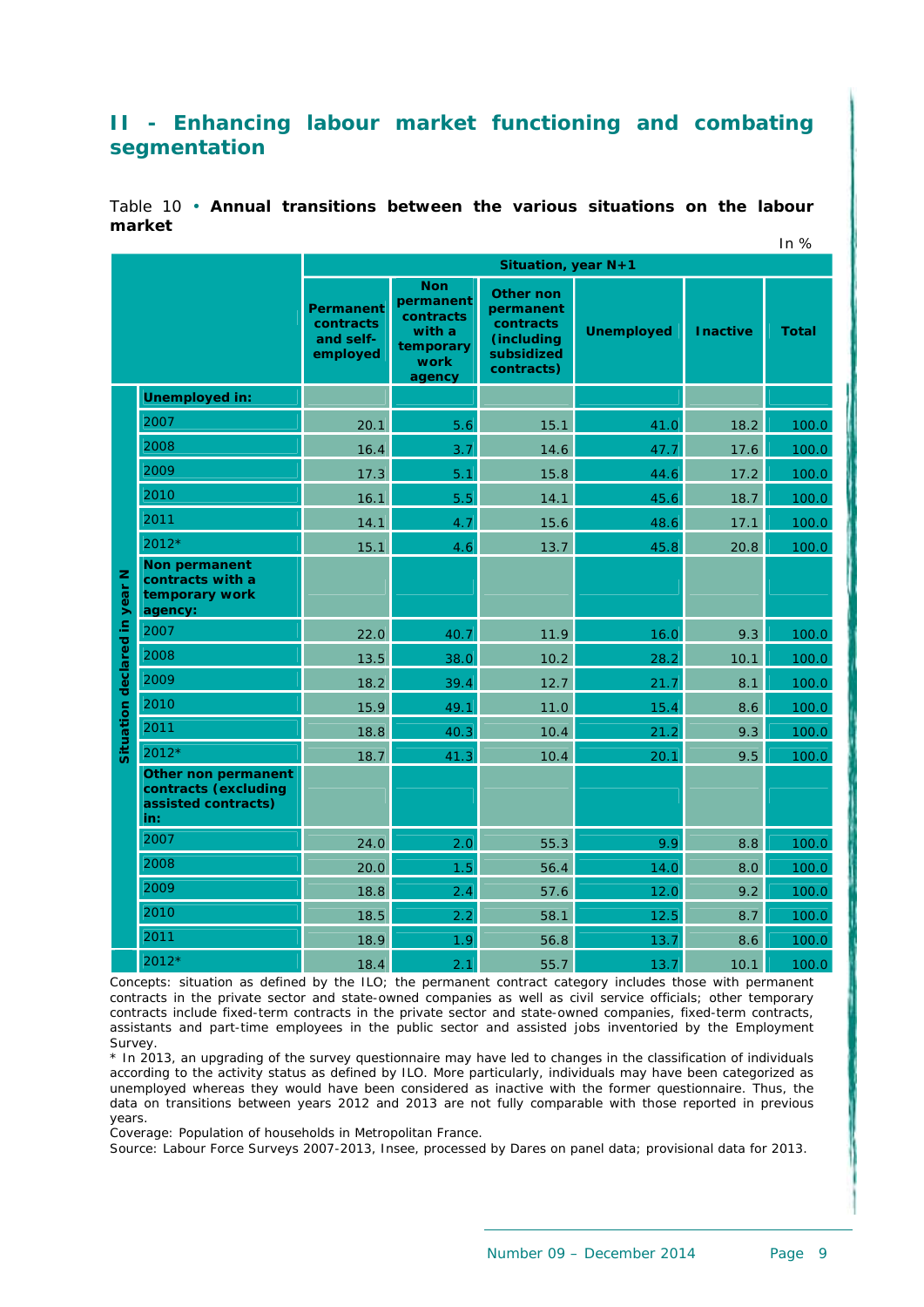Among the unemployed in the year 2012, 45.8% were still unemployed one year later and 33.4% had found jobs: 15.1% under permanent contracts or as self-employed workers, 4.6% as temporary workers, and 13.7% under other non permanent contracts.

Workers with non permanent contracts in 2012 are more frequently under a permanent contract in 2013 than individuals who were unemployed : individuals working with a temporary work agency and those under other temporary contracts (including subsidised jobs) in 2012 were respectively 18.7% % and 18.4% under permanent contract (including non dependant jobs) one year later. However, a large share of workers remain in the same type of contract from one year to the next: 41.3% of those who had been employed by a temporary work agency were still working under the same kind of contract one year later. For other non permanent contracts, the share is 55.7%.

#### <span id="page-10-0"></span>Table 11 • **Part-time, special forms of wage employment, and share of selfemployed in total employment in 2013**

|              |                       |                                             |                           |                                                    | In %                                               |  |  |  |
|--------------|-----------------------|---------------------------------------------|---------------------------|----------------------------------------------------|----------------------------------------------------|--|--|--|
|              | <b>Share of self-</b> | Share in salaried employment<br>employed in |                           |                                                    |                                                    |  |  |  |
|              | total<br>employment   | Stable full-<br>time jobs                   | Stable part-<br>time jobs | <b>Special forms</b><br>of full-time<br>employment | <b>Special forms</b><br>of part-time<br>employment |  |  |  |
| <b>Total</b> | 11.3                  | 71.7                                        | 14.9                      | 9.7                                                | 3.7                                                |  |  |  |
| <b>Men</b>   | 14.5                  | 82.5                                        | 4.4                       | 10.9                                               | 2.2                                                |  |  |  |
| <b>Women</b> | 7.7                   | 60.8                                        | 25.5                      | 8.4                                                | 5.3                                                |  |  |  |

Concept: workforce occupied as defined by the ILO, special forms of employment include temping, FTCs (those under fixed-term contracts, auxiliaries and part-time workers in the public sector, as well as assisted jobs inventoried by the Employment Survey (essentially internships and non-commercial). Coverage: Population of households in Metropolitan France.

Source: Labour Force Surveys and Insee, processed by Dares; provisional data for 2013

In 2013, 11.3% of jobs were occupied by self-employed workers. The self-employed status is about twice as common among men (14.5% in 2013) than among women (7.7% in 2013).

In 2013, 13.4% of wage employment fell into the "special forms" category (temping, subsidized employment and fixed-term contracts). Women are a little more frequently employed in such jobs than men (13.7% and 13.1% respectively).

In 2013, 18.6% of employees worked part-time, the great majority of them women. More than three out of ten women worked part-time. The share of part-time work in wage employment as a whole was roughly stable until the crisis. Since 2008, it increased by 1.5 point for men and 1.1 point for women.

Full-time jobs under long-term contracts continued to be the predominant form in wage employment, accounting for 71.7% of all wage employment in 2013. This was above all the case for men, over eight out of ten of whom were in wage employment, against six out of ten for women.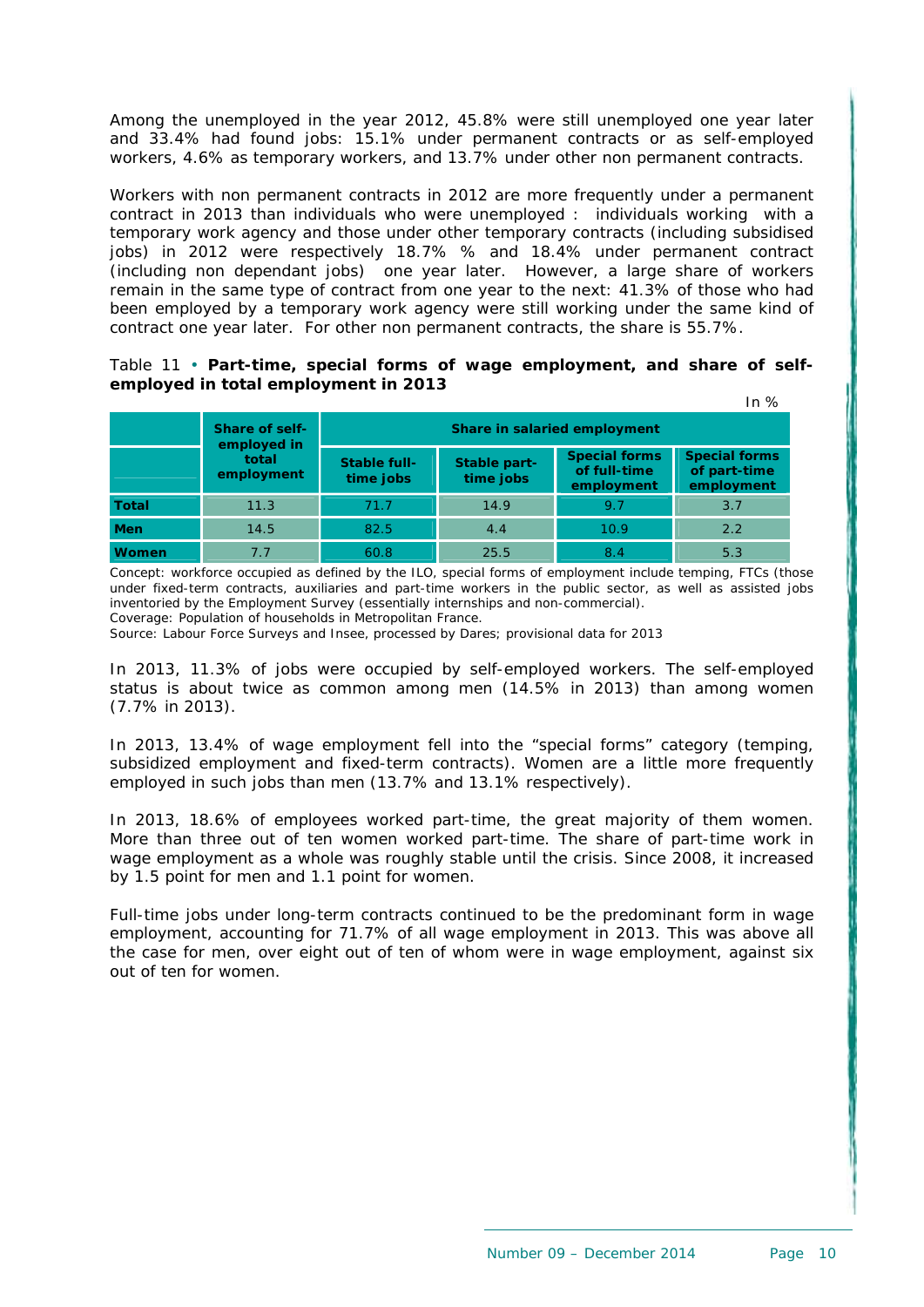| <b>Regional employment rates</b><br>In $%$ |      |      |      |      |      |      |      |  |  |  |
|--------------------------------------------|------|------|------|------|------|------|------|--|--|--|
| <b>Region</b>                              | 2000 | 2008 | 2009 | 2010 | 2011 | 2012 | 2013 |  |  |  |
| Alsace                                     | 73.6 | 72.4 | 71.0 | 70.8 | 70.9 | 70.9 | 70.2 |  |  |  |
| Aquitaine                                  | 69.4 | 69.5 | 68.7 | 68.6 | 68.8 | 69.1 | 68.6 |  |  |  |
| Auvergne                                   | 68.4 | 69.4 | 68.4 | 68.2 | 68.2 | 68.3 | 68.1 |  |  |  |
| <b>Basse-Normandie</b>                     | 69.9 | 69.8 | 68.7 | 68.5 | 68.3 | 68.5 | 67.8 |  |  |  |
| <b>Bourgogne</b>                           | 69.0 | 70.1 | 68.8 | 68.4 | 68.4 | 68.8 | 68.3 |  |  |  |
| <b>Bretagne</b>                            | 69.4 | 70.4 | 69.4 | 69.4 | 69.4 | 69.6 | 68.8 |  |  |  |
| Centre                                     | 71.0 | 71.6 | 70.7 | 70.6 | 70.5 | 70.5 | 70.0 |  |  |  |
| Champagne-Ardenne                          | 68.1 | 68.4 | 67.1 | 67.1 | 67.3 | 67.2 | 66.4 |  |  |  |
| Corse                                      | 57.5 | 60.6 | 61.9 | 63.6 | 64.0 | 63.9 | 63.4 |  |  |  |
| Franche-Comté                              | 70.3 | 70.5 | 69.1 | 69.1 | 69.7 | 69.7 | 69.2 |  |  |  |
| Haute-Normandie                            | 67.8 | 69.5 | 68.0 | 67.4 | 67.3 | 67.3 | 66.7 |  |  |  |
| Île-de-France                              | 74.8 | 75.4 | 74.6 | 74.2 | 74.3 | 74.7 | 74.5 |  |  |  |
| Languedoc-Roussillon                       | 62.2 | 64.4 | 63.6 | 63.6 | 63.4 | 63.0 | 62.1 |  |  |  |
| Limousin                                   | 68.6 | 67.9 | 66.7 | 66.5 | 66.3 | 66.3 | 65.5 |  |  |  |
| Lorraine                                   | 67.5 | 68.1 | 66.8 | 66.6 | 66.6 | 66.4 | 65.5 |  |  |  |
| Midi-Pyrénées                              | 68.9 | 70.1 | 69.3 | 69.2 | 69.2 | 69.6 | 69.3 |  |  |  |
| Nord-Pas-de-Calais                         | 63.4 | 65.0 | 64.0 | 63.8 | 64.1 | 64.2 | 63.6 |  |  |  |
| Pays De La Loire                           | 71.6 | 72.9 | 71.4 | 71.2 | 71.2 | 71.3 | 70.7 |  |  |  |
| Picardie                                   | 67.1 | 67.7 | 66.4 | 65.8 | 65.7 | 65.6 | 64.8 |  |  |  |
| <b>Poitou-Charentes</b>                    | 68.6 | 68.9 | 67.8 | 67.7 | 67.7 | 67.8 | 67.2 |  |  |  |
| Provence-Alpes-Côte d'Azur                 | 64.9 | 69.7 | 69.5 | 69.8 | 69.9 | 70.3 | 70.1 |  |  |  |
| Rhône-Alpes                                | 72.3 | 73.9 | 72.4 | 72.3 | 72.7 | 72.9 | 72.6 |  |  |  |
| <b>Metropolitan France</b>                 | 69.7 | 70.9 | 69.9 | 69.7 | 69.8 | 70.0 | 69.5 |  |  |  |

## <span id="page-11-0"></span>Table 12 • **Dispersion of regional employment and unemployment rates**

Note: Employment rates for the 20-64 age group are based on annual averages. Methodological differences explain the slight overestimation of employment rates for Metropolitan France presented in this table in comparison with those presented on Page 6. Source: annual estimations of employment and estimations of population, calculations by the "Synthèse et

Conjoncture de l'Emploi" unit (SCE – Employment Outlook Unit), Insee, provisional data for 2012 and 2013.

#### Table 13 • **Dispersion of regional employment rates**

|                                                         |                                    |  |  |  |  | In $%$ points |  |
|---------------------------------------------------------|------------------------------------|--|--|--|--|---------------|--|
|                                                         | 2000 2008 2009 2010 2011 2012 2013 |  |  |  |  |               |  |
| <b>Dispersion indicator</b> 5.5 4.7 4.7 4.6 4.7 4.9 5.2 |                                    |  |  |  |  |               |  |

Interpretation: dispersion is measured by the coefficient of variation of regional employment rates, weighted by the region's population aged between 20 and 64 years old. Employment rates are annual averages.

The coefficient of variation is the standard deviation divided by the average. This coefficient decreases when employment rates approach the average and increases when rates diverge (i.e. when disparity between regions increases).

Source: annual estimations of employment and estimations of population, calculations by the "Synthèse et Conjoncture de l'Emploi" unit (SCE), Insee, provisional data for 2012 and 2013.

Between 2008 and 2009, regional employment rates fell sharply in most regions because of the outbreak of the economic crisis. Between 2009 and 2012, changes in employment rates were moderate, a little less than half of the regions experienced an increase in their employment rate over the three years. In 2013, employment rates were down in most regions and ranged in Metropolitan France from 62.1% for the Languedoc-Roussillon to 74.5% for the Ile-de-France. In Metropolitan France as a whole, employment rate of people aged 20 to 64 years has decreased from 70.0% in 2012 to 69.5% in 2013. After declining from 2000 to 2004, the indicator of regional dispersion of employment rates slightly increased until 2008. Between 2008 and 2011, the spread of employment rate between regions remained relatively stable. It then increased significantly between 2011 and 2013.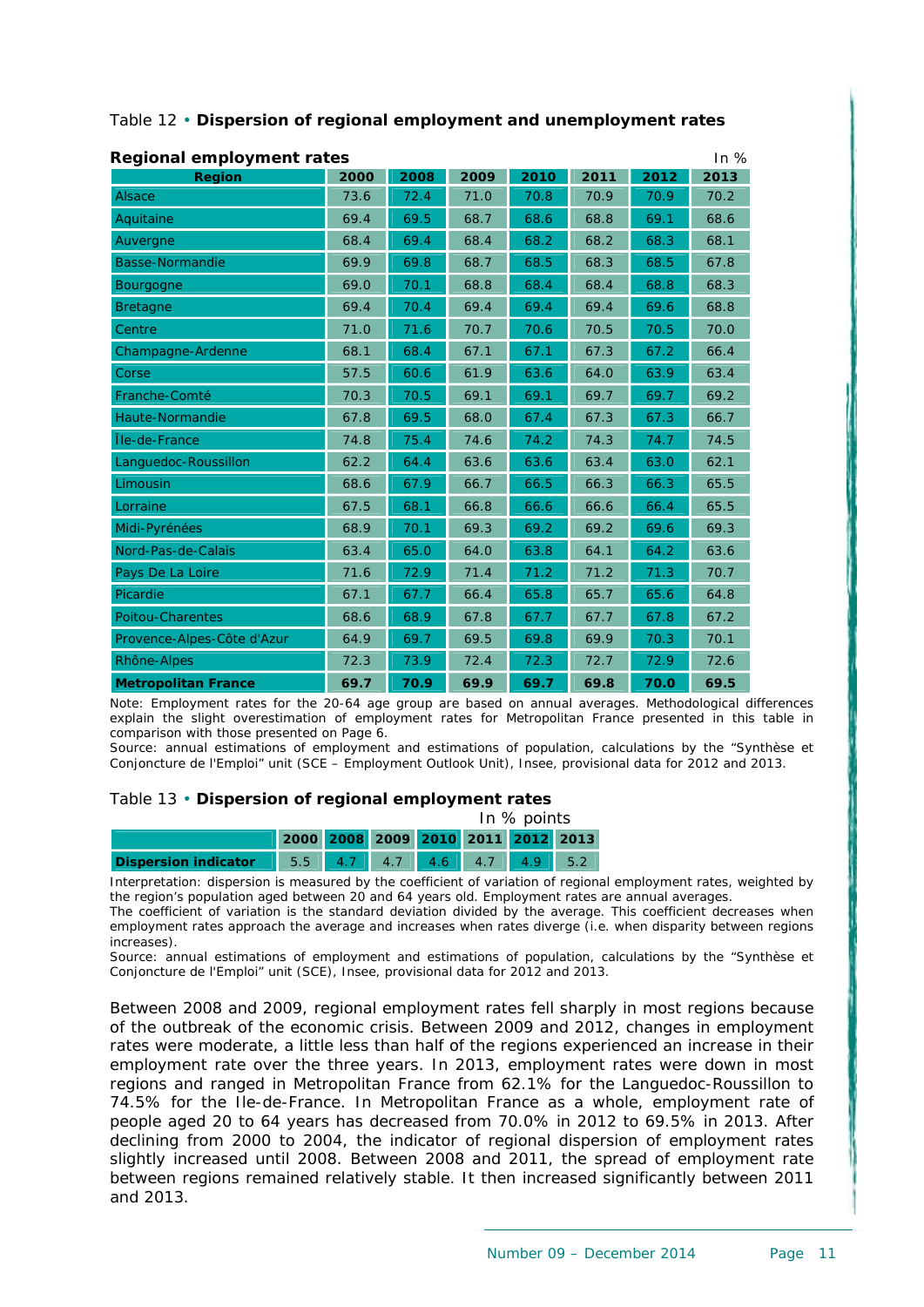|                            |      |      |      |      |      |      | In $%$ |
|----------------------------|------|------|------|------|------|------|--------|
| <b>Region</b>              | 2000 | 2008 | 2009 | 2010 | 2011 | 2012 | 2013   |
| <b>Alsace</b>              | 4.8  | 6.4  | 8.3  | 8.4  | 8.0  | 8.7  | 9.2    |
| Aquitaine                  | 8.4  | 6.9  | 8.3  | 8.7  | 8.7  | 9.4  | 9.7    |
| Auvergne                   | 7.5  | 6.5  | 8.0  | 8.0  | 7.9  | 8.5  | 8.8    |
| <b>Basse-Normandie</b>     | 7.7  | 6.8  | 8.6  | 8.5  | 8.4  | 8.9  | 9.2    |
| Bourgogne                  | 7.1  | 6.3  | 8.1  | 8.3  | 8.1  | 8.7  | 9.2    |
| <b>Bretagne</b>            | 6.7  | 5.9  | 7.5  | 7.6  | 7.4  | 8.2  | 8.7    |
| Centre                     | 6.7  | 6.2  | 8.0  | 8.2  | 8.1  | 8.8  | 9.4    |
| Champagne-Ardenne          | 8.3  | 7.7  | 9.4  | 9.1  | 9.1  | 10.0 | 10.8   |
| Corse                      | 11.2 | 7.6  | 8.3  | 8.7  | 8.8  | 9.3  | 9.9    |
| Franche-Comté              | 6.1  | 6.7  | 9.1  | 8.8  | 8.1  | 8.8  | 9.3    |
| Haute-Normandie            | 9.5  | 7.7  | 9.8  | 9.9  | 9.8  | 10.6 | 11.1   |
| Île-de-France              | 7.2  | 6.4  | 7.6  | 7.9  | 7.8  | 8.3  | 8.7    |
| Languedoc-Roussillon       | 12.9 | 10.0 | 11.8 | 12.0 | 12.2 | 13.2 | 14.0   |
| Limousin                   | 6.4  | 6.0  | 7.6  | 7.8  | 8.0  | 8.7  | 9.2    |
| Lorraine                   | 7.3  | 7.3  | 9.4  | 9.4  | 9.2  | 9.9  | 10.6   |
| Midi-Pyrénées              | 8.6  | 7.1  | 8.6  | 8.9  | 8.9  | 9.6  | 10.1   |
| Nord-Pas-de-Calais         | 11.6 | 10.1 | 12.1 | 12.2 | 12.0 | 12.7 | 13.2   |
| Pays de la Loire           | 6.8  | 5.9  | 7.9  | 7.9  | 7.5  | 8.1  | 8.7    |
| Picardie                   | 9.2  | 8.3  | 10.4 | 10.6 | 10.4 | 11.3 | 11.8   |
| <b>Poitou-Charentes</b>    | 8.0  | 6.8  | 8.5  | 8.6  | 8.4  | 9.0  | 9.4    |
| Provence-Alpes-Côte D'azur | 11.5 | 8.4  | 9.9  | 10.2 | 10.4 | 10.9 | 11.4   |
| Rhône-Alpes                | 7.1  | 6.2  | 8.1  | 8.1  | 7.8  | 8.4  | 8.8    |
| <b>Metropolitan France</b> | 8.2  | 7.1  | 8.7  | 8.9  | 8.8  | 9.4  | 9.9    |

## Table 14 • **Regional unemployment rates**

Note: unemployment rates are annual average. People aged 15 years old and over. Source: unemployment estimations, calculations by the "Synthèse et Conjoncture de l'Emploi" unit (SCE, Employment Outlook Unit), Insee, provisional data for 2012 and 2013.

#### Table 15 • **Dispersion of regional unemployment rates**

|                      |                                    |  |  |                                    | In % points |
|----------------------|------------------------------------|--|--|------------------------------------|-------------|
|                      | 2000 2008 2009 2010 2011 2012 2013 |  |  |                                    |             |
| Dispersion indicator |                                    |  |  | 23.4 17.3 15.4 15.0 16.0 15.6 15.5 |             |

Interpretation: dispersion is measured by the coefficient of variation of regional unemployment rates, weighted by the region's active population. Unemployment rates are annual averages.

The coefficient of variation is the standard deviation divided by the average. This coefficient decreases when unemployment rates approach the average and increases when rates diverge (i.e. when disparity between regions increases).

Source: Insee, calculations by the "Synthèse et Conjoncture de l'Emploi" unit (SCE), Insee, provisional data for 2012 and 2013.

Between 2008 and 2009, the unemployment rate rose sharply in all regions (+1.6 points for Metropolitan France). Between 2009 and 2010, though it affected a large majority of regions, the increase was more moderate (+0.2 point). Changes in regional unemployment rates were also slight in 2011. As the overall national trend was in small decline, two thirds of the regions experienced a decrease of their unemployment rates. Deterioration of the labor market observed since mid-2011 led to strong increases in regional unemployment rates in 2012 which continued in 2013. Unemployment rate rose in France by 0.6 percentage points in 2012 and 0.5 points in 2013 to 9.9%. In 2013, the unemployment rate for metropolitan areas ranged from 8.7% in Ile-de-France, Bretagne and Pays de la Loire to 14.0% in Languedoc-Roussillon.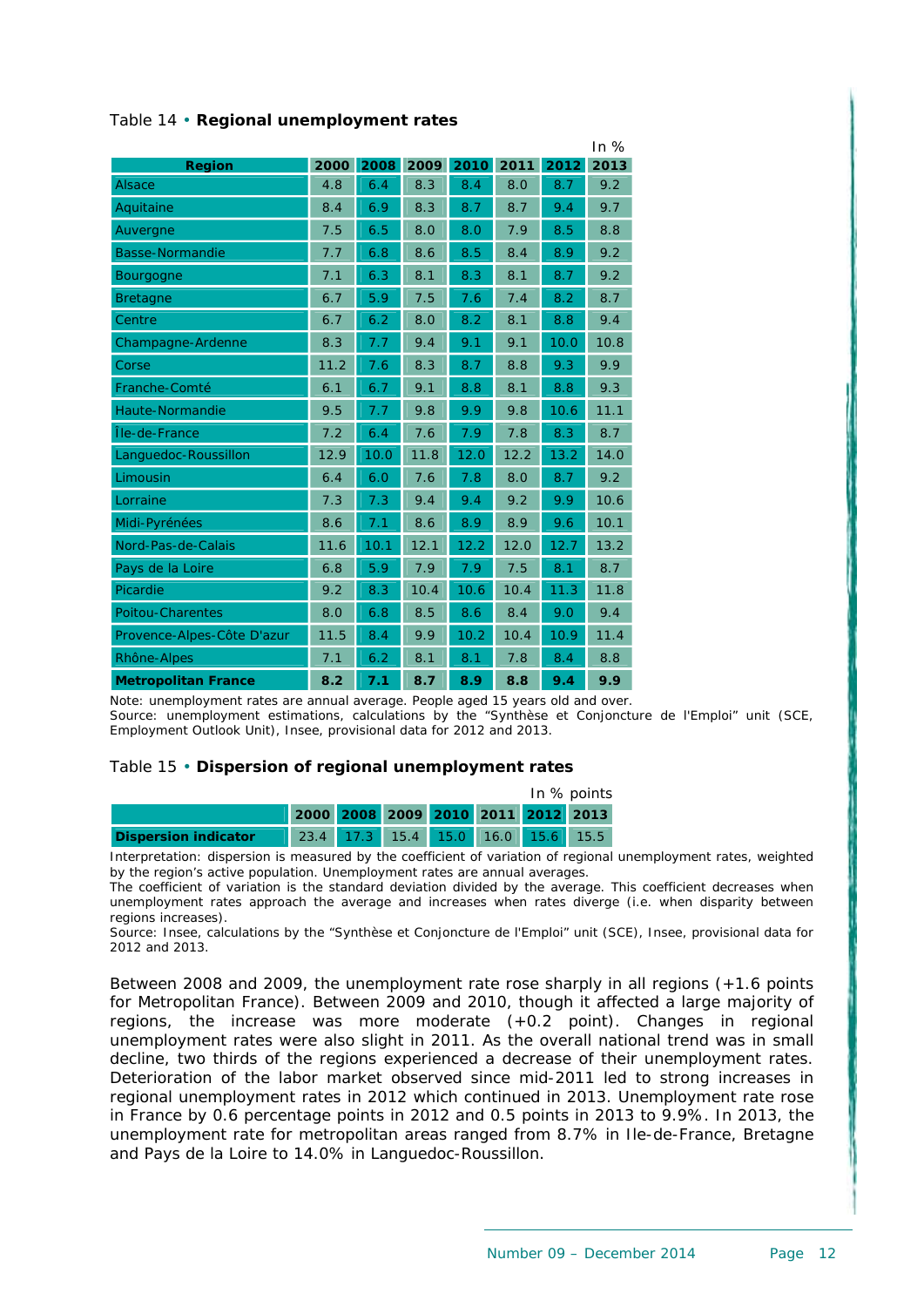The indicator of regional dispersion of unemployment rates fell during economic slowdowns (2001-2004 and 2008-2010) and was higher in cyclical improvement period (2004-2008). After rising by 1 percentage point between 2010 and 2011, the dispersion fell back in 2012 before remaining stable between 2012 and 2013.

#### <span id="page-13-0"></span>Table 16 • **Occupational accidents and occupational diseases**

|                                        | 2000 | 2008    | 2009 2010 2011 2012 |         |      |      |
|----------------------------------------|------|---------|---------------------|---------|------|------|
| Accidents with sick-leave in thousands | 743  | 704     | 651                 | 659     | 670  | 641  |
| <b>Deaths</b>                          | 730  | 569     | 538                 | 529     | 552  | 558  |
| Frequency index                        | 44.1 | 38.0    | 36.0                | 36.0    | 36.2 | 35.0 |
| Severity rate                          | 1.0  | $1.3 -$ | 1.3                 | $1.3 -$ | 1.4  | 1.4  |

#### **Evolution of reported occupational accidents**

Note: the term "accidents with sick-leave" covers all Occupational Accidents compensated, for the first time during the year in question, by payment of a cash benefit (daily allowance, capital indemnity, or annuity), or which could be so compensated if the victim had a beneficiary.

Coverage: 18.3 million employees in the Social Security system in 2012, essentially from the non-agricultural private sector.

Source: Caisse nationale d'assurance maladie des travailleurs salariés (Cnam-TS – National Health Insurance Fund for Salaried Workers)

The risk of reporting an occupational accident (OA) may be measured by the frequency index (number of OAs with sick-leave per 1 000 employees). It is calculated here on 18.3 million employees in the Social Security system, essentially from the non-agricultural private sector.

The number of recognized cases of OA with sick-leave fell by 703,976 in 2008 to 640,891 in 2012. This decrease is a continuation of a long term trend of declining OA, in absolute and relative numbers: between 2000 and 2012 the number of recognized accidents fell by 100 000 cases, a decrease of 14 %, and the frequency index fell from 44.1 in 2010 to 35.0 in 2012, a decrease of 21 %.

As during every recession, the financial crisis has resulted in a significant decrease in the frequency index of OA between 2008 and 2009, which is partly due to the slowdown in economic activity. In fact, during a recession, work intensity tends to decrease because the cuts in employment do not match immediately with the reduction of output. Sectors<sup>[1](#page-13-1)</sup> which had seen the greatest drop-off in their workforces (metallurgy, chemicals, wood industries, and services excluding banking and insurance) also saw the greatest reduction in occupational accidents' frequency, with -8% to -10% of OA's risk. Similarly, the decline in the use of temporary workers (-26 % in 2009) and perhaps, to a lesser extent, the possible change in main employment status of certain temporary workers to selfemployed (whose OAs are no longer declared to the CNAM [Caisse Nationale d'Assurance Maladie – National Health Insurance Fund]), contribute to the fall of the frequency index between 2008 and 2009.

Although employees have been less exposed to OA risk over the last ten or so years, accidents that do occur are of greater severity. The severity rate (number of days lost following an OA per thousand work hours) has increased by 40 % since 2000.

Numbers of fatal occupational accidents, falling since 2000, has increased between 2010 and 2012 (730 deaths in 2000, 529 in 2010 and 558 in 2012).

1

<span id="page-13-1"></span>*<sup>1)</sup> Comités techniques nationaux (National Technical Committees - CTN).*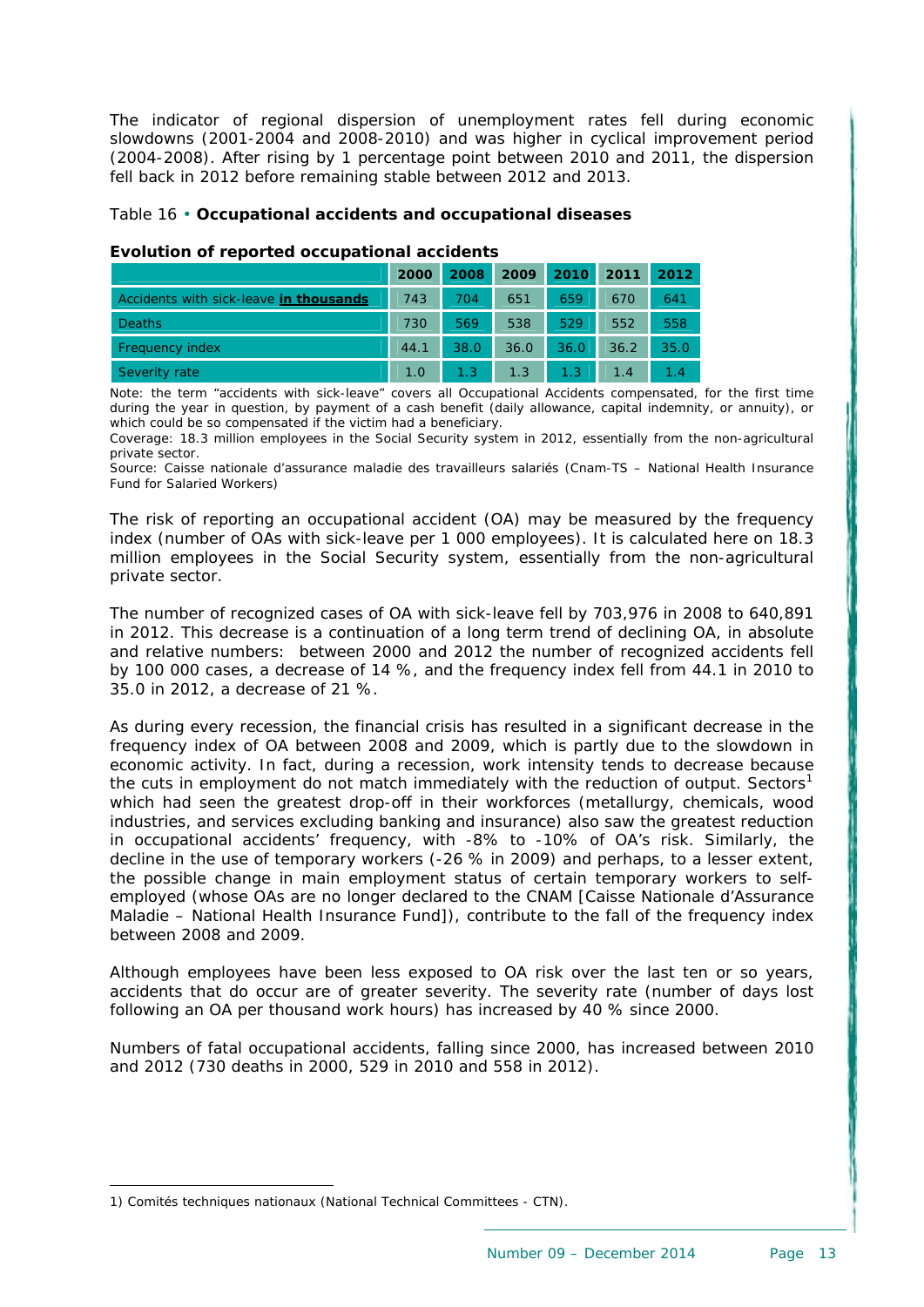#### **Evolution of occupational diseases compensated each year**

|                                             |         | 2000 2008 2009 2010 2011 2012 |              |     |  |
|---------------------------------------------|---------|-------------------------------|--------------|-----|--|
| Occupational diseases in thousands 21 45 49 |         |                               |              | 55  |  |
| Deaths                                      | $425 -$ | 564                           | $\sqrt{533}$ | 570 |  |

Note: the term "occupational diseases" covers all Occupational Diseases compensated, for the first time during the year in question, by payment of a cash benefit (daily allowance, capital indemnity, or annuity). Coverage: 18.3 million employees in the Social Security system in 2012, essentially from the non-agricultural private sector.

Source: Caisse nationale d'assurance maladie des travailleurs salariés (Cnam-TS – National Health Insurance Fund for Salaried Workers)

The number of compensated occupational diseases (ODs) increased rapidly, passing from 21 697 in 2000 to 54 015 in 2012. The rise resulted from a trend towards greater labour intensification and improved legal recognition of ODs, along with greater awareness among the medical profession of the potentially occupational origin of certain pathologies. Year 2012 registered for the first time a decrease of the number of recognised occupational diseases.

The share of musculoskeletal disorders continued to grow, accounting for over 85% of occupational diseases compensated in 2012.

The number of deaths caused by recognised ODs increased more than twofold from 2000 to 2012. These fatalities are mostly due to asbestos.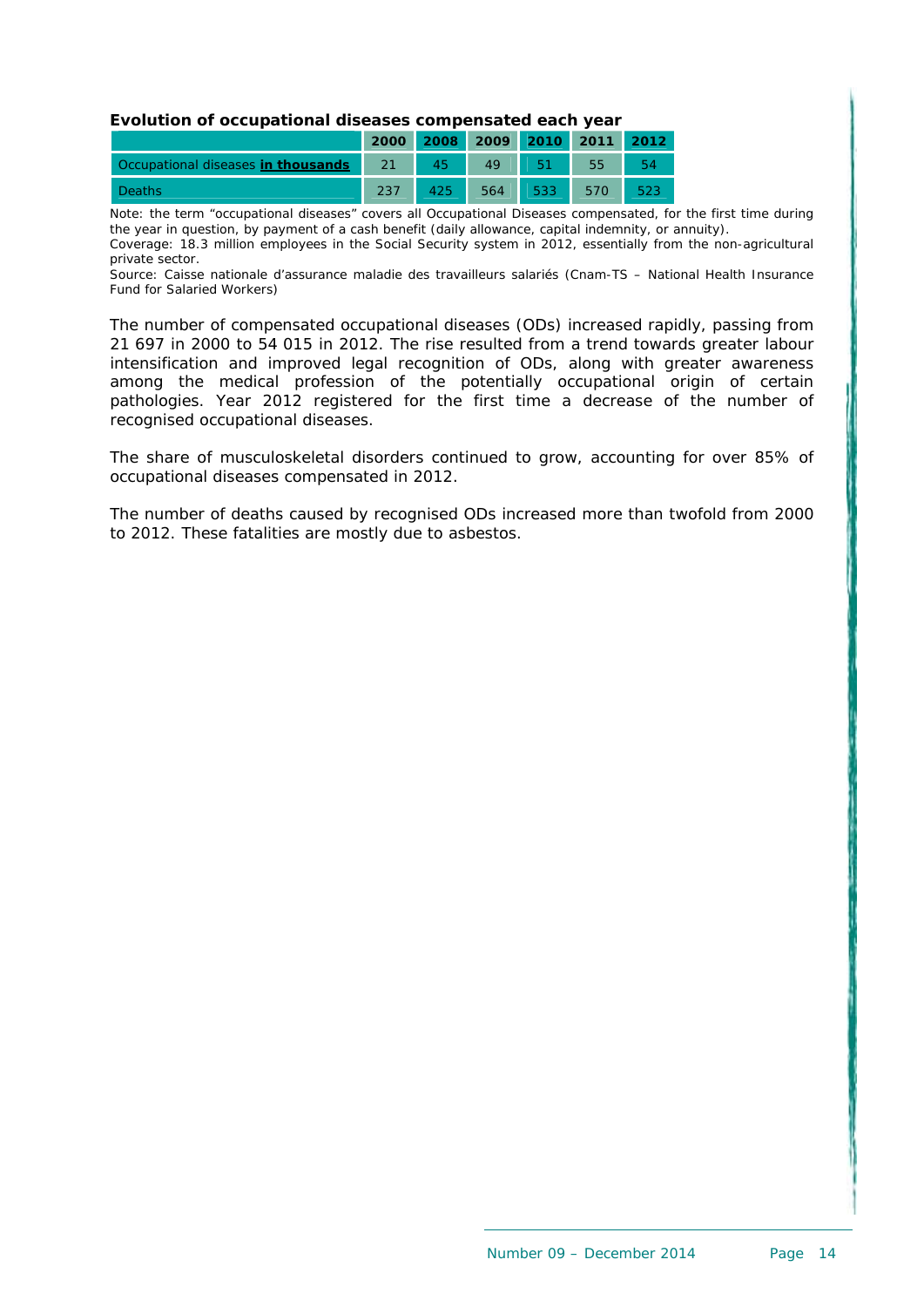# <span id="page-15-0"></span>**III - Active labour market policies**

#### <span id="page-15-1"></span>Table 17 • **Long-term unemployment rate**

|              | In % of the active population |  |  |  |  |  |  |
|--------------|-------------------------------|--|--|--|--|--|--|
|              | 2013                          |  |  |  |  |  |  |
| <b>Total</b> | 4.O                           |  |  |  |  |  |  |
| Men          | 4.1                           |  |  |  |  |  |  |
| <b>Women</b> | 3.9                           |  |  |  |  |  |  |

Note: unemployed people for whom no information exists on duration of unemployment are divided up proportionally between less than a year and more than a year.

Concepts: activity as defined by the ILO.

Coverage: Population of households in Metropolitan France.

Sources: Labour Force surveys, Insee, processed by Dares; provisional data for 2013.

In 2013, 4.0% of people participating in the labour force are unemployed since at least a year. Long-term unemployment rates of women and men are virtually at the same level.

#### <span id="page-15-2"></span>Table 18 • **Activation rate of Long Term registered Unemployed**

|                                   | LTU benefiting from<br>an activation<br>measure, 2012 (a) | Long Term<br>Unemployed (cat.<br>A), $2012$ (b) | <b>LTU Activation</b><br>rate, 2012<br>(a) $/(a)+(b)$ (in %) | <b>LTU Activation</b><br>rate, 2011 (in %) |
|-----------------------------------|-----------------------------------------------------------|-------------------------------------------------|--------------------------------------------------------------|--------------------------------------------|
| <b>TOTAL</b>                      | 302 577                                                   | 1 211 258                                       | 20,0                                                         | 22,9                                       |
|                                   | 59 770                                                    | 189 322                                         |                                                              |                                            |
| Total $> 6m (< 25)$               |                                                           |                                                 | 24,0                                                         | 27,3                                       |
| Total > $12m(25+)$                | 242 807                                                   | 1 021 936                                       | 19,2                                                         | 22,0                                       |
| <b>MEN</b>                        | 134 618                                                   | 632 965                                         | 17,5                                                         | 20,2                                       |
| Total $> 6m (< 25)$               | 26 990                                                    | 97 459                                          | 21,7                                                         | 26,0                                       |
| Total > $12m(25+)$                | 107 628                                                   | 535 506                                         | 16,7                                                         | 19,1                                       |
| <b>WOMEN</b>                      | 167 960                                                   | 578 293                                         | 22,5                                                         | 25,8                                       |
| Total $> 6m (< 25)$               | 32 781                                                    | 91 863                                          | 26,3                                                         | 28,7                                       |
| Total $> 12m(25+)$                | 135 179                                                   | 486 430                                         | 21,7                                                         | 25,2                                       |
| Breakdown by category of measures |                                                           |                                                 |                                                              |                                            |
| 2. Training                       | 16 766                                                    | 1 211 258                                       | 1,4                                                          | 0,4                                        |
| Men Total > 6m $(<25)$            | 1942                                                      | 97 459                                          | 2,0                                                          | 0, 8                                       |
| Men Total > $12m(25+)$            | 4 0 2 3                                                   | 535 506                                         | 0,7                                                          | 0,2                                        |
| Women Total $> 6m$ (<25)          | 4 9 3 2                                                   | 91 863                                          | 5,1                                                          | 0,3                                        |
| Women Total > $12m(25+)$          | 5 8 7 0                                                   | 486 430                                         | 1,2                                                          | 0,6                                        |
| 4. Employment incentives          | 71547                                                     | 1 211 258                                       | 5,6                                                          | 6,6                                        |
| Men Total $> 6m (< 25)$           | 11 695                                                    | 97 459                                          | 10,7                                                         | 13,4                                       |
| Men Total > $12m(25+)$            | 26 499                                                    | 535 506                                         | 4,7                                                          | 5,1                                        |
| Women Total $> 6m$ (<25)          | 9 1 5 1                                                   | 91 863                                          | 9,1                                                          | 11,6                                       |
| Women Total > $12m(25+)$          | 24 202                                                    | 486 430                                         | 4,7                                                          | 5,7                                        |
| 6. Direct Job creation            | 146 183                                                   | 1 211 258                                       | 10,8                                                         | 12,5                                       |
| Men Total $> 6m (< 25)$           | 9 2 8 8                                                   | 97 459                                          | 8,7                                                          | 10,5                                       |
| Men Total > $12m(25+)$            | 41 778                                                    | 535 506                                         | 7,2                                                          | 8,2                                        |
| Women Total $> 6m$ (<25)          | 15 632                                                    | 91 863                                          | 14,5                                                         | 17,5                                       |
| Women Total > $12m(25+)$          | 79 485                                                    | 486 430                                         | 14,0                                                         | 16, 5                                      |
| 7. Start-up incentives            | 68 081                                                    | 1 211 258                                       | 5,3                                                          | 7,4                                        |
| Men Total $> 6m$ (<25)            | 4 0 6 5                                                   | 97 459                                          | 4,0                                                          | 6, 8                                       |
| Men Total > $12m(25+)$            | 35 328                                                    | 535 506                                         | 6, 2                                                         | 8,4                                        |
| Women Total $> 6m$ (<25)          | 3 0 6 6                                                   | 91 863                                          | 3,2                                                          | 5,4                                        |
| Women Total > $12m(25+)$          | 25 6 22                                                   | 486 430                                         | 5,0                                                          | 6, 8                                       |

Source: Dares, Eurostat LMP database, 2012 ; data extracted on 22 april 2014. Estimations by Dares. Annual average. France.

Long-term Unemployed (monthly stock): "category A" (registered jobseekers obliged to actively seek a job, excluding those having performed short-term reduced activity).

Long-term unemployed : Youth (<25 years) with more than 6 month continuous spell of unemployment ; Adults (25 years or more) with more than 12 months continuous spell of unemployment.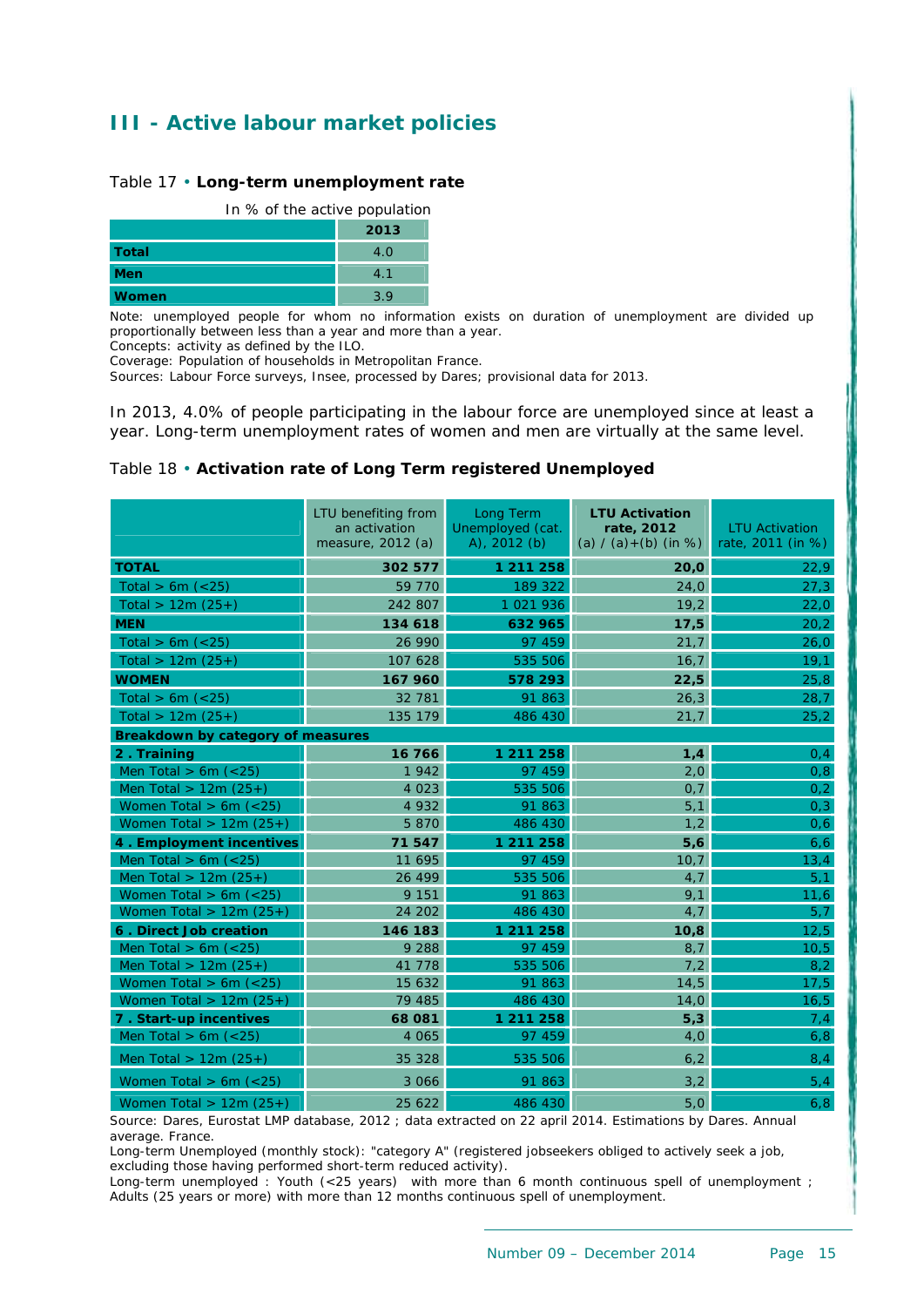. Category 2: data very incomplete. Data by unemployment spell are not available for the training sessions organized by the Regions or by the Central government.

. Category 3: no measure of "job rotation and job sharing" in France.

. Category 4: Single inclusion contract (CUI-CIE), Professionalization contract, Economic integration enterprises and intermediary associations.

. Category 5 (Sheltered and supported employment and rehabilitation): stock by unemployment spell are not available.

. Category 6: Single inclusion contract (CUI-CAE), and new program Employment for the future (EAV).

. Category 7: Aid for the unemployed setting-up or rescuing a company (ACCRE).

After a peak at 350 000 in 2010, the number of long-term unemployed (LTU) having benefited from an active measure slightly progressed compared to 2009 and 2011 (290 000), since it overtook a little 300 000 in 2012. However, with the continuous increase of unemployment, particularly long-term unemployment, coupled with a certain contraction of entries into subsidised contracts, the rate of activation yield in 20 % in 2012, after 23 % in 2011.

The average number of subsidised contracts' beneficiaries in the non profit sector progressed in 2012 (148 000 after 136 000 in 2011), but less than the long-term unemployment. Finally, the rates of activation for subsidised employment (categories 4, 6 and 7) continued to decrease in 2012.

|      | Job seekers not benefiting from a<br>« support service » | Job seekers not benefitting from a $\alpha$ new start $\alpha$ |                |                       |                |                   |            |              |  |
|------|----------------------------------------------------------|----------------------------------------------------------------|----------------|-----------------------|----------------|-------------------|------------|--------------|--|
|      |                                                          | Under 25 years 25 years and over                               |                | <b>Under 25 years</b> |                | 25 years and over |            |              |  |
|      | <b>Total</b>                                             | <b>Total</b>                                                   | <b>Total</b>   | <b>Men</b>            | <b>Women</b>   | <b>Total</b>      | <b>Men</b> | <b>Women</b> |  |
|      | By 4 months                                              |                                                                |                |                       |                |                   |            |              |  |
| 2004 | 24                                                       | 35                                                             | 27             | 26                    | 28             | 39                | 38         | 40           |  |
| 2005 | 22                                                       | 32                                                             | 25             | 24                    | 26             | 36                | 35         | 37           |  |
| 2006 | 20                                                       | 28                                                             | 23             | 22                    | 24             | 33                | 32         | 34           |  |
| 2007 | 17                                                       | 23                                                             | 22             | 22                    | 23             | 32                | 31         | 32           |  |
| 2008 | 19                                                       | 25                                                             | 26             | 26                    | 25             | 34                | 34         | 34           |  |
| 2009 | 19                                                       | 27                                                             | 27             | 28                    | 26             | 37                | 37         | 36           |  |
| 2010 | 17                                                       | 25                                                             | 25             | 25                    | 25             | 35                | 35         | 35           |  |
| 2011 | 18                                                       | 26                                                             | 26             | 26                    | 26             | 36                | 35         | 36           |  |
| 2012 | 19                                                       | 28                                                             | 28             | 29                    | 28             | 37                | 37         | 37           |  |
|      | By 12 months                                             |                                                                |                |                       |                |                   |            |              |  |
| 2004 | $\overline{4}$                                           | 10                                                             | 5              | $\overline{4}$        | 5              | 13                | 12         | 14           |  |
| 2005 | 3                                                        | 8                                                              | $\overline{4}$ | $\overline{4}$        | $\overline{4}$ | 11                | 10         | 11           |  |
| 2006 | $\overline{2}$                                           | 5                                                              | 3              | 3                     | $\overline{4}$ | 8                 | 8          | 9            |  |
| 2007 | $\overline{2}$                                           | 4                                                              | $\overline{4}$ | $\overline{4}$        | $\overline{4}$ | 9                 | 8          | 9            |  |
| 2008 | $\overline{2}$                                           | 5                                                              | 5              | 5                     | 5              | 10                | 11         | 10           |  |
| 2009 | 3                                                        | 6                                                              | 5              | 6                     | 5              | 12                | 12         | 11           |  |
| 2010 | $\overline{2}$                                           | 6                                                              | 5              | 5                     | 5              | 11                | 11         | 11           |  |
| 2011 | 3                                                        | 7                                                              | 6              | 6                     | 6              | 13                | 13         | 13           |  |
| 2012 | 3                                                        | 8                                                              | 6              | 6                     | 6              | 13                | 13         | 13           |  |

<span id="page-16-0"></span>

| Table 19 • Prevention and participation in active measures by the long-term |  |  |  |        |
|-----------------------------------------------------------------------------|--|--|--|--------|
| unemployed                                                                  |  |  |  | In $%$ |

Support services: number of jobseekers entering the Category A in month M and still looking for work 4 months/12 months later and not having participated in any support service (Category LMP 1.1.2) compared with the total number of jobseekers entering Category A in month M.

New start: number of jobseekers entering the Category A in month M and still looking for work 4 months/12 months later and not having participated in any support service (Categories LMP 2 to 7) compared with the total number of jobseekers entering Category A in month M.

Category A jobseekers: unemployed jobseekers obliged to look actively for a job.

Source: Pôle Emploi, log data file («fichier historique »).

In 2012, 19 % of the new Category A jobseekers under 25 continuously looking for employment during the 4 months following their entering the category did not take advantage of any support services (workshops, skills assessments, guidance support,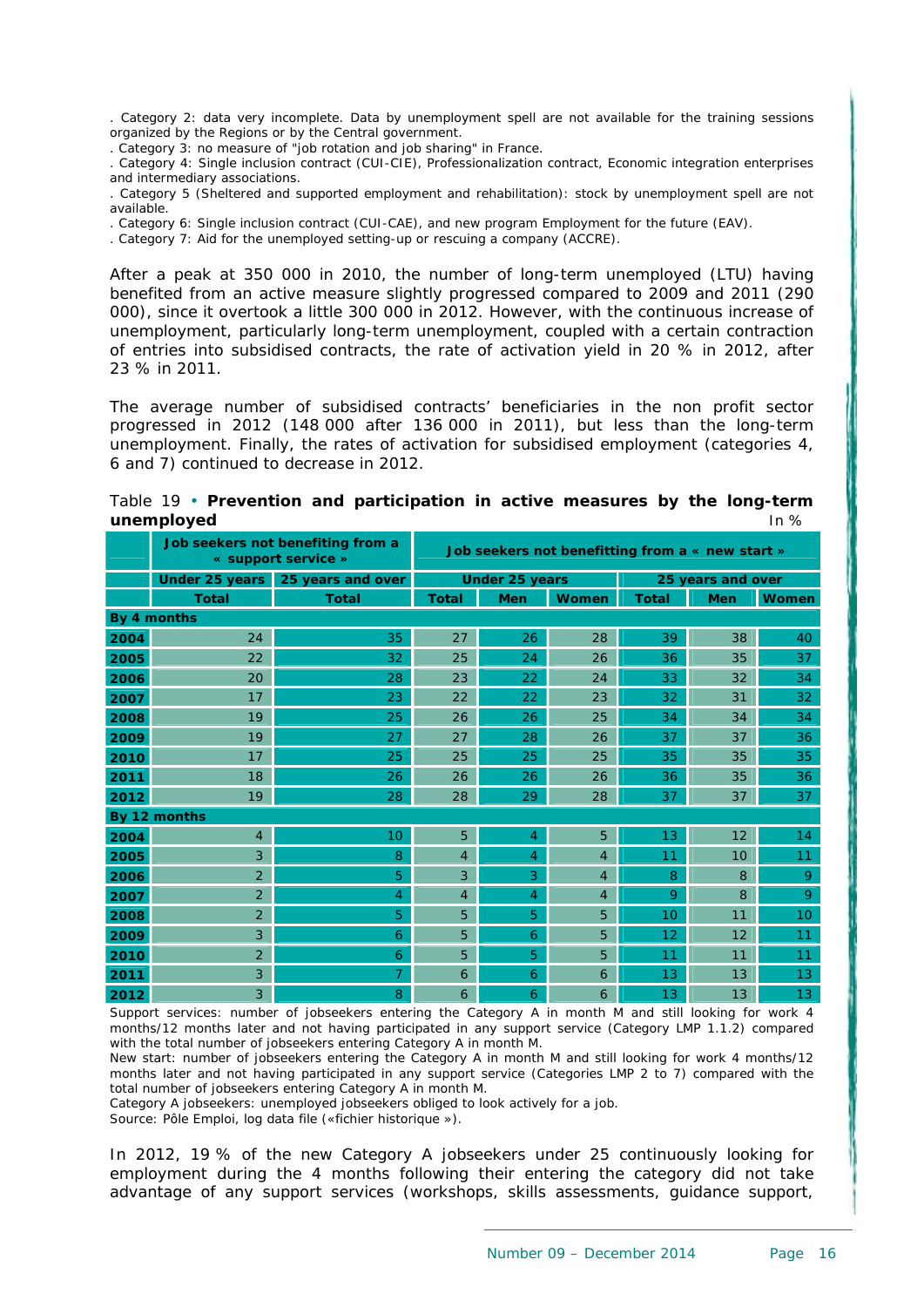etc.) during that time. The rate was higher among new jobseekers aged 25 and over (28%). The same year, 3 % of new Category A jobseekers under 25 and 8 % of those aged 25 and over continuously looking for employment during the 12 months following their entering the category did not take advantage of any support service during that time.

In 2012, 28 % of the new Category A jobseekers under 25 continuously looking for employment during the 4 months following their entering the category did not take advantage of any support service enabling a New start (such as vocational training, job incentives, assisted and rehabilitation contracts, direct job creation, or assistance with company creation) during that time. The rate was higher among new jobseekers aged 25 years and over (37 %). In 2012, 6 % of new Category A jobseekers under 25 and 13 % of those aged 25 and over continuously looking for employment during the 12 months following their entry in the category, did not take advantage of any job-market policy measure during that time. Differences between women and men are not significant.

#### <span id="page-17-0"></span>Table 20 • **Active Labour Market Policies expenditure (categories 2 to 7)**

|                            |      |      |      |      |      | As a % of GDP |
|----------------------------|------|------|------|------|------|---------------|
|                            | 2007 | 2008 | 2009 | 2010 | 2011 | 2012          |
| ALMP expenditure / GDP (%) | 0.72 | 0.64 | 0.73 | 0.83 | 0.67 | 0.64          |

Source: Dares, Eurostat LMP database, Insee.

In 2012, expenditure for the active measures (categories 2-7) of the labor market policies decreased by 5 % in volume, whereas the GDP was almost stable in volume. So, after the exceptional effort granted in 2009-2010, expenditure for the ALMP expressed in points of GDP still contracted a little in 2012, and reached the level of years prior to 2009.

#### <span id="page-17-1"></span>Table 21 • **Active Labour Market Policies expenditure (categories 2 to 7) per person wanting to work** In constant  $E(2012 \text{ price})$

|                                                              |         |         |      |         | ITT CONSTANTLY CALCULATED INCCST |         |
|--------------------------------------------------------------|---------|---------|------|---------|----------------------------------|---------|
|                                                              | 2007    | 2008    | 2009 | 2010    | 2011                             | 2012    |
| <b>ALMP</b> expenditure per person<br>wanting to work (Euro) | 4 3 0 6 | 4 1 7 8 | 3881 | 4 4 3 1 | 3 6 9 3                          | 3 3 8 7 |

Source: Dares, Eurostat LMP database, Insee.

Due to the reduction in expenditure for the active labour market policies for the second consecutive year, (categories 2-7), conjugated to the increase of the unemployment figures of about 6 % in 2012, the average expenditure per person wanting to work decreased by 10 % in constant euros in 2012.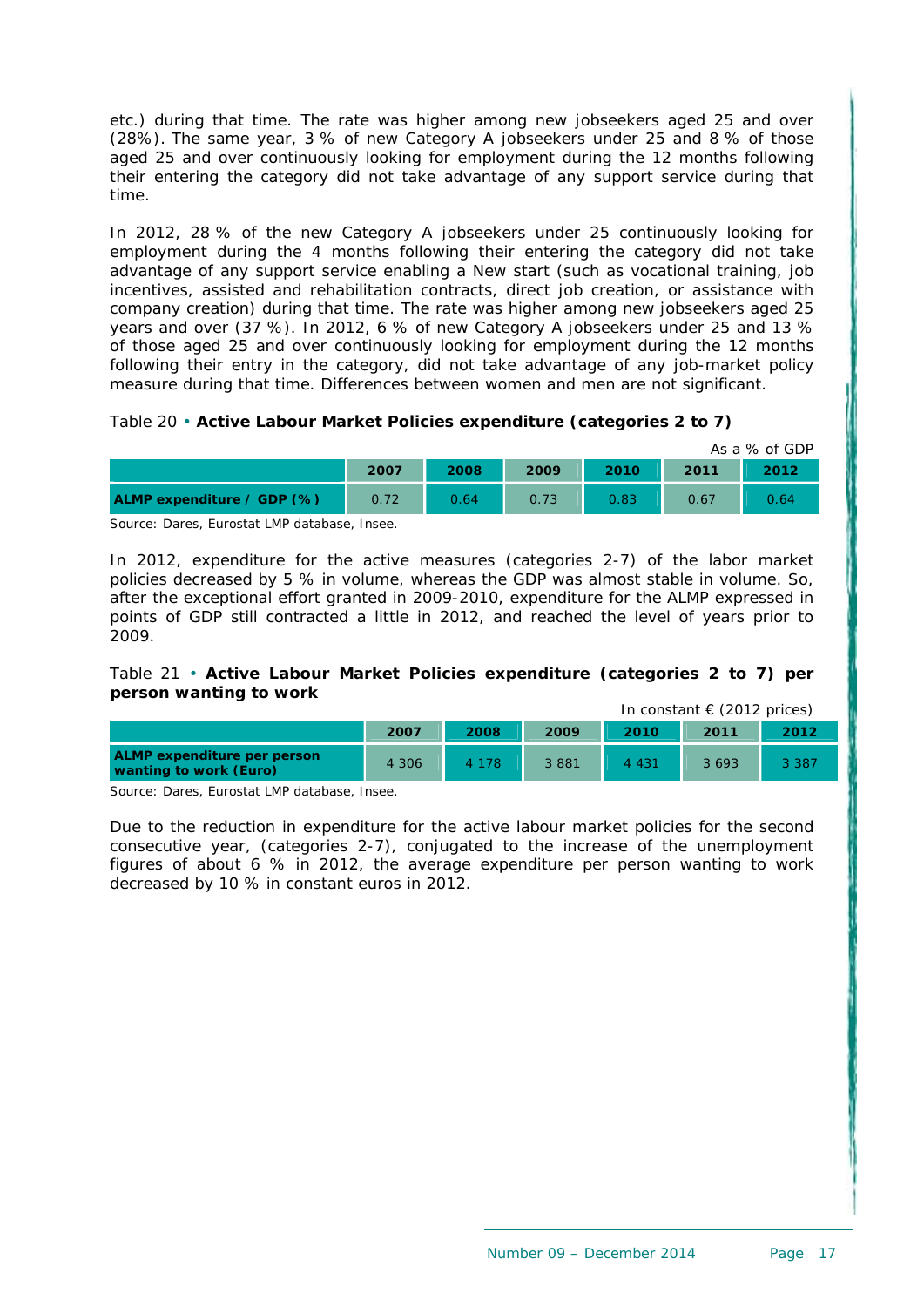Table 22 • **Active Labour Market Policies participants (categories 2 to 7) per 100 persons wanting to work** 

|      | <b>Total</b> | Men  | <b>Women</b> |
|------|--------------|------|--------------|
| 2012 | 37.8         | 37.8 | 31.1         |
| 2011 | 40.4         | 43.1 | 31.6         |
| 2010 | 44.1         | 46.7 | 35.2         |
| 2009 | 41.8         | 43.2 | 32.6         |
| 2008 | 53.0         | 59.9 | 40.9         |
| 2007 | 53.4         | 57.6 | 39.5         |

Number of participants in regular activation measures (LMP categories 2-7) divided by the number of persons wanting to work (ILO unemployed plus labour reserve). Source: Eurostat LMP database.

<span id="page-18-0"></span>The share of the population wanting to work and benefiting from an active measure withdrew since 2009, because of the strong degradation of the labour market since the middle 2008. It rose in 2010, due to the economic recovery plan and the development of subsidised contracts. Since 2011, this ratio fell due to the weakening of entries into the active measures, combined with the increase of unemployment, particularly in 2012.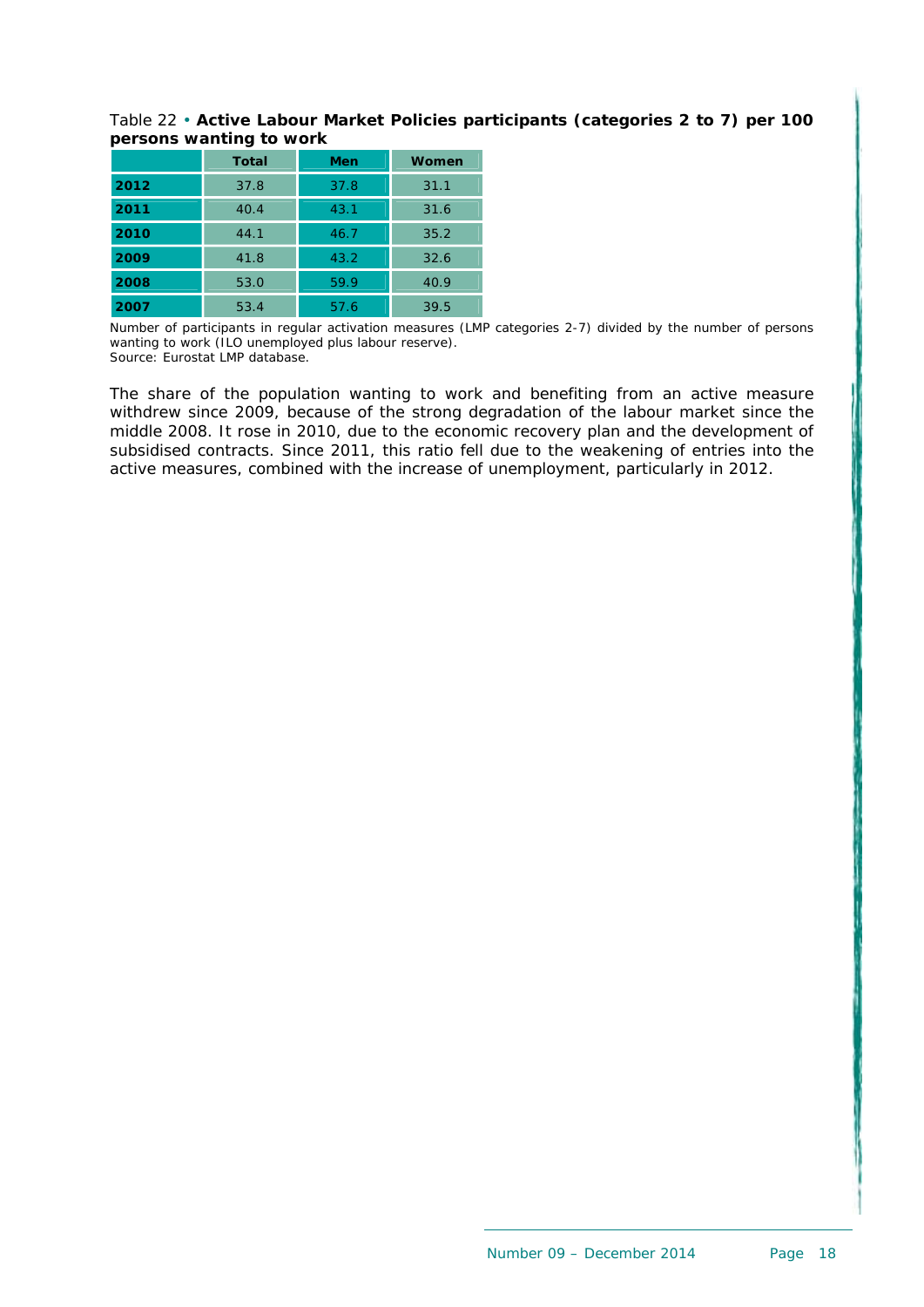# <span id="page-19-0"></span>**IV - Adequacy of the social protection system and make work pay**

## 1. Adequacy of the social protection system

<span id="page-19-1"></span>Table 23 • **People at risk of poverty according to a threshold at 60% of the median income by most frequent activity status (ILO definitions)**   $In 0/$ 

|                                                    |      |      |      |      |      |      |      |             | 11170 |
|----------------------------------------------------|------|------|------|------|------|------|------|-------------|-------|
|                                                    | 2004 | 2005 | 2006 | 2007 | 2008 | 2009 | 2010 | 2010* 2011* |       |
| Activity status <sup>(1)</sup> (ILO<br>definition) |      |      |      |      |      |      |      |             |       |
| Total (including people aged<br>less than 15)      | 12.6 | 13.1 | 13.1 | 13.4 | 13.0 | 13.5 | 14.1 | 14.0        | 14.3  |
| In work                                            | 7.3  | 7.5  | 7.5  | 7.8  | 7.4  | 7.6  | 7.6  | 7.6         | 8.0   |
| <b>Unemployed</b>                                  | 33.6 | 34.5 | 34.9 | 36.4 | 35.9 | 35.0 | 36.5 | 35.9        | 39.0  |

(1) The calculation of this ILO variable has been modified several times during the survey period, which could explain certain sharp evolutions. Age in year of revenue collection.

\* From 2010, estimations of financial revenues refer to Property Income Survey 2010 .

Individuals: person living in Metropolitan France in an ordinary household whose reference person is not a student.

Income: declared household's income is positive or zero.

Sources: Insee-DGI, Tax and Social Income Surveys retropoled from 1996 to 2004 ; Insee-DGFiP-Cnaf-Cnav-CCMSA, Tax and Social Income Surveys 2005 to 2011.

People in work are much less often exposed to poverty than others: the relationship between the risk of poverty rate of people in work and that of the total population actually fell from 0.58 to 0.54 between 2004 and 2010. In contrast, the poverty rate of people unemployed is significantly higher than the average: in the recent period, the ratio between these two rates stayed stable at around 2.6 to 2.7. Employment remains the best safeguard against poverty and this protective role has even increased during the last decade.

## Table 24 • **Out-of-work income maintenance expenditure (category 8)**

<span id="page-19-2"></span>As a percentage of GDP **2007 2008 2009 2010 2011 2012** 

**LMP expenditure (8) 1.20 1.16 1.42 1.44 1.40 1.45** 

Source: Dares, Eurostat LMP database, Insee and Dares.

Expenditure for unemployment benefits (LMP category 8) rose by 3.5% in constant euros in 2012 (29.4 billion euros after 28.0 billion euros) in a context of flat growth. The ratio of expenditure over GDP reached 1.45% in 2012, getting closer to the highest levels reached between 2002 and 2005.

#### <span id="page-19-3"></span>Table 25 • **Out-of-work income maintenance expenditure (category 8) per person wanting to work Integral Control Control Control Control Control Control Control Control Control Control Control Control Control Control Control Control Control Control Control Control Control Control Control Con**

| --                                                |      |       |        |      |       |      |
|---------------------------------------------------|------|-------|--------|------|-------|------|
|                                                   | 2007 | 2008  | 2009   | 2010 | 2011  | 2012 |
| LMP expenditure (8) per<br>person wanting to work | 202  | ' 515 | 7 542. | 702  | 7 658 | 7623 |

Source: Dares, Eurostat LMP database, Insee and Dares.

Expenditure for unemployment benefits (LMP category 8) rose by 3.5% in constant euros in 2012, while population wanting to work rose by 6.0% (including 8.0% ILO unemployed). The ratio of expenditure per person wanting to work slightly fell in 2012 but remains high since 2010. However, it stays inferior to ratios reached between 2003 and 2005.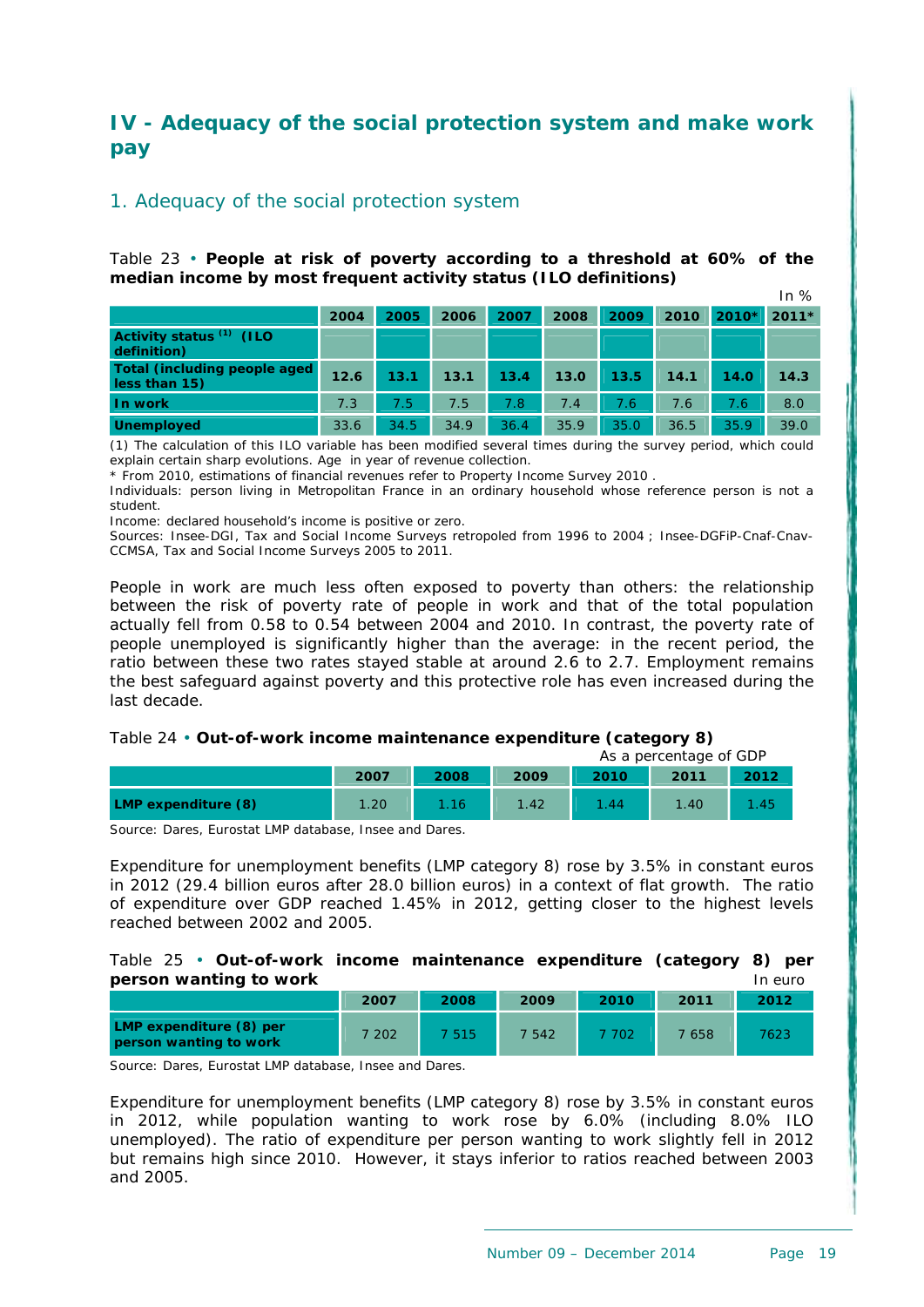## 2. Make work pay

| <b>Year of taxation</b>                      | 2001  | 2007  | 2008 | 2009                                 |     |     | 2010 2011 2012 2013 |     |
|----------------------------------------------|-------|-------|------|--------------------------------------|-----|-----|---------------------|-----|
| In million                                   | 8.7   | 8.9   | 8.9  | 8.2                                  | 7.3 | 6.7 | 6.3                 | 5.9 |
| In % of total<br>number of tax<br>households | 26.3% | 25.0% |      | 24.7% 22.5 % 20.0% 18.2% 17.4% 16.0% |     |     |                     |     |

#### <span id="page-20-1"></span>Table 26 • **Number of tax households concerned by the Prime pour l'Emploi**

Scope: France

Interpretation: In 2013, 5.9 million tax households benefited from the PPE for their income in 2012. Sources: Figures from the General Directorate for Public Finances, processed by the General Directorate of the Treasury.

Created in 2001, the in-work benefit, Prime pour l'Emploi (PPE – Employment Bonus), was designed to enable an increase in the additional income available occasioned by a low-paid professional activity. This tax credit aims to partly reduce the difference in taxes and social benefits between an inactive person and a worker.

The freeze of the PPE scale since 2009 (leaving the scale unchanged since 2008) and the imputation of the RSA Activité, created in 2009, on the PPE explain the drop in numbers of tax households benefiting from the PPE, which decreased from 8.9 million households in 2008 to 5.9 million in 2013.

<span id="page-20-2"></span>

| Table 27 • Beneficiaries of the Revenu de solidarité active (RSA) |  |
|-------------------------------------------------------------------|--|
|                                                                   |  |

|       | <b>RSA "Activité"</b> | <b>RSA</b> | <b>RSA "Activité"</b><br>in % of the RSA |  |  |
|-------|-----------------------|------------|------------------------------------------|--|--|
| 2009  | 598 800               | 1 730 154  | 34.6                                     |  |  |
| 2010* | 665 600               | 1833800    | 36.3                                     |  |  |
| 2011  | 675 600               | 1 869 600  | 36.1                                     |  |  |
| 2012  | 690 700               | 1 964 200  | 35.2                                     |  |  |

\* Since 1rst of September 2010, people who are under 25 years old (under conditions of work) can benefit of the RSA. They represent less than 1% of beneficiaries.

Coverage: Metropolitan France

Source: CNAF and MSA

|      | <b>RSA "Activité"</b> | <b>RSA</b> | <b>RSA "Activité"</b><br>in % of the RSA |  |  |
|------|-----------------------|------------|------------------------------------------|--|--|
| 2011 | 707 800               | 2 067 300  | 34.2                                     |  |  |
| 2012 | 727 000               | 2 176 200  | 33.4                                     |  |  |

Coverage: France Source: CNAF and MSA

In June 2009, the RSA replaced the RMI and the API in Metropolitan France. The RSA is a family means-tested scheme designed for households. It may be paid to any person residing in France and aged 25 years and over, or, regardless of age, to anyone assuming responsibility for at least one child already born or yet to be born. Since September 2010, it was extended to people aged under 25 who had worked for at least two years during the previous three years. It has been implemented in French Overseas Departments since January 2011.

<span id="page-20-0"></span>The RSA is a differential allowance, complementing households' initial resources to bring them up to a guaranteed income calculated as the sum of two components:

- ‐ a lump sum, which scale depends on composition of the household;
- a percentage (62%) of the professional income drawn by household members.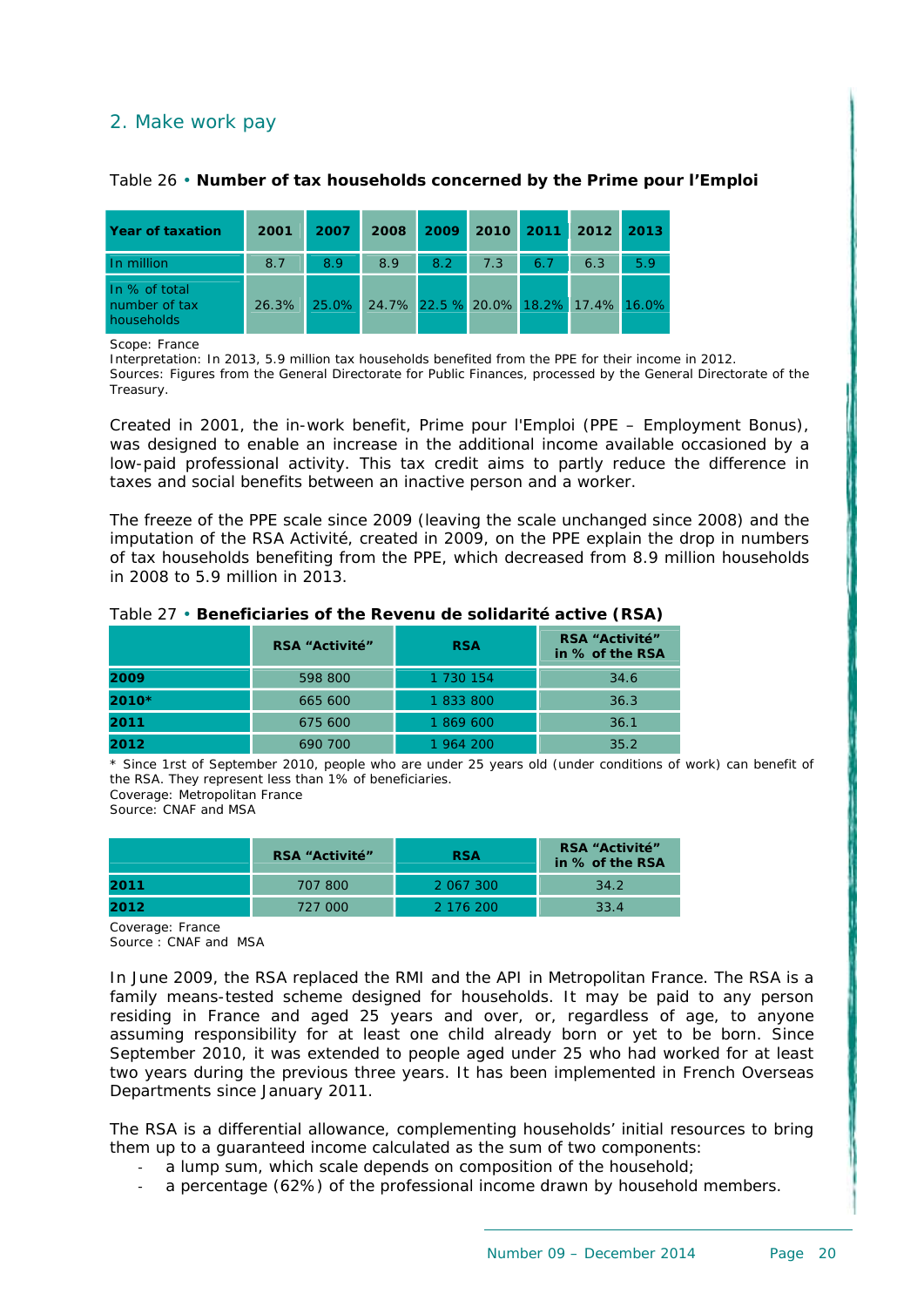Beneficiaries no longer receive the allowance once household income exceeds guaranteed income level. For members of a household whose resources fall below the lump sum, the RSA acts as a minimum welfare benefit (RSA "Socle" ["base"]). For people receiving a professional income and belonging to a household whose resources fall below the guaranteed income, the RSA acts as a complement to income from professional activity (RSA "Activité"). The difference must be made between the RSA "Activité seul" ("Activity only" – for those in work and whose total resources are greater than the lump sum), and the RSA "Socle + Activité" (for those in work and whose total resources fall below the lump sum). It is not necessary to have received the RSA "Socle" in order to receive the RSA "Activité".

By the end of 2012, 2.18 million households in the whole of France have benefited from the RSA. During the same year, 727 000 people benefited from the RSA "Activité" in Metropolitan France (33.4% of the total number of RSA recipients). In Metropolitan France, in 2010, the beneficiaries of RSA "Activité" have grown much faster than the whole population of beneficiaries. On the other hand, since then, the growth of the number of RSA "Activité" has been lower than that of the whole number of recipients of RSA, and is then decreasing in comparison to 2010. Nevertheless, only the share of RSA "Activité seul" beneficiaries is decreasing (25.1% in 2010 versus 23.8% in 2012), while that of RSA "Socle + Activité" is stable since 2010.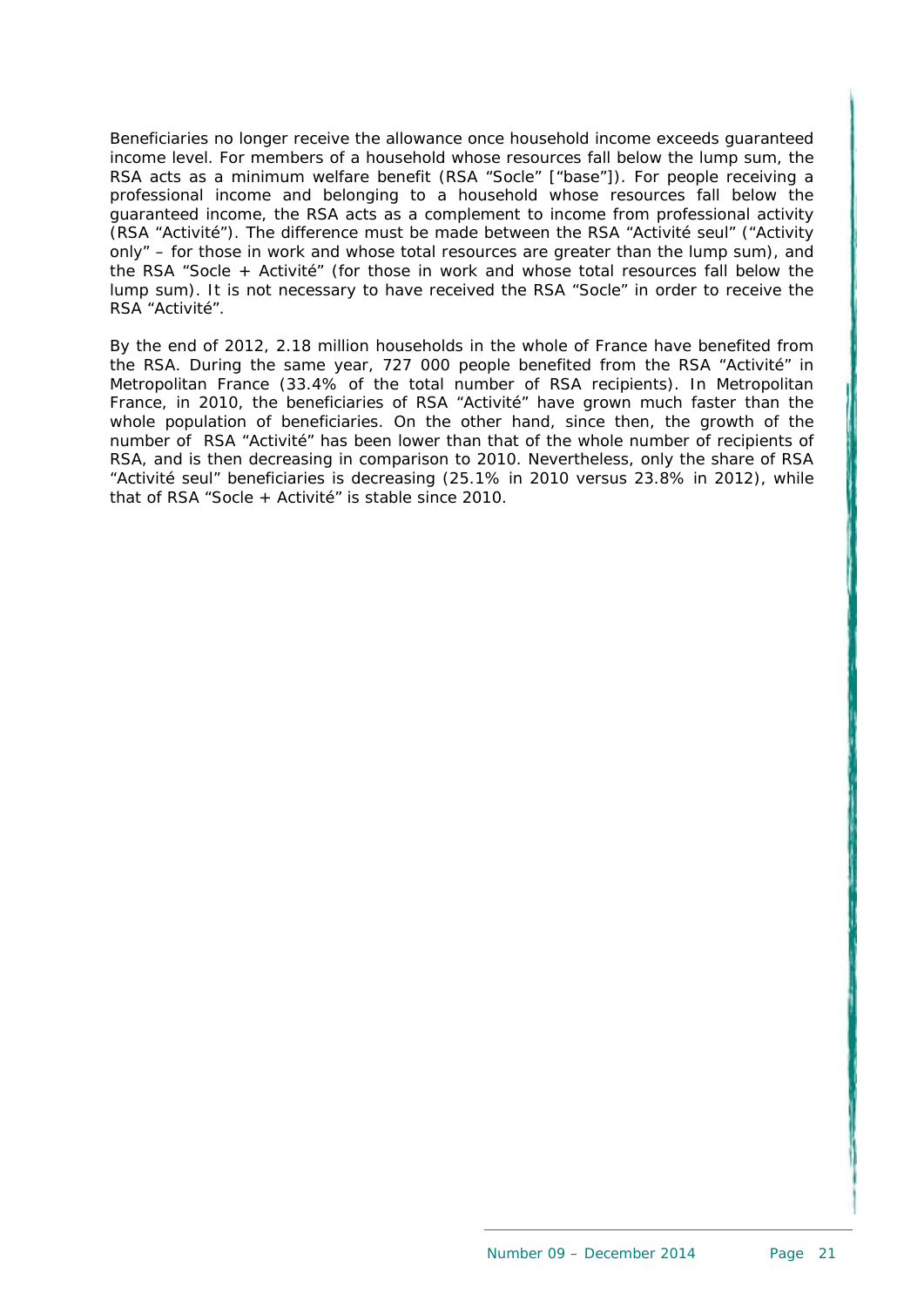# <span id="page-22-0"></span>**V - Reconciling work and family life**

<span id="page-22-1"></span>Table 28 • **Conciliation between work and family in 2012** 

#### **Participation, working time and unemployment according to household situation in 2012**   $\sim$

|                                                        |              |            |                  |            |                  |            |                                               |            |                           | In $\%$    |
|--------------------------------------------------------|--------------|------------|------------------|------------|------------------|------------|-----------------------------------------------|------------|---------------------------|------------|
| Participation<br>rate<br><b>Household</b><br>situation |              |            | <b>Full time</b> |            | <b>Part time</b> |            | <b>Unemployment</b><br>in total<br>population |            | <b>Employment</b><br>rate |            |
|                                                        | <b>Women</b> | <b>Men</b> | Women            | <b>Men</b> | <b>Women</b>     | <b>Men</b> | Women                                         | <b>Men</b> | Women                     | <b>Men</b> |
| In couple                                              | 66.6         | 77.0       | 41.4             | 66.9       | 19.5             | 4.0        | 5.7                                           | 6.1        | 60.9                      | 70.9       |
| Without<br>children                                    | 63.7         | 70.8       | 43.1             | 61.2       | 15.5             | 4.8        | 5.1                                           | 4.9        | 58.6                      | 66.0       |
| 1 child aged<br>less than 3                            | 80.8         | 95.8       | 54.2             | 84.0       | 16.6             | 4.2        | 10.0                                          | 7.6        | 70.8                      | 88.2       |
| 2 children with<br>at least one<br>aged less<br>than 3 | 66.2         | 96.5       | 33.2             | 86.0       | 27.7             | 4.0        | 5.4                                           | 6.5        | 60.9                      | 90.0       |
| 3 children with<br>at least one<br>aged less<br>than 3 | 40.5         | 86.9       | 17.6             | 70.0       | 18.3             | 5.1        | 4.6                                           | 11.8       | 35.9                      | 75.1       |
| 1 child aged 3<br>or more                              | 72.3         | 79.6       | 47.4             | 68.8       | 18.5             | 4.1        | 6.4                                           | 6.7        | 65.9                      | 72.9       |
| 2 children<br>aged 3 or<br>more                        | 71.9         | 78.9       | 42.6             | 70.7       | 24.3             | 3.1        | 4.9                                           | 5.1        | 66.9                      | 73.8       |
| 3 children<br>aged 3 or<br>more                        | 55.8         | 68.9       | 28.3             | 57.6       | 20.7             | 3.4        | 6.9                                           | 7.9        | 49.0                      | 61.0       |
| <b>Single</b>                                          | 66.8         | 70.9       | 43.5             | 54.7       | 14.3             | 5.4        | 9.0                                           | 10.8       | 57.8                      | 60.1       |
| Without<br>children                                    | 67.8         | 75.7       | 47.5             | 60.2       | 13.3             | 5.7        | 7.0                                           | 9.8        | 60.8                      | 65.9       |
| With 1 child<br>at least                               | 65.6         | 60.4       | 38.9             | 42.7       | 15.4             | 4.8        | 11.3                                          | 12.9       | 54.3                      | 47.5       |
| <b>Total</b>                                           | 66.6         | 75.3       | 42.0             | 63.6       | 18.0             | 4.4        | 6.7                                           | 7.4        | 60.0                      | 68.0       |

Note: annual average.

Coverage: Metropolitan France, person of reference in the household and potential partner aged 15 to 64. Source: Insee Labour Force Survey (2012).

In 2012, 66.6% of women in couple aged 15 to 64 are participating in the labor force, either being employed full time (41.4%), employed part-time (19.5%) or unemployed (5.7%). For mothers living in couple, having one or two children, when they are 3 years old or more is often combined with work. With at least three children, all 3 years old or more, female activity is weaker than with only one or two children above 3 years old. These disparities in labor force participation according to the number of children are more pronounced amongst women having at least one child aged less than 3 years. Besides, when these mothers work, they more likely work part-time. Unlike women, men's participation is relatively unaffected by the number and the age of their children.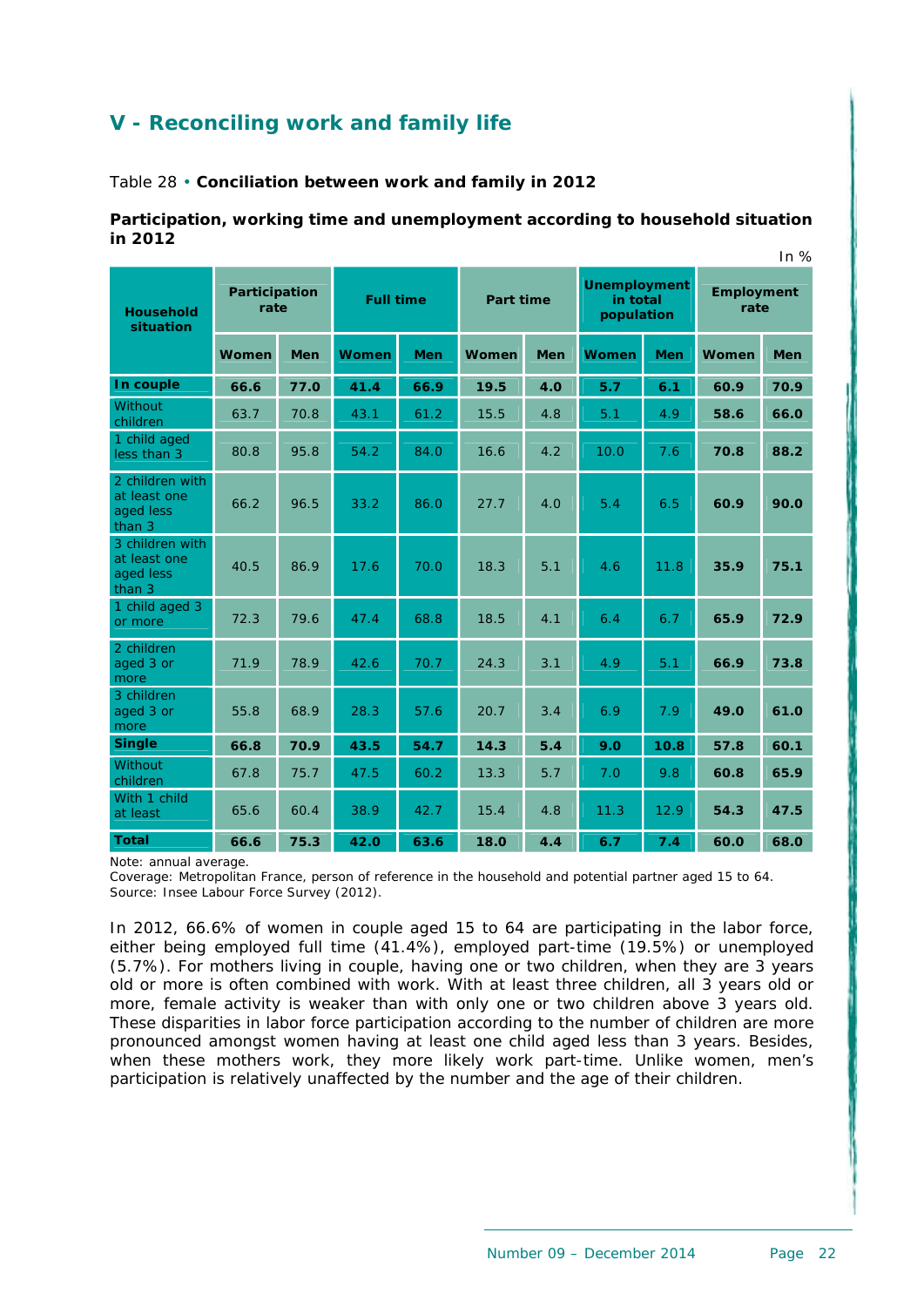## <span id="page-23-0"></span>Table 29 • **Daycare facilities for young children on the 31st December 2012 (not including nursery schools)**

| <b>Daycare facilities</b>                                               | <b>Number of</b><br>facilities                                                                | <b>Number of places</b>                 | Number of places in<br>comparison with number of<br>children in the age range         |
|-------------------------------------------------------------------------|-----------------------------------------------------------------------------------------------|-----------------------------------------|---------------------------------------------------------------------------------------|
| Collective crèches                                                      | 2 1 1 7                                                                                       | 81 393                                  | $3.5 \% (0 - 2 \text{ years old})$                                                    |
| Of which, parental crèches                                              | 145                                                                                           | 2 3 0 1                                 | $0.1 \% (0 - 2 \text{ years old})$                                                    |
| <b>Kindergartens and Toddler</b><br>davcare                             | 263                                                                                           | 8617                                    | $0.2 \% (2 - 6 \text{ years old})$                                                    |
| Day nurseries                                                           | 1 5 4 2                                                                                       | 25 866                                  | $0.5 \% (0 - 6 \text{ years old})$                                                    |
| Multiple care types facilities<br>(Structures multi-accueil)            | 7 556                                                                                         | - collective 218 021                    | 9.4 % (0 - 2 years old)                                                               |
|                                                                         |                                                                                               | 10 629<br>- family                      | $0.2 \% (0 - 6 \text{ years old})$                                                    |
| <b>Total collective facilities</b><br>(not including family<br>daycare) | 11 478                                                                                        | 333 897                                 | 6.1 % $(0 - 6$ years old)                                                             |
| Family daycare services                                                 | 695                                                                                           | 42 585                                  | $0.8\%$ (0 - 6 years old)                                                             |
| <b>Total establishments</b>                                             | 12 173                                                                                        | 387 111                                 | $7.1 \% (0 - 6 \text{ years old})$                                                    |
|                                                                         |                                                                                               |                                         |                                                                                       |
|                                                                         | <b>Number of</b><br>practising child<br>minders with valid<br>certifications at<br>31/12/2012 | <b>Theoretical day</b><br>care capacity | Theoretical day care capacity<br>compared with number of<br>children in the age range |
| Practising child minders                                                | 314 226                                                                                       | 944 279                                 | 17.3 % (0 - 6 years old)                                                              |

**Notes** 

- Percentages given for children attending daycare facilities should be treated with caution: firstly, the same child may attend more than one such facility and secondly, the estimations given refer to the number of places available and is not the number of children actually attending such facilities. Data are based on authorised capacities compared with: the number of children under three years old on the 31<sup>st</sup> December 2012 (2 319 511); the number of children between 0 and 6 years old on the 31<sup>st</sup> December 2012 (5 460 322) ; the number of children between 2 and 6 years old on the 31<sup>st</sup> December 2012 (3 924 593).
- ‐ Collective crèches take in children under three years old.
- Parental crèches, referred to as "parent-managed establishments" since the decree of the 1<sup>st</sup> August 2000, are institutions set up in association with the parents who initiated their creation and who are responsible for managing them. They participate in provision of daycare for children alongside professionals in the field (number of places limited to 20). Daycare for under three-year-olds.
- Family daycare services or family crèches are made up of registered child minders, each of whom looks after from 1 to 4 children at home under the supervision of a nursery nurse, physician or educator specialising in young children. Daycare for 0 to 6 year-old, but distinction by age is unknown.
- Kindergartens act as alternatives to nursery schools and take in children from 2 to 6 years old.
- ‐ Toddler daycare (between infant daycare and Kindergarten) act as alternatives to nursery schools and take in children from 2 and 3 years old.
- ‐ Day nurseries are facilities providing occasional or part-time daycare for children under six years old.
- ‐ Multiple care types facilities are institutions providing combinations of regular/occasional and family/collective daycare services.
- ‐ Practising child minders are those registered by the Local Authority (Conseil général) and actually in activity. They provide daycare by the day for children between 0 and 6 years old, but usually between 0 and 3 years old. Their intake capacity depends on the number of children covered by their accreditation, to a maximum of four children each. Such child minders do not necessarily take in as many children as they are authorised to do; the total number of children actually taken care of is unknown.

Coverage: Metropolitan France.

Sources: Drees (PMI 2012 survey), Insee (estimates of population - provisional results established at end 2013), Ircem (Practising child minders).

Taking into account the age ranges covered by each type of daycare facility along with practising child minders, overall potential is around 24.4 places per 100 children between 0 and 6 years old. However, if only children under three years old are taken into consideration, the various modes of daycare currently on offer provide 57,4 places per 100 children.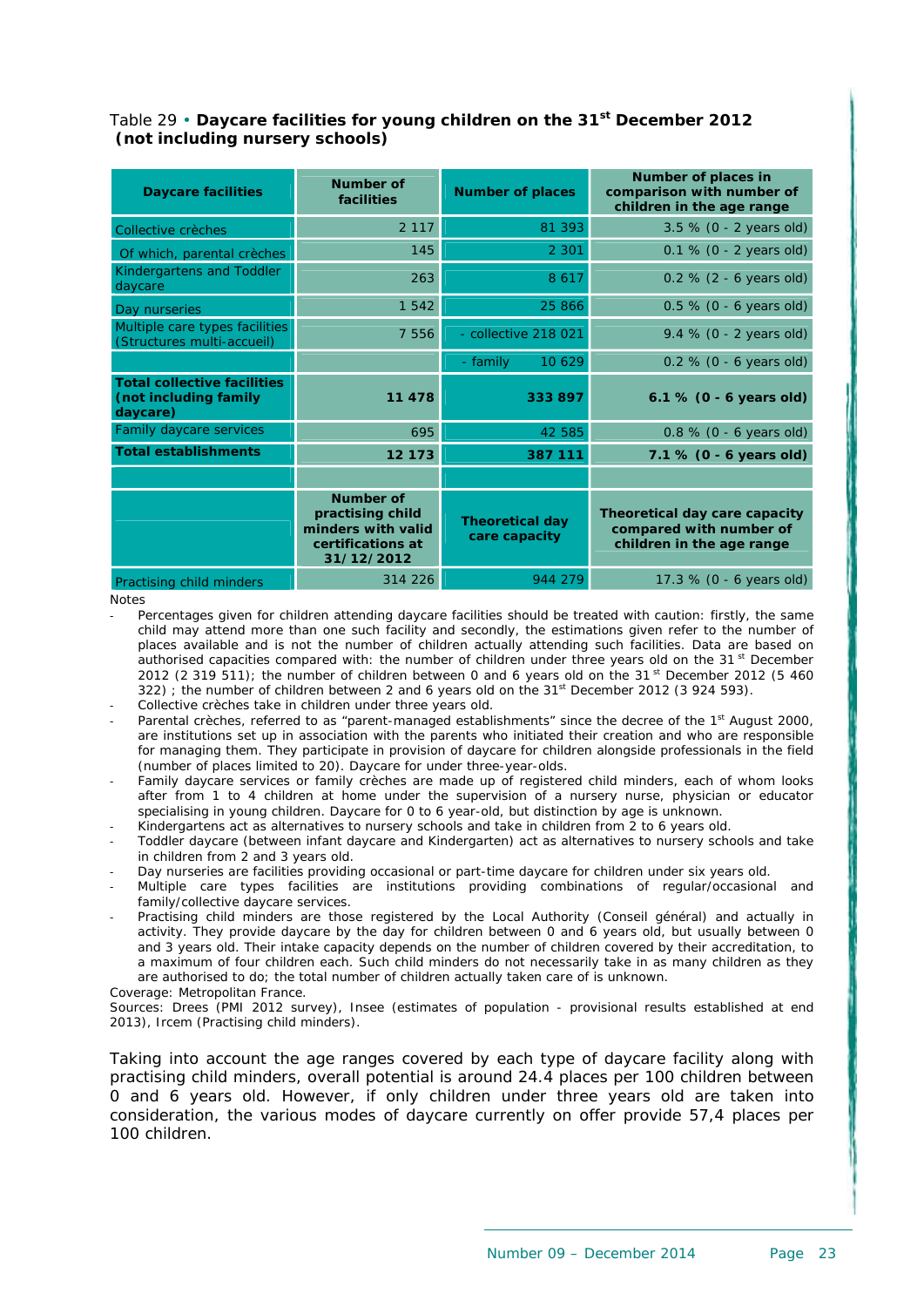#### Table 30 • **Percentage of children under 3 years old entrusted primarily to a "formal" mode of daycare provision**  $In 9/2$

|                                                                                                |           | $\mathsf{H}$ $\mathcal{A}$ |
|------------------------------------------------------------------------------------------------|-----------|----------------------------|
|                                                                                                | 2002 2007 |                            |
| Percentage of children under 3 years old primarily entrusted to a "formal" mode<br>of davcare* | 23        |                            |

\* Collective daycare facilities (excluding kindergartens), family crèches, and child minders paid by private individuals (including home daycare)

Note: Primary daycare mode is the one in which the child spends most of the time from Monday to Friday between 8 a.m. and 7 p.m.

Coverage: Metropolitan France

Sources: "Modes de garde et d'accueil des jeunes enfants" survey (Patterns of child minding and daycare provision), 2002 and 2007, DREES, calculations by DREES.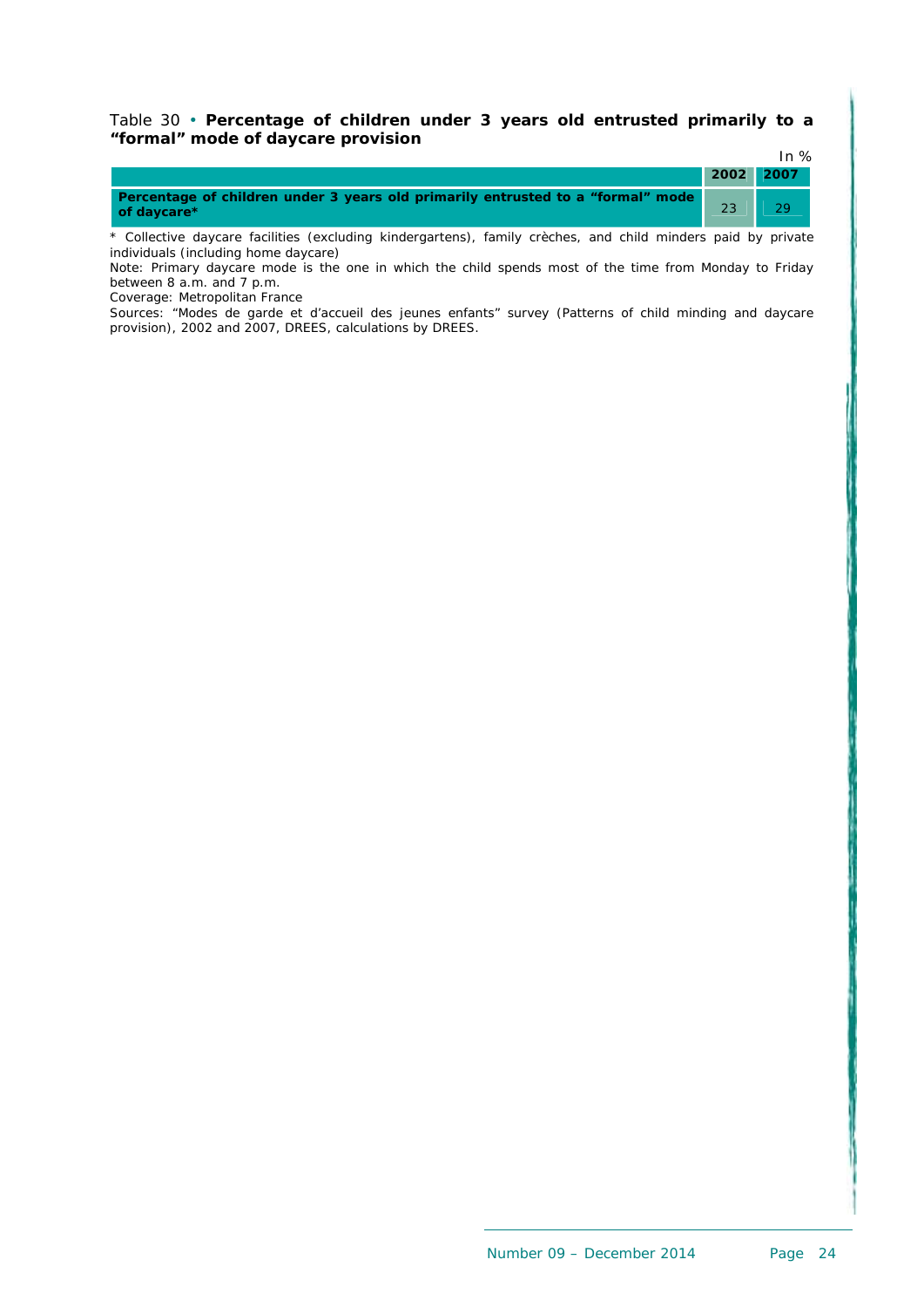# <span id="page-25-0"></span>**VI - Exploiting job creation policies**

|                                                            | Level at<br>the end<br>of the<br>year |        | Year-on-year change at the end of<br>the year |                |                |                |                 |         |        | the year |        | Year-on-year change at the end of |        |
|------------------------------------------------------------|---------------------------------------|--------|-----------------------------------------------|----------------|----------------|----------------|-----------------|---------|--------|----------|--------|-----------------------------------|--------|
|                                                            | (in<br>thou-<br>sands)                |        |                                               |                | (in thousands) |                |                 | (in %)  |        |          |        |                                   |        |
|                                                            | 2013                                  | 2008   | 2009                                          | 2010           | 2011           | 2012           | 2013            | 2008    | 2009   | 2010     | 2011   | 2012                              | 2013   |
| <b>Total</b><br>employment.<br>including:                  | 26 373                                | $-167$ | $-212$                                        | 150            | 125            | $-51$          | 10              | $-0.6$  | $-0.8$ | 0.6      | 0.5    | $-0.2$                            | 0.0    |
| <b>Agricultural</b><br>employees                           | 239                                   | $-10$  | $-2$                                          | $-4$           | $\overline{4}$ | $\overline{4}$ | 10 <sup>1</sup> | $-4.0$  | $-0.8$ | $-1.6$   | 2.0    | 1.6                               | 4.4    |
| <b>Mainly</b><br>non-<br>agricultural<br>market<br>sectors | 15895                                 | $-187$ | $-262$                                        | 58             | 59             | $-106$         | $-62$           | $-1.1$  | $-1.6$ | 0.4      | 0.4    | $-0.7$                            | $-0.4$ |
| <b>Industry</b>                                            | 3 1 7 5                               | $-79$  | $-167$                                        | $-85$          | $-17$          | $-28$          | $-53$           | $-2.2$  | $-4.7$ | $-2.5$   | $-0.5$ | $-0.9$                            | $-1.6$ |
| <b>Construction</b>                                        | 1 3 9 2                               | 10     | $-39$                                         | $-18$          | $-9$           | $-18$          | $-26$           | 0.7     | $-2.6$ | $-1.2$   | $-0.6$ | $-1.3$                            | $-1.8$ |
| <b>Tertiary</b><br>market<br>sector                        | 11 328                                | $-119$ | $-55$                                         | 161            | 85             | $-59$          | 17              | $-1.1$  | $-0.5$ | 1.4      | 0.8    | $-0.5$                            | 0.1    |
| Of whom.<br>temporary<br>workers                           | 545                                   | $-134$ | $-18$                                         | 99             | $-21$          | $-61$          | 34              | $-20.8$ | $-3.4$ | 19.9     | $-3.6$ | $-10.7$                           | 6.6    |
| <b>Mainly</b><br>non-market<br>services<br>sectors         | 7 6 6 7                               | 14     | 46                                            | $\overline{A}$ | $\overline{7}$ | 22             | 42              | 0.2     | 0.6    | 0.1      | 0.1    | 0.3                               | 0.5    |
| Self-<br>employed                                          | 2 5 7 2                               | 16     | 5                                             | 91             | 54             | 30             | 20              | 0.7     | 0.2    | 3.8      | 2.2    | 1.2                               | 0.8    |
| <b>Employment</b><br>in the<br>competitive                 | 17871                                 | $-154$ | $-213$                                        | 105            | 74             | $-83$          | $-42$           | $-0.8$  | $-1.2$ | 0.6      | 0.4    | $-0.5$                            | $-0.2$ |

## <span id="page-25-1"></span>Table 31 • **Total employment growth in 2013**

Interpretation: at the end of 2013, the level of employment in the industry was equal to 3 238 000, a decrease of 53 000 in comparison with end 2012 (-1.6 % in one year).

Concepts: synthesis of administrative sources on employment; employment in the competitive sector is made up of wage employment in the mainly non-agricultural market sectors and wage employment in the private non-market service sectors.

Coverage: Metropolitan France.

Source: Insee, employment estimations for 2007 to 2012 and estimations of wage employment in private institutions not including agriculture for 2013; employment forecasts for 2013, for the agricultural sector, the public sector and self-employment.

In 2006 and 2007, net job creation was important, exceeding 300 000 for each year. With the sharp decline in the economic situation, employment decreased from the 2<sup>nd</sup> quarter of 2008 onwards. In 2009, job losses reached -212 000 posts after -167 000 posts in 2008. Temporary employment and industry were the most affected: respectively 153 000 and 245 000 jobs have been destroyed during these two years.

Total employment is rising again since the  $4<sup>th</sup>$  quarter of 2009: 150 000 jobs were created in 2010 and 98 000 new jobs between the end of 2011 and the  $1<sup>st</sup>$  semester of 2012. Then employment returned to a downward trend from the 3<sup>rd</sup> quarter of 2012 (-51 000 jobs during the year despite a rise of  $+52$  000 on the first semester) to the  $3<sup>rd</sup>$ quarter of 2013. The upturn observed on the 4th quarter compensated for the loss at the beginning of the year (+10 000 on the whole year, of which +59 000 on the last quarter).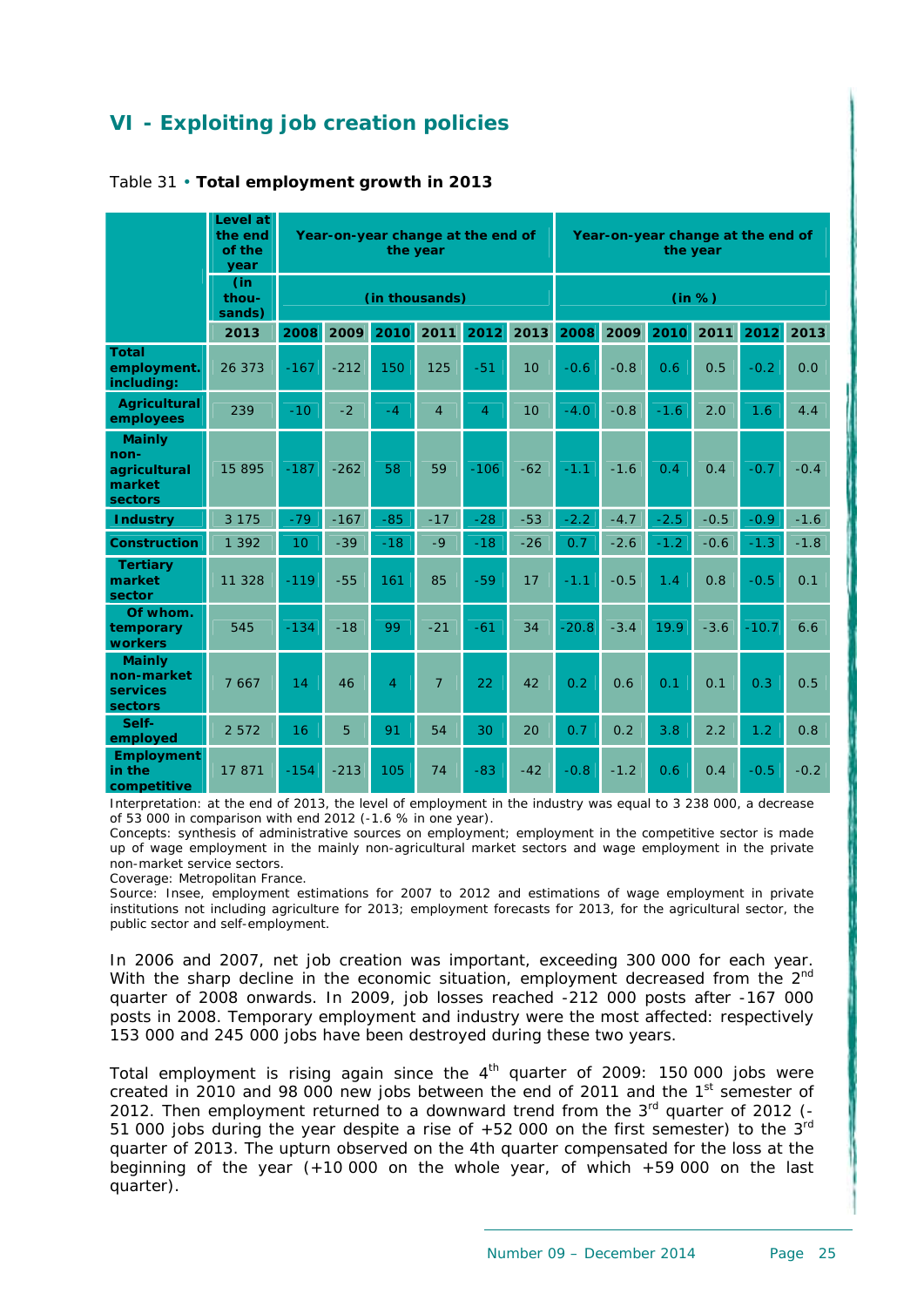The upturn of total employment in 2013 was supported by tertiary non market sectors mainly (+42 000), in relation to the development of subsidised jobs and, to a lesser extend, by self employment (+20 000). By contrast in the market sectors, jobs were destroyed faster in the industry (-53 000) and construction sectors (-26 000). In the services sectors, job creation started again thanks to temporary agency work (+34 000), while wage employment excluding temping stayed oriented on a downward trend  $(-17000)$ .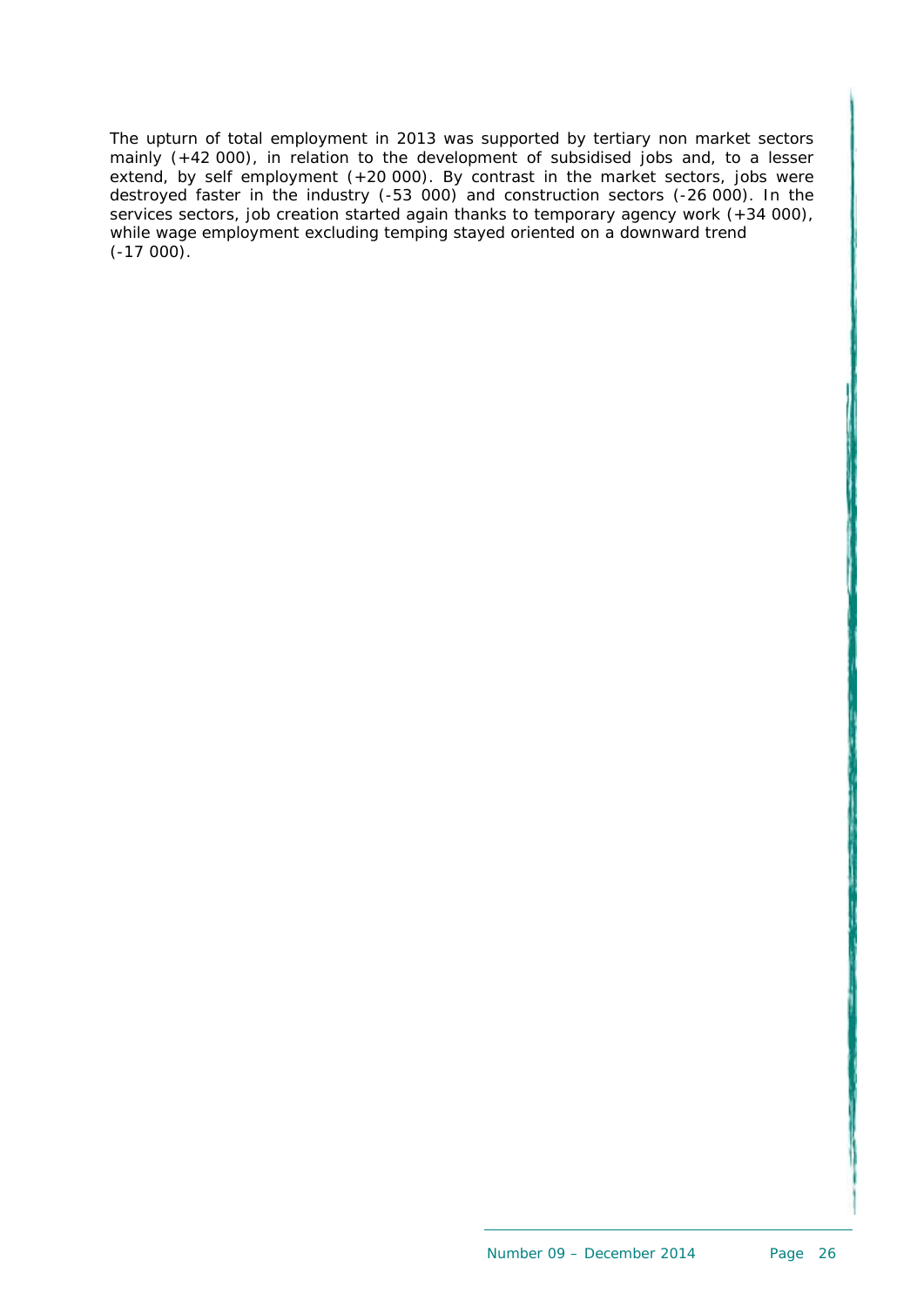# <span id="page-27-0"></span>**VII - Gender equality**

#### <span id="page-27-1"></span>Table 32 • **Employment gender gap in 2013**

|            |                   |                            |       | $III$ 70          |
|------------|-------------------|----------------------------|-------|-------------------|
|            | 20 to 64<br>years | 20 to 24 25 to 54<br>years | years | 55 to 64<br>years |
| <b>Men</b> | 73.7              | 50.7                       | 85.2  | 48.4              |
| Women      | 65.6              | 43.4                       | 76.3  | 43.1              |
| Gender gap | 8.1               | 7.3                        | 8.9   | 5.3               |

Concepts: workforce occupied as defined by the ILO, exact age at date of survey, annual average. Coverage: Population of households in Metropolitan France.

Source: Labour Force Surveys, Insee, processed by Dares; provisional data for 2013.

In 2013, the employment rate gap between men and women aged between 20 and 64 stood at 8.1 points (73.7% as against 65.6%). Overall, with the continued development of female activity, women's employment rate has been getting closer to men's. Furthermore, from 2008 to 2009, the employment rate fell more strongly for men than for women, sectors most affected by the crisis (industry, construction and temping) being male dominated. From 2011 to 2012, the evolutions have been similar. In the last years, in contrast to what happens for the whole population, the employment gap has increased for youth (2009 to 2012) and for seniors (2010 to 2012) because of specific factors: longer schooling and apprenticeship for youth and removal of early retirement public measures and pension reforms for elders.

 $I = 0$ 

#### <span id="page-27-2"></span>Table 33 • **Gender pay gap**

#### **Comparison of average net salaries for women with average net salaries for men, by full time equivalent**

|                    | 2000 | 2004 2005 2006 2007 |      |      |      |      |      | 2008 2009 2010 2011 |      |
|--------------------|------|---------------------|------|------|------|------|------|---------------------|------|
| Ratio<br>women/men | 0.78 | 0.79                | 0.79 | 0.79 | 0.79 | 0.79 | 0.80 | 0.80                | 0.81 |

Coverage: France, private sectors and public enterprises, all salaried workers excluding agriculture, employees of households, apprentices and interns.

Sources: annual declaration of social data (DADS), Insee, processed by Dares.

Gender pay gap has decreased since 2000. For the 2007-2011 period as a whole, the average net monthly salary for women is 20 % lower than for men.

**Methodology**: Dares decided to change its gender pay gap indicator. From now on, it is calculated according to annual declaration of social data (DADS), a comprehensive data source much more accurate regarding wages than the sample of the Labor Force Survey (LFS), which was used before. Effects of part-time work are corrected because the indicator calculates average salaries by full time equivalent (FTE): it is therefore similar to the former "net hourly salaries" indicator from the LFS, apart from the fact that it is an average, not a median, with larger coverage, explaining a deeper gender pay gap than the former indicator. Indeed, this new indicator covers the entire France, including overseas departments.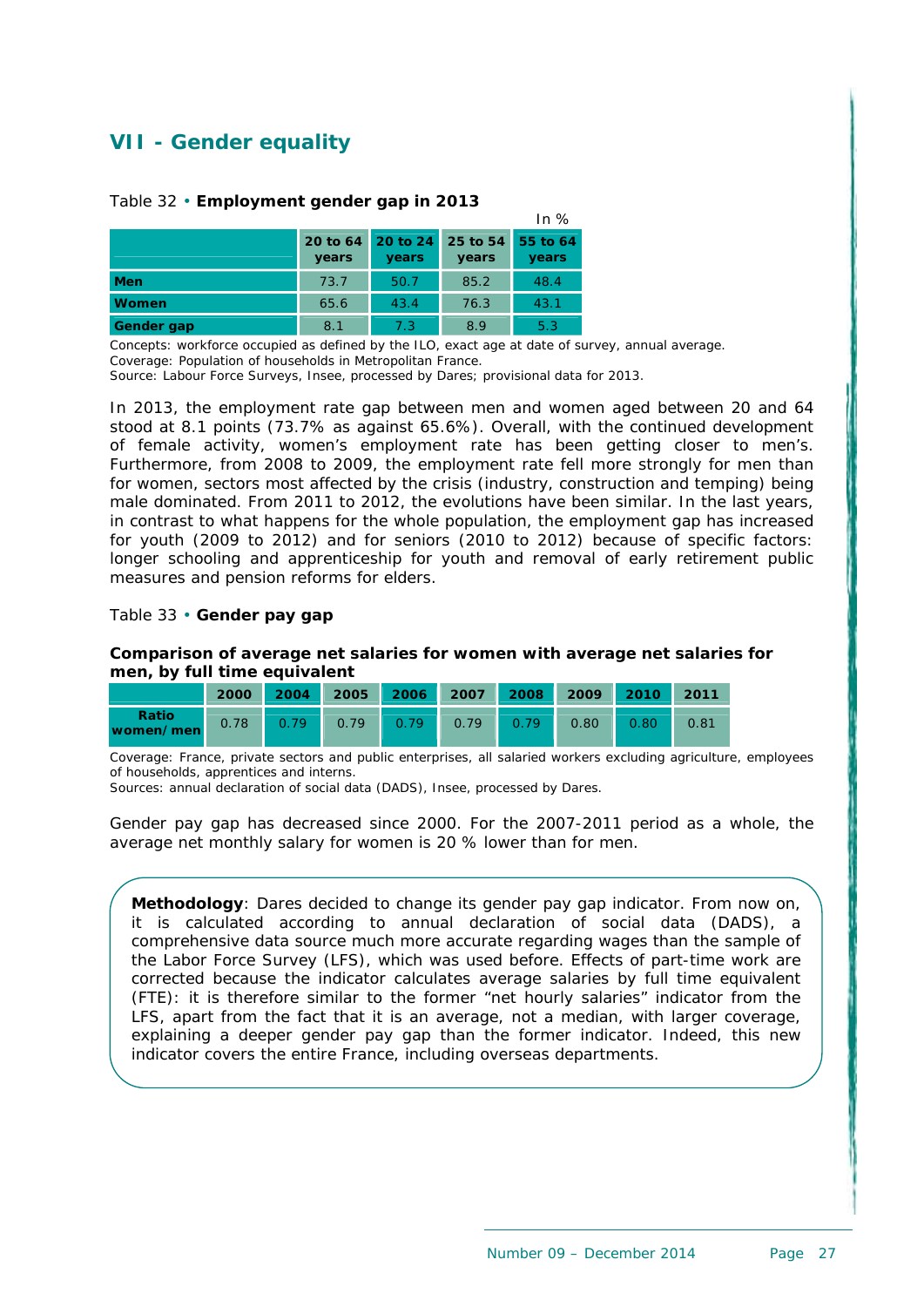# <span id="page-28-0"></span>**VIII - Improving skills supply and productivity, lifelong learning**

#### <span id="page-28-1"></span>Tables 34 • **Lifelong learning**

In 2013, the survey questionnaire of the Labour Force Surveys has been deeply modified: the questions about training programmes are very different between 2012 and 2013. Consequently, it is impossible to compare the statistics obtained in 2012 and 2013 for all training programmes and vocational training.

#### **Quarterly rate of access to training programmes of people aged between 25 and 64 (all training programmes)**   $\overline{a}$

|              |              |            |       |       |      | In $\%$      |  |  |
|--------------|--------------|------------|-------|-------|------|--------------|--|--|
|              |              | 2012       |       | 2013  |      |              |  |  |
|              | <b>Total</b> | <b>Men</b> | Women | Total | Men  | <b>Women</b> |  |  |
| 25 to 34     | 10.7         | 10.9       | 10.6  | 26.9  | 26.1 | 27.6         |  |  |
| 35 to 44     | 11.0         | 10.7       | 11.3  | 26.3  | 24.7 | 28.0         |  |  |
| 45 to 54     | 8.6          | 8.4        | 8.8   | 22.6  | 19.9 | 25.3         |  |  |
| 55 to 64     | 4.7          | 4.3        | 4.9   | 15.9  | 12.6 | 19.0         |  |  |
| <b>Total</b> | 8.7          | 8.6        | 8.8   | 22.9  | 20.8 | 24.9         |  |  |

Coverage: individuals aged between 25 and 64 who have completed their initial studies at least 3 month before the survey, belonging to households in Metropolitan France.

Sources: Labour Force Surveys, Insee, processed by Dares; provisional data for 2013.

#### **Quarterly rate of access to vocational training programmes of salaried employees aged between 25 and 64**   $In 94$

|                                                                 |              |            |       |              |            | 11170        |  |  |
|-----------------------------------------------------------------|--------------|------------|-------|--------------|------------|--------------|--|--|
|                                                                 |              | 2012       |       | 2013         |            |              |  |  |
|                                                                 | <b>Total</b> | <b>Men</b> | Women | <b>Total</b> | <b>Men</b> | <b>Women</b> |  |  |
| Cadres (managers / professionals)                               | 14.0         | 13.1       | 15.5  | 20.8         | 21.5       | 19.9         |  |  |
| <b>Professions intermédiaires</b><br>(Intermediate occupations) | 12.8         | 12.4       | 13.2  | 17.8         | 17.6       | 18.1         |  |  |
| Employés (White-collar workers)                                 | 8.1          | 9.3        | 7.7   | 10.7         | 12.8       | 10.1         |  |  |
| <b>Ouvriers (Blue-collar workers)</b>                           | 5.4          | 5.8        | 4.1   | 7.7          | 8.0        | 6.7          |  |  |
| Total                                                           | 9.9          | 9.7        | 10.1  | 13.9         | 14.3       | 13.5         |  |  |

Coverage: salaried employees aged between 25 and 64 who have completed their initial studies at least three month before the survey, belonging to households in Metropolitan France.

Sources: Labour Force Surveys, Insee, processed by Dares; provisional data for 2013.

#### **Quarterly rate of access to training programmes by people between 25 and 64 years of age by situation on the job market (all training programmes)**   $\overline{1}$ n  $\overline{0}$

|                  |              |      |              |            |              | .    |  |  |
|------------------|--------------|------|--------------|------------|--------------|------|--|--|
|                  |              | 2012 |              | 2013       |              |      |  |  |
|                  | <b>Total</b> | Men  | <b>Total</b> | <b>Men</b> | <b>Total</b> | Men  |  |  |
| <b>Employed</b>  | 10.2         | 9.7  | 10.7         | 26.1       | 23.5         | 29.0 |  |  |
| Unemployed (ILO) | 7.1          | 6.6  | 7.7          | 18.7       | 15.7         | 22.1 |  |  |
| <b>Inactive</b>  | 4.0          | 3.8  | 4.2          | 12.5       | 9.5          | 14.3 |  |  |
| <b>Total</b>     | 8.7          | 8.6  | 8.8          | 22.9       | 20.8         | 24.9 |  |  |

Coverage: individuals aged between 25 and 64 who have completed their initial studies at least 3 month before the survey, belonging to households in Metropolitan France.

Sources: Labour Force Surveys, Insee, processed by Dares; provisional data for 2013.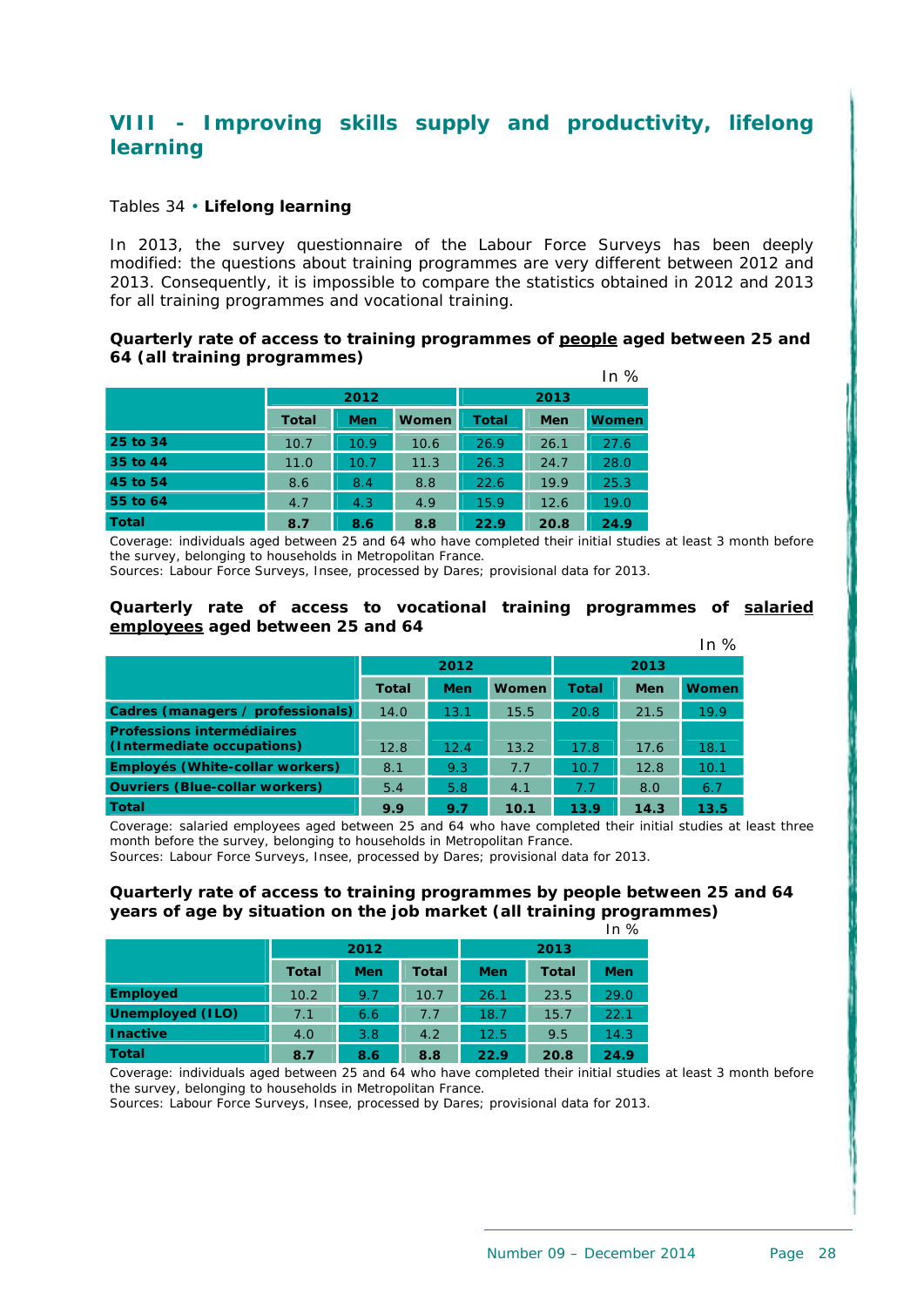#### Table 35 • **Growth in labour productivity**

|                                               |             |      |        |        | $\ldots$ . ago annual growth measure |            |        |        |
|-----------------------------------------------|-------------|------|--------|--------|--------------------------------------|------------|--------|--------|
|                                               | 2000 - 2006 | 2007 | 2008   | 2009   | 2010                                 | 2011       | 2012   | 2013   |
| Productivity (per head)                       |             |      |        |        |                                      |            |        |        |
| Total economy                                 | 1.2         | 1.0  | $-0.1$ | $-1.5$ | 1.6                                  | 1.4        | 0.5    | 0.6    |
| Business sectors excluding agriculture        | 1.3         | 1.1  | $-0.6$ | $-2.2$ | 2.0                                  | 1.2        | 0.3    | 0.7    |
| Productivity (per hour)                       |             |      |        |        |                                      |            |        |        |
| Total economy                                 | 1.9         | 0.2  | $-0.2$ | $-0.6$ | 1.6                                  | $\cdot$ .2 | 0.9    | 0.6    |
| <b>Business sectors excluding agriculture</b> | 2.0         | 0.4  | $-0.6$ | $-1.2$ | 2.1                                  | 1.0        | 0.7    | 0.7    |
| <b>Gross Value Added</b>                      |             |      |        |        |                                      |            |        |        |
| <b>Total value Added</b>                      | 2.1         | 2.4  | 0.3    | $-2.6$ | 1.7                                  | 2.1        | 0.6    | 0.4    |
| Business sectors excluding agriculture        | 2.4         | 2.9  | 0.1    | $-3.9$ | 2.0                                  | 2.3        | 0.6    | 0.2    |
| <b>Employment</b>                             |             |      |        |        |                                      |            |        |        |
| <b>Total Employment</b>                       | 0.9         | 1.4  | 0.5    | $-1.1$ | 0.1                                  | 0.7        | 0.1    | $-0.2$ |
| Business sectors excluding agriculture        | 1.1         | 1.8  | 0.6    | $-1.8$ | 0.0                                  | 1.1        | 0,2    | $-0.5$ |
| <b>Hours worked</b>                           |             |      |        |        |                                      |            |        |        |
| <b>Total Hours worked</b>                     | 0.2         | 2.3  | 0.5    | $-2.0$ | 0.0                                  | 0.9        | $-0.3$ | $-0.2$ |
| Business sectors excluding agriculture        | 0.5         | 2.5  | 0.7    | $-2.8$ | $-0.1$                               | 1.3        | $-0.1$ | $-0.5$ |

Base year: 2010

Sources: National Quarterly Accounts, Insee.

In 2008 and 2009, because of the delay between the adjustment of employment and the reduction of economic activity, productivity per head gains fell strongly (-1,6 % in total economy and -2,8 % in business sectors excluding agriculture). This decrease has been more important than what productivity cycle observed in the past would let us expect. However a decrease in productivity per head in 2009 contributed to highlight the decrease in productivity per head during the crisis.

In 2010 the rise in activity together with a more progressive upturn of employment led to a recovery of productivity per head compensating the drop of the productivity level during the crisis without catching up the secular productivity gains : during the first half of years 2000, productivity per hour rose by +1,9 % in average in total economy, and by +2,0 % in business sectors excluding agriculture; it did not rise between 2006 and 2010.

<span id="page-29-0"></span>Since 2011, productivity gains flattened out again. The catching up process observed in 2010 did not go on with the quick rebound of job creation. Productivity then continued to slow down in 2012 and 2013, in a context of weak economic activity and subdued employment growth. These evolutions of productivity during these two years are more in line with usual productivity cycle than between 2008 and 2011.

# Average annual growth in %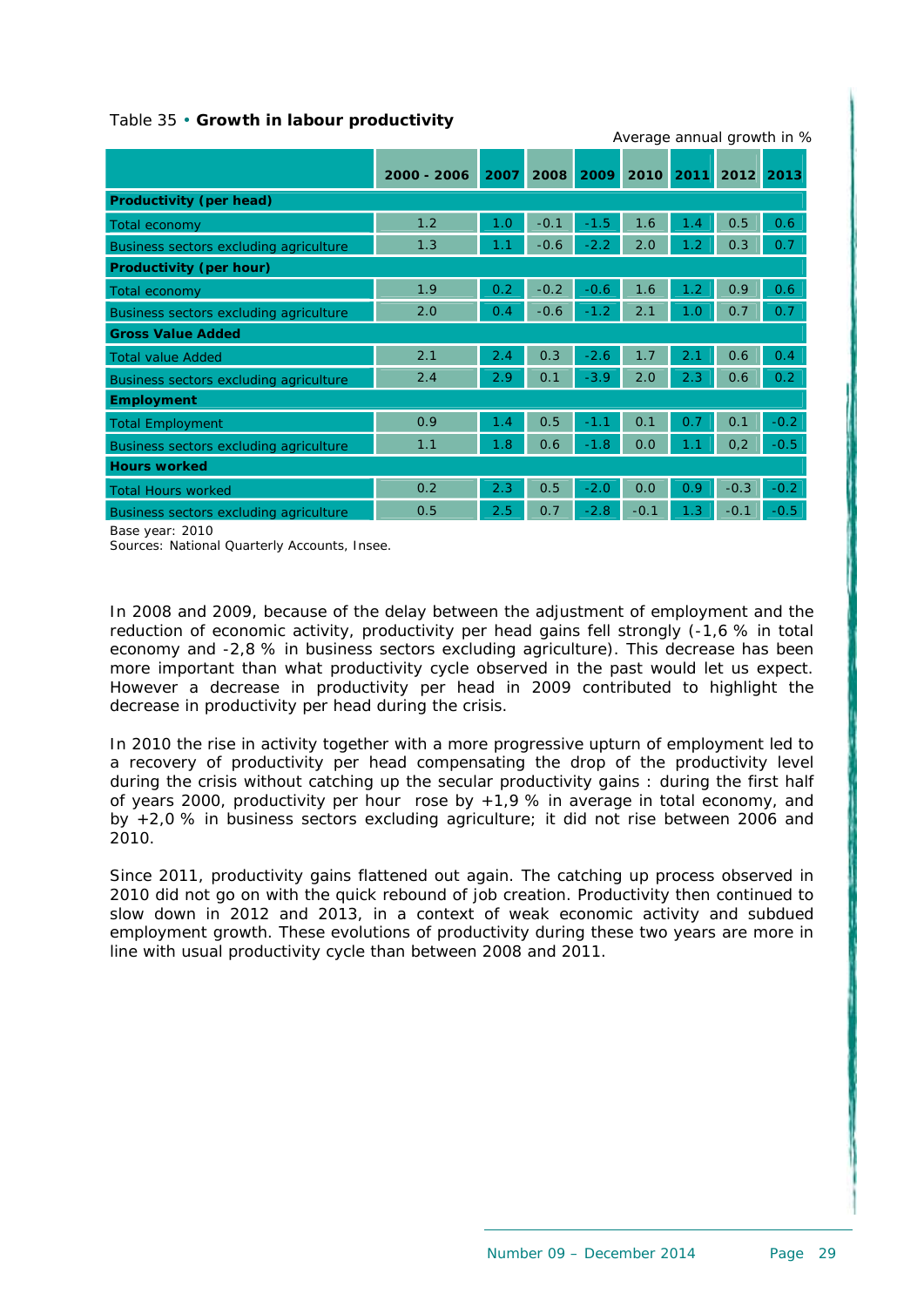## **IX - Improving education and training systems**

#### <span id="page-30-1"></span>Table 36 • **Educational levels of young people between 20 and 24 years of age**

#### **Highest qualifications gained and highest grades completed by young people aged between 20 to 24**   $In 0/$

|                                                                                                                      | 11170          |                      |              |            |       |              |            |              |  |  |
|----------------------------------------------------------------------------------------------------------------------|----------------|----------------------|--------------|------------|-------|--------------|------------|--------------|--|--|
| <b>Qualifications and Grades</b>                                                                                     | <b>ISCED</b>   | <b>NF</b>            |              | 2000       |       | 2012         |            |              |  |  |
|                                                                                                                      | $\star$        | $**$                 | <b>Total</b> | <b>Men</b> | Women | <b>Total</b> | <b>Men</b> | <b>Women</b> |  |  |
| Total of young people holding tertiary<br>degrees, Baccalauréat, BEP, CAP (ISCED<br>3-5 qualifications)              | $3 - 6$        |                      | 81.8         | 80.2       | 83.4  | 84.4         | 82.1       | 86.7         |  |  |
| Hold tertiary degrees, Baccalauréat or<br>equivalent qualifications                                                  | $3 - 6$        | $I-IV$               | 62.2         | 57.2       | 67.0  | 69.8         | 65.2       | 74.3         |  |  |
| Hold CAP or BEP qualifications                                                                                       | 3 <sub>C</sub> | V                    | 19.6         | 23.0       | 16.4  | 14.6         | 16.9       | 12.4         |  |  |
| <b>Total of young people without</b><br>gualification at ISCED 3-5 levels                                            | $0-2$          |                      | 18.2         | 19.8       | 16.6  | 15.6         | 17.9       | 13.3         |  |  |
| Have completed an ISCED 3 programme<br>but did not obtain the final examinations                                     | $\overline{2}$ |                      | 10.4         | 11.9       | 9.0   | 7.4          | 9.0        | 5.9          |  |  |
| Baccalauréat programme completers                                                                                    | $\overline{2}$ | IV                   | 4.6          | 4.7        | 4.6   | 3.9          | 4.4        | 3.4          |  |  |
| * CAP or BEP programmes completers                                                                                   | 2              | V                    | 5.8          | 7.2        | 4.4   | 3.5          | 4.6        | 2.5          |  |  |
| Dropped out before completion of ISCED<br>з                                                                          | $0-2$          |                      | 7.8          | 7.9        | 7.6   | 8.2          | 8.9        | 7.4          |  |  |
| * dropped out of Baccalauréat programme,<br>after Grade 10 (Seconde) or Grade 11<br>(Première)                       | $\overline{2}$ | V                    | 1.2          | 1.3        | 1.0   | 1.6          | 1.8        | 1.3          |  |  |
| * dropped out of CAP or BEP programmes<br>after Grade 10, or dropped out of lower level<br>(include non-respondents) | $0 - 2$        | <b>Vbis</b><br>$-VL$ | 6.6          | 6.6        | 6.6   | 6.6          | 7.1        | 6.1          |  |  |
| <b>Total</b>                                                                                                         |                |                      | 100          | 100        | 100   | 100          | 100        | 100          |  |  |

\* International Standard Classification of Education (ISCED), version 1997: UNESCO classification shaping comparability across countries of statistics on education systems. The French educational programmes and qualifications are classified by ISCED-97 levels in compliance with the mapping released on the website of the UNESCO institute for statistics (http://www.uis.unesco.org/Education/ISCEDMappings/Pages/default.aspx). \*\* Niveaux de Formation (NF): nomenclature for French education and training (version 1969).

Reading: In 2012, 84 % of young people aged 20 to 24 year-olds report holding a tertiary degree, a Baccalauréat, a Brevet d'Etudes Professionnelles (BEP) or a Certificat d'Aptitude Professionnelle (CAP) (qualifications classified at levels 3 and 5 of ISCED-97) .

Scope: young people aged 20 to 24 year-olds (at survey time) living in a regular household in the metropolitan territory of France.

Sources: Labour Force Survey, Insee, processed by DEPP; data files of May 2013 for year 2012.

In 2012, 70 % of young people aged 20 to 24 years held a tertiary degree or a Baccalauréat, and 14 % held a Brevet d'Études Professionnelles (BEP) or a Certificat d'Aptitude Professionnelle (CAP). Thus, 84 % of young people aged between 20 and 24 have successfully attented upper-secondary education. This percentage increased by 2 points since 2000.

A higher percentage of young women (87 %) successfully completed an upper secondary programme of education than their male counterparts (82 %). A greater proportion of women held a Baccalauréat than men, who more frequently left education after gaining a vocational qualification such as a BEP or a CAP.

<span id="page-30-0"></span>On the other hand, 15.6 % of the 20-24 age-groups do not have a sufficient educational background for the needs of a knowledge-based economy. They are a little fewer than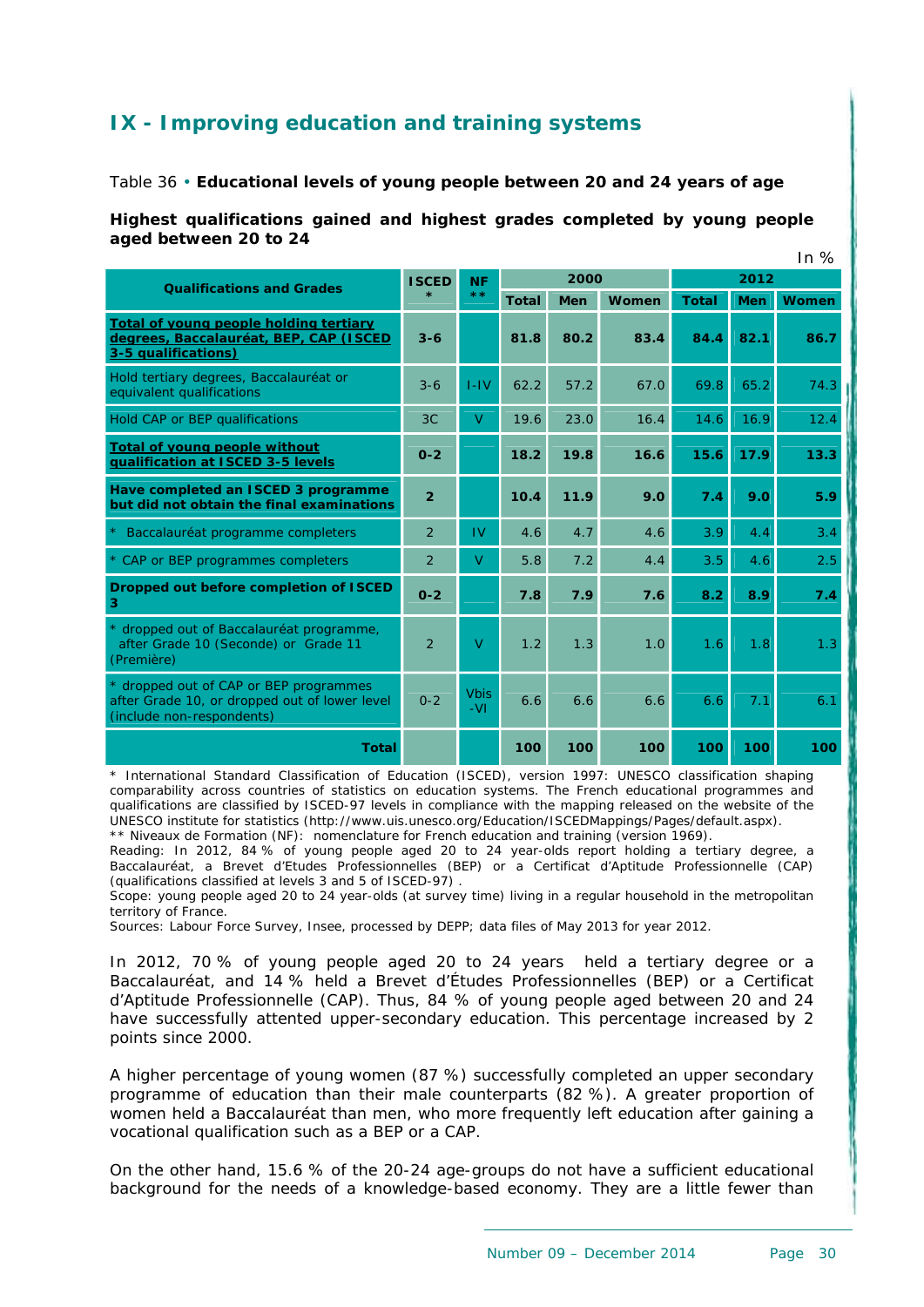they were in 2000. Their educational pathways separates these young people in two groups. The first group (7.4 % of the 20-24 age group) has attended an upper-secondary education programme, but did not successfully complete it (students failed to exams). The second group, comparable in term of prevalence (8.2%), did not enrol until the final grade of upper-secondary education. Within this latter group, 6.6 % of the age group dropped out after grade 10, grade 11 or sooner at lower secondary level. These young people did not complete an education programme at "CAP level" and dropped-out education at French levels VI-Vbis.

#### <span id="page-31-0"></span>Table 37 • **Educational attainment of adults aged between 20 and 64 in 2012**

**Proportions of graduates from upper secondary education and tertiary education (ISCED 3 and above), by age group and gender (20 to 64)** 

|              | Men  | <b>Women</b> | Total |
|--------------|------|--------------|-------|
| 20 to 24     | 82.1 | 86.7         | 84.4  |
| 25 to 29     | 81.4 | 85.5         | 83.5  |
| 30 to 34     | 81.7 | 84.6         | 83.2  |
| 35 to 44     | 78.6 | 80.4         | 79.5  |
| 45 to 54     | 70.1 | 67.2         | 68.6  |
| 55 to 64     | 63.2 | 55.3         | 59.1  |
| <b>Total</b> | 74.3 | 73.3         | 73.8  |

Reading: In 2012, 74 % of men and 73 % of women aged 20 to 64 report holding a qualification at tertiary or upper-secondary levels of education (ISCED level 3 and above).

Scope: people aged between 20 and 64 (at survey time) and living in a regular household of the metropolitan territory of France.

Sources: Labour Force Survey, Insee, processed by DEPP; data files of May 2013 for year 2012.

The proportion of graduates of tertiary and upper secondary education stands at least 83 % among the three age groups 20-24, 25-29 and 30-34. These age groups have had more opportunities to study and succeed in school than their elders. In general, French population studies and obtains degrees in young ages.

#### <span id="page-31-1"></span>Table 38 • **Early school leavers**

For 100 pupils leaving formal secondary education and training

| <b>Grade attained:</b>                                                                                                                     | $NF *$                | 2000 | 2003             | 2008 | 2010 | 2011 |
|--------------------------------------------------------------------------------------------------------------------------------------------|-----------------------|------|------------------|------|------|------|
| Grade 12 of 'Baccalauréat' programmes                                                                                                      | IV                    | 66.9 | 68.5             | 70.0 | 72.8 | 77.2 |
| Grade 11 of CAP or BEP (BEP until 2009)                                                                                                    | V                     | 21.3 | 20.1             | 19.9 | 16.8 | 12.7 |
| Grade 12 of a 'Brevet professionnel' or 'Bac professionnel'<br>accessible after successful completion of CAP or BEP                        |                       | 2.4  | 2.6              | 2.6  | 0.7  |      |
| Total pupils completing upper-secondary education                                                                                          |                       | 90.6 | 91.2             | 92.5 | 90.3 | 89.9 |
| Grades 10 or 11 of a general 'Baccalauréat' programme<br>('Bac. Général' and 'Bac. Technologique')                                         | $\vee$                | 2.4  | 2.3              | 1.8  | 1.3  | 1.0  |
| Grades 10 or 11 of a vocational 'Baccalauréat' programme<br>('Bac professionnel' accessible after successful completion of<br>$ISCED 2***$ |                       |      |                  |      | 4.7  | 6.4  |
| Lower secondary (Grades 9 and lower), Grade 10 of CAP or<br>BEP programmes (BEP until 2009)                                                | $VI -$<br><b>Vbis</b> | 7.0  | 6.5              | 5.7  | 3.7  | 2.7  |
| Total pupils who did not complete upper-secondary                                                                                          |                       | 9.4  | 8.8 <sub>1</sub> | 7.5  | 9.7  | 10.1 |
| Total pupils leaving formal secondary education and training                                                                               |                       | 100  | 100              | 100  | 100  | 100  |

Reading: out of 100 pupils leaving formal secondary education in 2011, 89.9 have completed upper-secondary education.

\* "Niveaux de formation" is a French nomenclature for education and training (see table page 33 for details and relationships with ISCED).

\*\* Only Grade 10: 2.4% 2010, 2.6% 2011.

Scope: France, metropolitan territory (excludes overseas regions); lower and upper-secondary education. Without young people who never accessed to secondary education (less than 1 % of an age group).

Source: enrolment synthesis; Ministries for Education and Tertiary education and research, DEPP (directorate for evaluation and prospects). For more information: "Repères et références statistiques 2013" pages 270-271 (http://www.education.gouv.fr/cid57096/reperes-et-references-statistiques.html).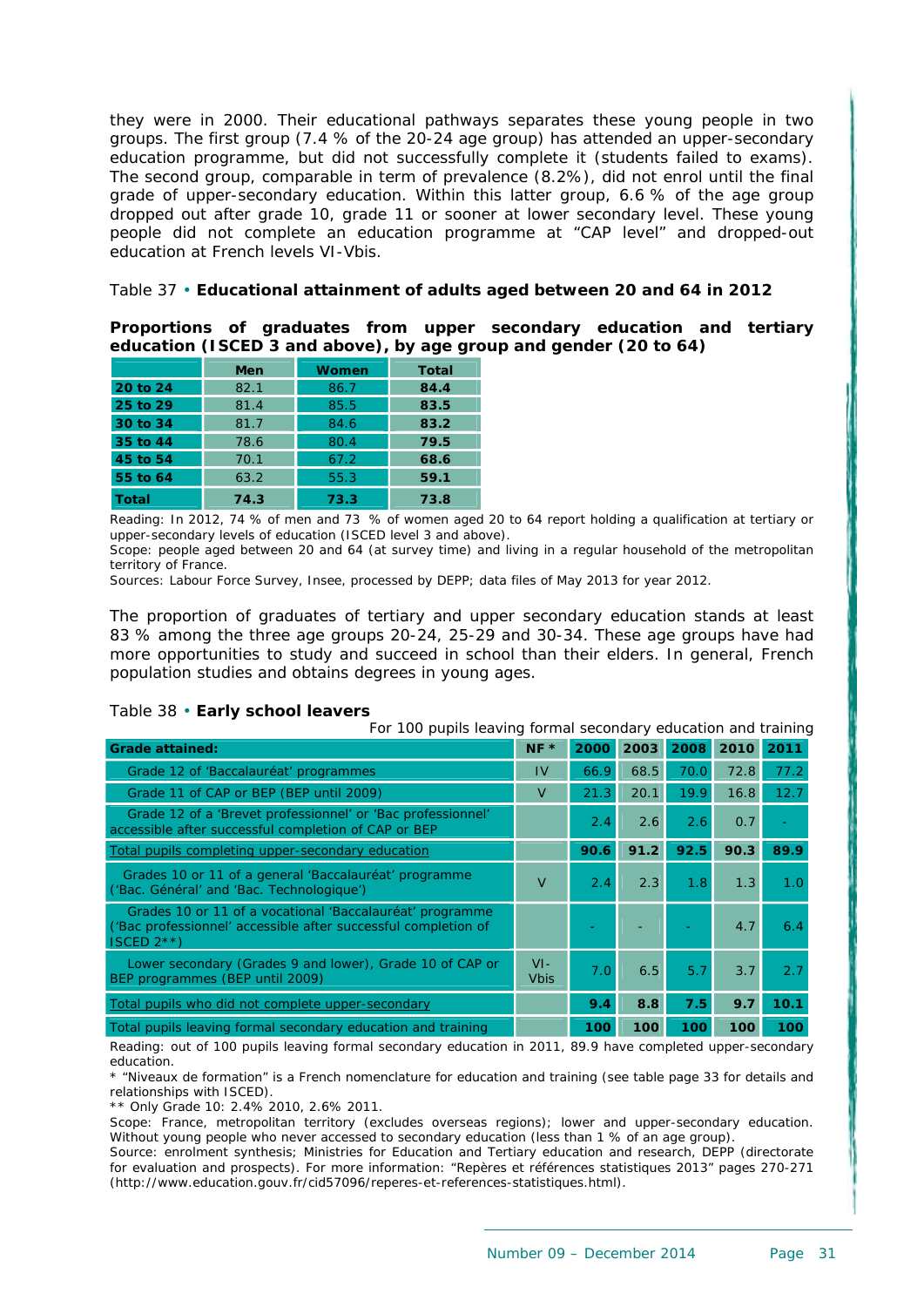89.9 % of young people leaving secondary education in 2011 (or "secondary leavers") had completed upper-secondary education, according to enrolments synthesis. The significant increase in the Baccalauréat completers and the decrease in the CAP and BEP completers reflect, mid-2011, the schooling of the first cohort of the reform of the vocational programmes.

Following ISCED 3, the reform of the vocational programmes develops programmes of three years duration instead of programmes of two and four years. The new vocational Baccalauréat is prepared in three years by young people who successfully complete lower secondary education. The former vocational Baccalauréat was a two year duration programme, prepared after successful completion of a first two year programme at ISCED 3, called Brevet d'Etudes Professionnelles (BEP); these two consecutive programmes of two years duration remain the rule for pupils preparing a Certificat d'Aptitude Professionnelle (CAP) and a Brevet professionnel (BP).

Out of 100 young people leaving secondary education in 2011, 10.1 % dropped out education before completing upper-secondary level. Among this group, 2.7 % of young people dropped out after enrolling at lower secondary level or after enrolling in the 10th grade of CAP. 1.0 % of young people dropped out after attending 10th grade (Seconde) or 11th grade (Première) of a general and technological Baccalauréat programme. 6.4 % of young people dropped out after attending 10th grade (Seconde) or 11th grade (Première) of a vocational Baccalauréat programme. One who drops out after grade 10 or 11 of a Baccalauréat programme does not complete the upper secondary level. The proportion of secondary leavers who stopped enrolling in secondary education without completing ISCED 3 is slightly increasing for the first cohort of the reform, who took (and gained) a Baccalauréat in much higher proportions than its elders. (The slight increase of drop-outs might be temporary and disappear among the following cohorts.)

#### <span id="page-32-0"></span>Table 39 • **Public expenditure on education**

#### **Domestic Education Expenditure (DEE) and the share of public expenditure on education (1980 – 2011)**

| Metropolitan France + overseas department                                   | 1980    | 1990    | 2000    | 2010    | 2011    | 2012    |
|-----------------------------------------------------------------------------|---------|---------|---------|---------|---------|---------|
| <b>DEE</b>                                                                  |         |         |         |         |         |         |
| At then current prices (in billions of Euros)                               | 28.5    | 68.0    | 104.9   | 136.2   | 137.4   | 139,4   |
| At 2011 prices (in millions of Euros)                                       | 73.4    | 95.3    | 128.1   | 138.0   | 137.4   | 139,4   |
| DEE/GDP (in %)                                                              | 6.4%    | 6.6%    | 7.3 %   | 7.0 %   | 6.9%    | 6,9%    |
| DEE/inhabitant at 2011 prices (in Euros)                                    | 1 360   | 1 640   | 2 1 1 0 | 2 1 3 0 | 2 1 1 0 | 2 1 3 0 |
| Average expenditure per pupil *                                             |         |         |         |         |         |         |
| At then current prices (in Euros)                                           | 1 760   | 4 0 3 0 | 6 200   | 8 2 0 0 | 8 2 5 0 | 8 3 3 0 |
| At 2011 prices (in Euros)                                                   | 4 5 4 0 | 5 6 4 0 | 7 570   | 8 3 1 0 | 8 2 5 0 | 8 3 3 0 |
| Structure of initial financing (in %) **                                    |         |         |         |         |         |         |
| Public expenditure on education                                             | 83.7    | 82.9    | 87.2    | 85.2    | 85.1    | 85,1    |
| <b>State</b>                                                                | 69.1    | 63.7    | 65.2    | 59.0    | 58.7    | 58,5    |
| of which Ministries in charge of education<br>educationNational Education / | 60.9    | 56.5    | 57.4    | 53.6    | 53.6    | 53,5    |
| <b>Local authorities</b>                                                    | 14.2    | 18.5    | 19.9    | 24.4    | 24.5    | 24,5    |
| Other public authorities (Family Allowance Fund)                            | 0.4     | 0.7     | 2.1     | 1.8     | 1.9     | 2,1     |
| <b>Firms</b>                                                                | 5.5     | 5.9     | 5.4     | 6.8.    | 6.8     | 7,0     |
| <b>Households</b>                                                           | 10.8    | 11.2    | 7.4     | 8.0     | 8.1     | 7,9     |
| Total public expenditure on education / GDP<br>(in %)                       | 5.4     | 5.5     | 6.4     | 6.0     | 5.9     | 5,8     |

\* The DEE is assessed on a yearly basis by the "Education Account", a satellite account of the French National Accounts. This latter was revised for the whole period because of breaks in series in 1999 and 2006. In 2006, the organic law relating to the Finance Laws (LOLF) modified the State's budgetary and accounting rules; social contributions in particular are now better assessed and assigned to remuneration of State officials. For more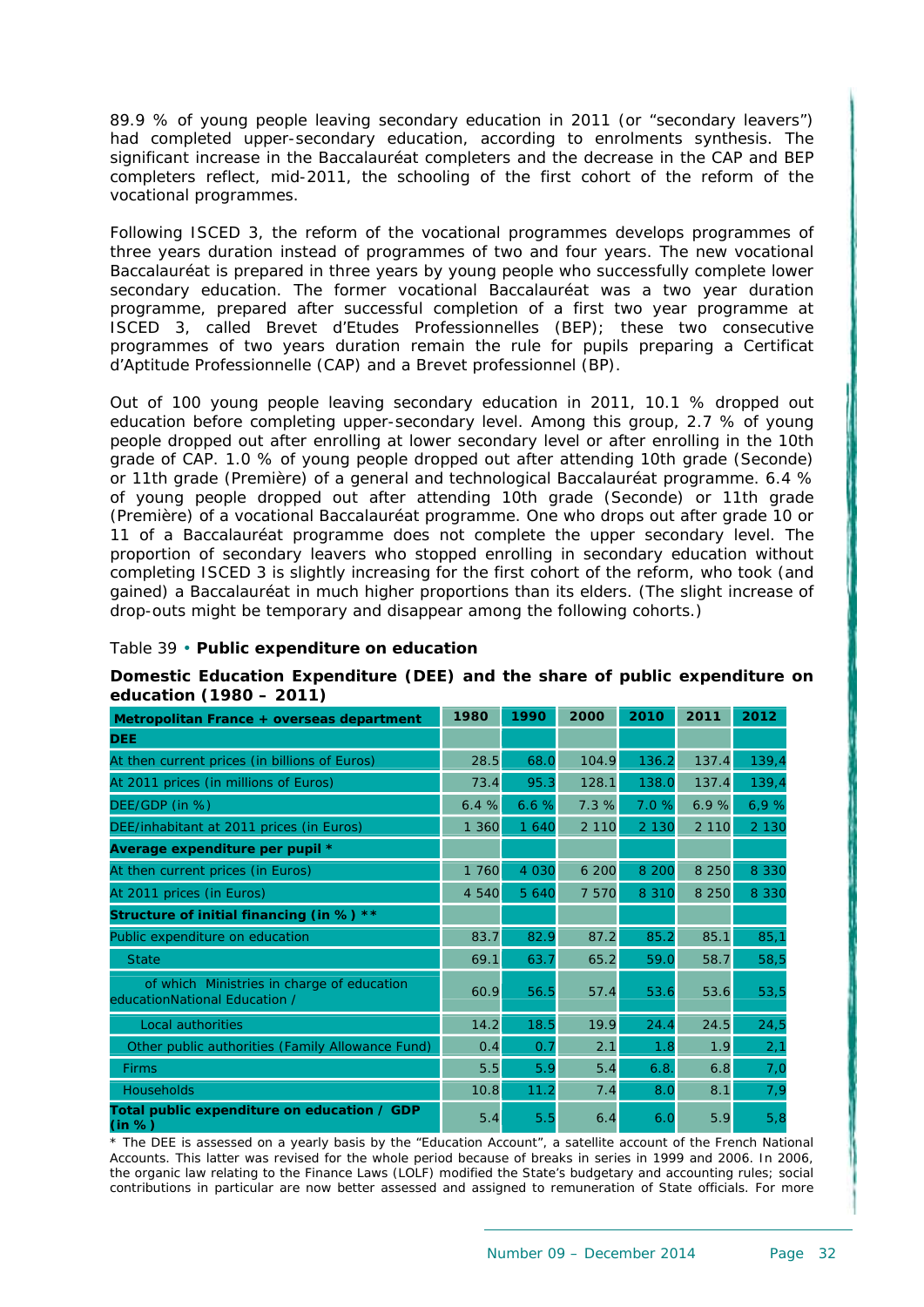details, consult the 2013 edition of "L'état de l'École" (http://www.education.gouv.fr/cid57102/l-etat-de-l-ecole-31-indicateurs-sur-le-systeme-educatif-francais.html#Coûts).

\*\* Initial financing: financing effectively chargeable to each player (before taking account of transfers existing between the various economic players).

Source: DEPP/Ministry for National Education / Ministry for Higher Education and Research; Amounts given for 2012 expenditures are provisional.

The DEE represents total expenditure funding by all economic stakeholders, central and local government, companies and households on educational activities, including initial education and continuing training activities at all levels, activities bearing on organisation of the education system (general administration, educational documentation and research on education), activities designed to encourage school attendance (cafeterias and boarding facilities, school medical services, transport, etc.) and expenditure required by educational institutions themselves (supplies, books and clothes).

In 2012, such domestic education expenditure came to 139.4 billion Euros – 6.9% of the national wealth (GDP). The national community, taking all funders together, is making a major financial effort for education, up to 2,130 Euros per inhabitant or 8,330 Euros per pupil or student.

International data compare to national GDPs the expenditure devoted to the only initial education (continuing education is excluded). They stand on older data, on year 2010. In 2010, France is at the average for OECD countries (6.3%), below Norway (7.6%) and United States (7.3%) but ahead of Spain (5.6%), Japan (5.1%) or Italy (4.7%).

<span id="page-33-0"></span>

|             |  |  | Table 40 • Share of young people not in initial education and not in employment |  |  |
|-------------|--|--|---------------------------------------------------------------------------------|--|--|
| (NEET rate) |  |  |                                                                                 |  |  |

|      | 15 to 24     |                  |       |              | 15 to 19   |              | 20 to 24     |            |              |  |
|------|--------------|------------------|-------|--------------|------------|--------------|--------------|------------|--------------|--|
|      | <b>Total</b> | <b>Men</b>       | Women | <b>Total</b> | <b>Men</b> | <b>Women</b> | <b>Total</b> | <b>Men</b> | <b>Women</b> |  |
| 2004 | 10.8         | 10.1             | 11.5  | 5.2          | 5.8        | 4.5          | 16.5         | 14.5       | 18.4         |  |
| 2007 | 10.5         | 9.9 <sup>°</sup> | 11.2  | 5.5          | 6.1        | 4.8          | 15.8         | 13.9       | 17.6         |  |
| 2008 | 10.4         | 10.2             | 10.6  | 5.3          | 6.0        | 4.7          | 15.6         | 14.7       | 16.5         |  |
| 2009 | 12.7         | 13.1             | 12.2  | 6.6          | 7.3        | 6.0          | 18.7         | 19.1       | 18.3         |  |
| 2010 | 12.6         | 12.6             | 12.6  | 6.5          | 7.2        | 5.7          | 18.6         | 17.9       | 19.2         |  |
| 2011 | 12.2         | 11.8             | 12.5  | 6.2          | 6.9        | 5.4          | 17.9         | 16.5       | 19.3         |  |
| 2012 | 12.5         | 12.8             | 12.1  | 6.4          | 7.3        | 5.5          | 18.3         | 18.1       | 18.4         |  |

Concepts: employment according to ILO, initial education = school or university study without interruption over a year, exact age at the time of the survey. annual average.

Coverage: Population of households in Metropolitan France.

Source: Labour Force Surveys. Insee, processed by Dares; data for 2012.

In 2012, 12.5% of the young people aged between 15 and 29 are neither in education nor in employment (NEET): 6.4% between 15 and 19 and 18.3% between 20 and 24, the lasts being less often in education than younger people. Following the crisis, the proportion of young people aged between 15 and 24 in NEET rose by 2.3 percentage points between 2008 and 2009. In 2012 the level is close to the level reached in 2009.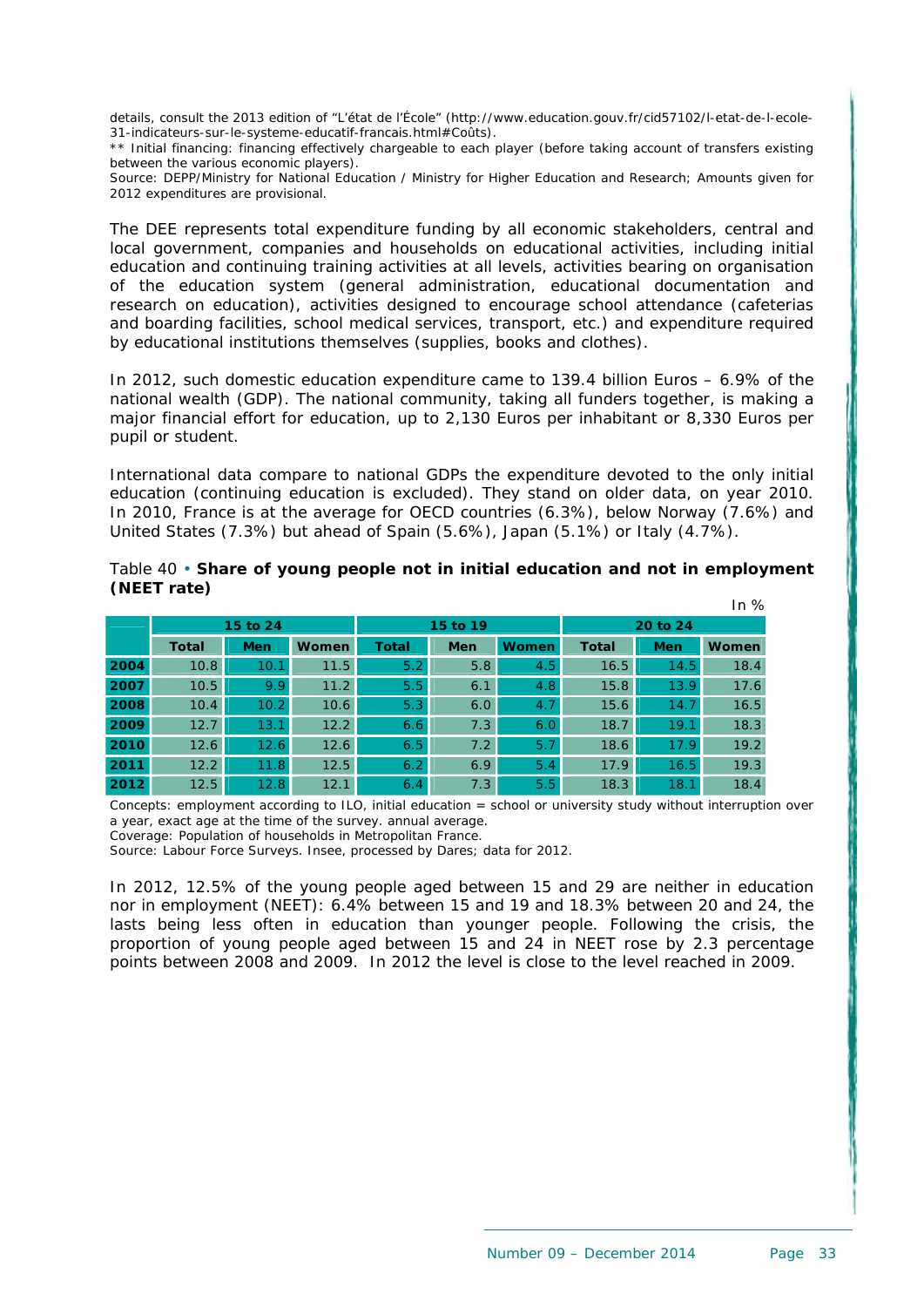# <span id="page-34-0"></span>**X - Wage setting mechanisms and labour cost development**

### <span id="page-34-1"></span>Table 41 • **Evolution of social security contribution rates**

**Employees paid the SMIC (minimum wage), 35-hour working week – nonagricultural business sectors** 

|                                                                              | 2001         | 2007         | 2008         | 2009  | 2010  | 2011  | 2012  | 2013  | 2014  |  |  |
|------------------------------------------------------------------------------|--------------|--------------|--------------|-------|-------|-------|-------|-------|-------|--|--|
| <b>Monthly gross</b><br>minimum wage (in<br>euros)                           | 1012         | 1280         | 1321         | 1338  | 1344  | 1365  | 1398  | 1430  | 1445  |  |  |
| In contribution points (compared to gross wage)                              |              |              |              |       |       |       |       |       |       |  |  |
| Employee<br>contribution rates<br>(a)                                        | 20.9%        | 21.5%        | 21.5%        | 21.5% | 21.5% | 21.5% | 21.6% | 21.7% | 21.9% |  |  |
| <b>Employer</b> reduction<br>rates                                           | 26.0%<br>(1) | 26.0%<br>(2) | 27.1%<br>(3) | 27.1% | 27.1% | 27.1% | 27.1% | 27.1% | 27.1% |  |  |
| Employer<br>contribution rates<br>after reduction (b)<br>(4)                 | 19.1%        | 20.3%        | 19.3%        | 19.3% | 19.5% | 19.5% | 19.5% | 19.7% | 19.9% |  |  |
| Total employer and<br>employee social<br>security<br>contributions $(a + b)$ | 40.0%        | 41.7%        | 40.8%        | 40.8% | 41.0% | 41.0% | 41.1% | 41.4% | 41.8% |  |  |
| <b>Total excepting</b><br>mandatory<br>supplementary<br>pensions             | 30.5%        | 32.2%        | 31.3%        | 31.3% | 31.5% | 31.5% | 31.6% | 31.9% | 32.1% |  |  |
| In labour cost points                                                        |              |              |              |       |       |       |       |       |       |  |  |
| Total employer and<br>employee social<br>security<br>contributions           | 33.6%        | 34.7%        | 34.2%        | 34.3% | 34.3% | 34.3% | 34.4% | 34.6% | 34.9% |  |  |

Contribution rates are calculated at 1 January. SMIC level is that following adjustment on 1rst of July of the year before 2010 and on 1rst of January afterwards.

Notes: 1. 18.2% in companies that have not adopted the 35-hour working week.

2. Between 2003 and 2005, at the time when the SMIC and the "Garanties Mensuelles de Rémunération" (GMR – Monthly Wage Guarantees) converged, reductions at SMIC level were brought progressively to 26.0% in all companies at the same time; in companies still working a 39-hour week, they stood at 20.8% in 2003 and 23.5% in 2004.

3. On 1rst of July 2007, reduction rates for the SMIC were raised from 26% to 28.1% in companies with fewer than 20 employees – concerning around 66% of employees paid the SMIC.

4. Reduction applied to the rate of employers contributions in companies with more than 20 employees.

Interpretation: on 1<sup>st</sup> of January 2014, employees paid the hourly SMIC rate on the basis of 35 hours' work per week were subject to a wage contribution rate equal to 21.9% of their gross salary. At this time, employers of employees paid the SMIC on the basis of 35 hours' work a week were subject to an effective contribution rate equal to 20.3% of the gross wage: their common-law contribution rate was subject to a general reduction of 26.0% if their company had 20 or more employees, and of 28.1% if not – an average of 26.6% for all employers taken as a whole.

Source: Ministry for the Economy. Finance and Industry. General Directorate for the Treasury.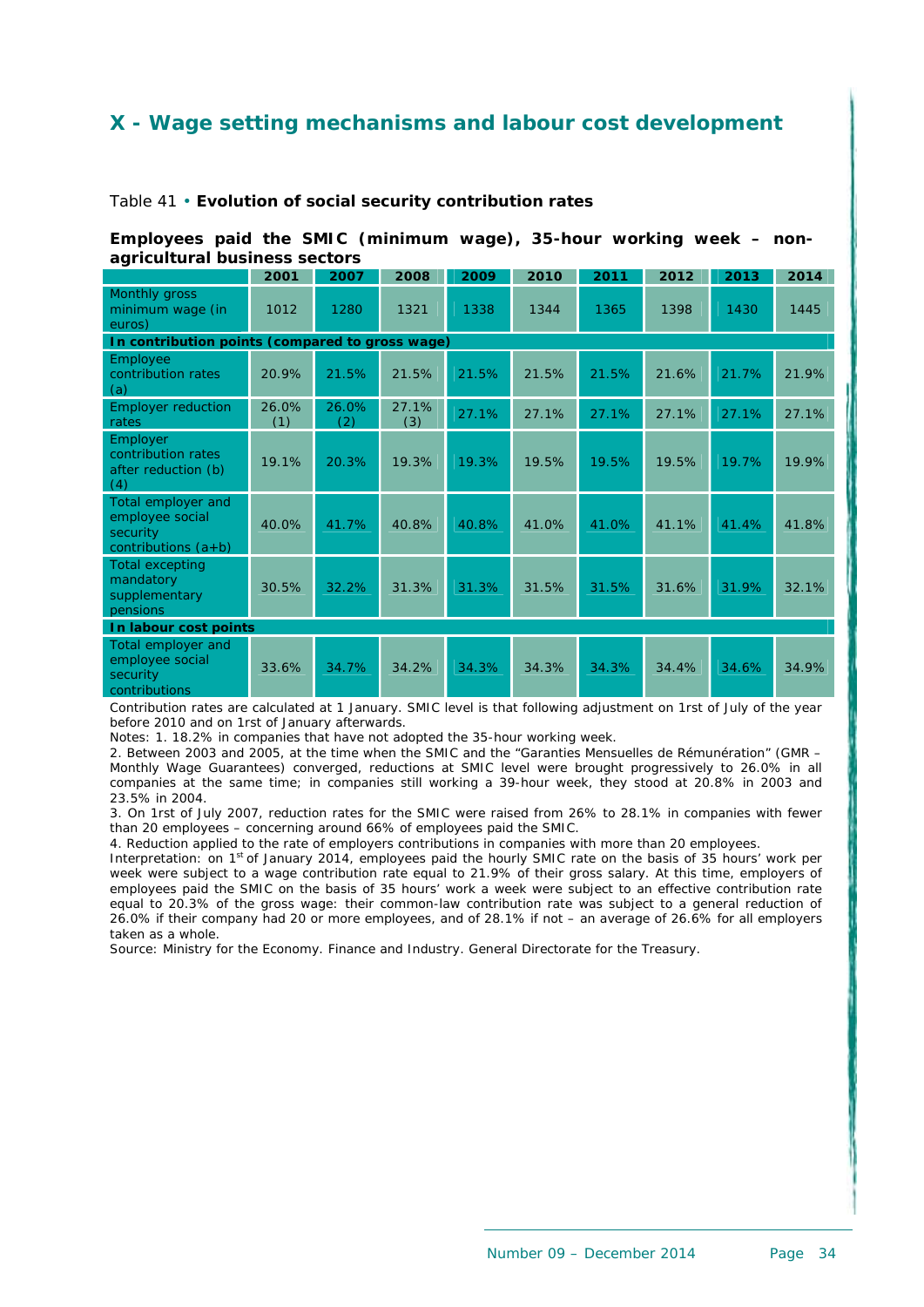#### **Employees paid the average wage – non-agricultural business sectors**

| Ennero yous para the avorage wage<br>ag<br>.                                 |                                                 |       |       |       |       |       |       |       |       |  |  |
|------------------------------------------------------------------------------|-------------------------------------------------|-------|-------|-------|-------|-------|-------|-------|-------|--|--|
|                                                                              | 2001                                            | 2007  | 2008  | 2009  | 2010  | 2011  | 2012  | 2013  | 2014  |  |  |
| Monthly gross<br>average wage (in<br>euros)                                  | 2124                                            | 2578  | 2649  | 2681  | 2746  | 2815  | 2874  | 2927  | 2985  |  |  |
|                                                                              | In contribution points (compared to gross wage) |       |       |       |       |       |       |       |       |  |  |
| Employee<br>contribution rates<br>(a) $(1)$                                  | 20.9%                                           | 21.5% | 21.5% | 21.5% | 21.5% | 21.5% | 21.6% | 21.7% | 21.9% |  |  |
| <b>Employer</b><br>contribution rates<br>(b) $(2)$                           | 45.1%                                           | 46.3% | 46.4% | 46.4% | 46.6% | 46.6% | 46.6% | 46.8% | 47.0% |  |  |
| Total employer and<br>employee social<br>security<br>contributions $(a + b)$ | 66.0%                                           | 67.7% | 67.8% | 67.9% | 68.1% | 68.1% | 68.2% | 68.5% | 68.9% |  |  |
| In labour cost points                                                        |                                                 |       |       |       |       |       |       |       |       |  |  |
| Total employer and<br>employee social<br>security<br>contributions           | 45.5%                                           | 46.3% | 46.3% | 46.4% | 46.4% | 46.4% | 46.5% | 46.7% | 46.9% |  |  |

Contribution rates are calculated on 1rst of January. Wage level corresponds to gross wage (annual average, equivalent to full time).

Notes: 1. Common-law rate with regard to the Social Security ceiling.

2. Rates in companies with more than 20 employees. Between 2000 and 2002. a flat-rate reduction in Social Security payments existed for companies adopting the 35-hour working week, corresponding to a reduction rate of 2.3% on the monthly gross average wage.

Source: Ministry for the Economy. Finance and Industry. General Directorate for the Treasury.

Since the  $1<sup>st</sup>$  of July 2005, the reductions in employer Social Security contributions relative to the process of convergence between the SMIC and the GMR (monthly guaranteed pay) implemented at the time of the adoption of 35-hours working week act have been unified and are no longer dependent on the weekly number of hours worked in a company. All employers now benefit from a 26% reduction in their Social Security contributions with regard to employees paid at the SMIC level (28.1% in companies with fewer than 20 employees since  $1<sup>st</sup>$  of July 2007).

The following modifications were made to Social Security contributions between 2009 and 2012:

#### Between 2009 and 2010

- ‐ The Wage Guarantee Fund rate stood at 0.4 % instead of 0.2 % since the 1rst of October 2009.
- ‐ The social contribution (not on wages, but on employee saving schemes for example) increased from 2% to 4%.

#### Between 2010 and 2011

- ‐ The tax base for the CSG (Supplementary Social Security Contribution) and the CRDS (Contribution for the Reimbursement of Social Debt) remained at 97 % of the wage for the proportion of the wage under 4 Social Security ceilings, but increased to 100% beyond (Article L136-2 of the French Social Security Code).
- Since 1rst of January 2011, the employer contribution rate for work-related accidents and occupational diseases (accidents du travail et maladies professionnelles, AT/MP) has been revised upwards of 0.1 point.
- The corporate contribution to financing APEC (Association for the Employment of Executive Staff) (only of concern to managerial personnel) is no longer only applied to income between 1 and 4 Social Security ceilings, but rather to all income lower than 4 Social Security ceilings.
- ‐ Employers' contributions to the FNAL (National Housing Aid Fund), which finances a percentage of accommodation allowances, have been modified. The rate specific to companies with 20 or more employees now stands at 0.4% below the social security ceiling and 0.5% above. Previously, the rate was 0.4% on the wage taken as a whole.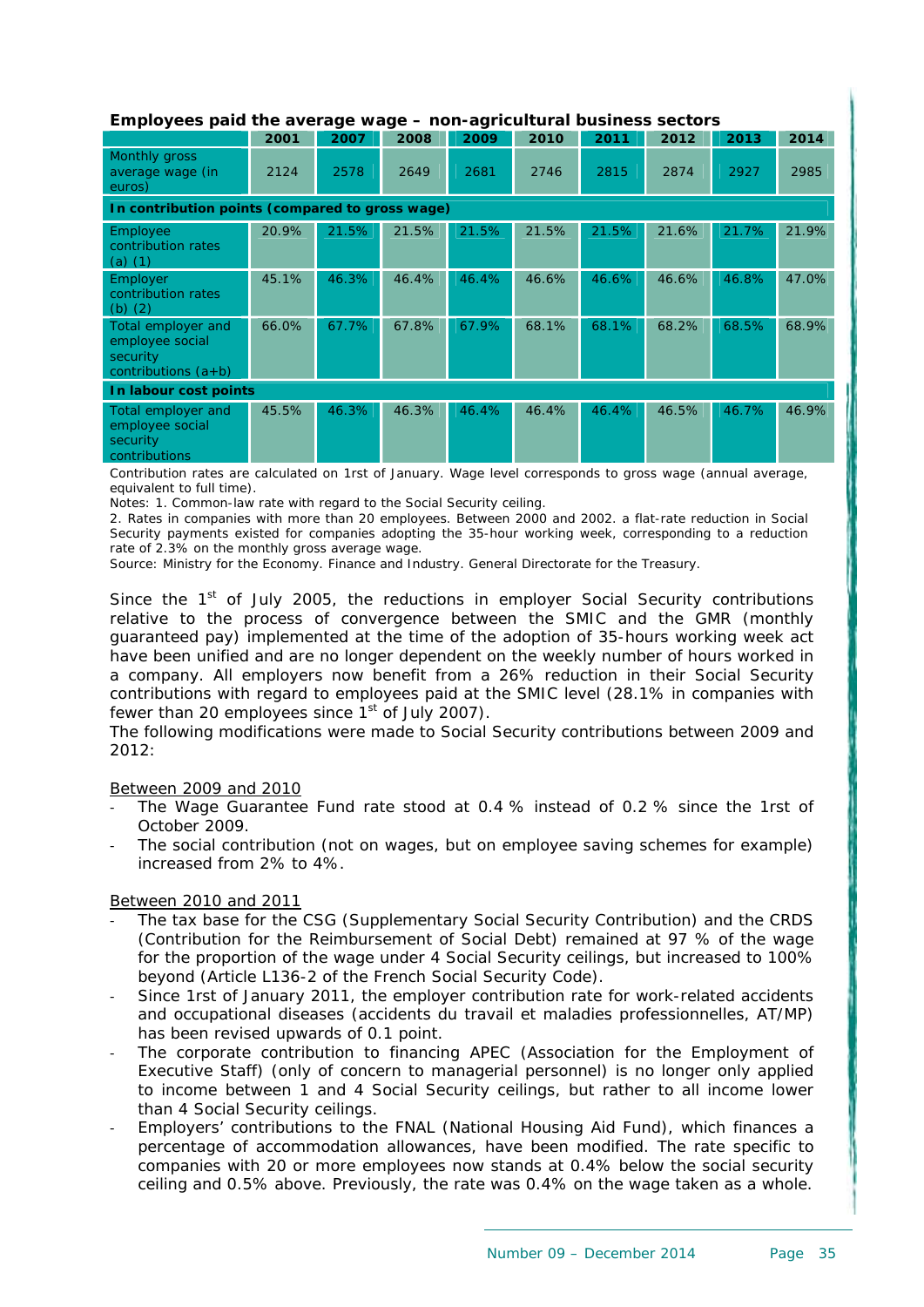In 2011, the calculation on an annual basis of general reductions in contributions payable by employees earning low wages led to lower rates of reduction by introducing variable elements of remuneration over the year into their calculation.

#### Between 2011 and 2012

- ‐ The tax base for the CSG (Supplementary Social Security Contribution) and the CRDS (Contribution for the Reimbursement of Social Debt) increased to 98.25 % of the wage (97 % in 2011) for the proportion of the wage under 4 Social Security ceilings, and remained at 100% beyond (Article L136-2 of the French Social Security Code).
- ‐ From the 1rst of April 2011, the corporate contribution to financing AGS (a fund that aims to guarantee the payment of employees in case of liquidation) has decreased to the rate of 0.30 % (0.40 % before).

#### Between 2012 and 2014

- ‐ Financing the early retirement scheme for individuals who began working at a young age will be achieved by increasing both employer and employee contributions by 0.25 point. The increase will be incremental and will be completed by  $1<sup>st</sup>$  of January 2016. On  $1<sup>st</sup>$  of November 2012, employer and employee contributions to the basic pension scheme rose by 0.1 point.
- Adjustments to rates paid by employers to cover work-related accidents and occupational diseases (accidents du travail et maladies professionnelles, AT/MP), as stipulated in the Ministerial Order of 28 December 2012, will result in an increase of roughly 0.1 point in the average national AT/MP rate.
- ‐ The 3% allowance in the base for calculating the General Social Security Contribution (CSG) and the Social Security Debt Repayment Contribution (CRDS) was eliminated with respect to employers' contributions to supplementary pension schemes.
- ‐ Although the Tax Credit for Encouraging Competitiveness and Jobs (CICE) will not bring about a corresponding reduction in employers' social security contributions, it significantly reduces labour costs. The CICE, which is based on gross wages paid to salaried employees (within a limit of 2.5 times the French minimum wage) is set at 4% for wages paid in 2013 and 6% as from 2014. The credit will be offset against corporate income tax owed in the year following the payment of wages (i.e. starting in 2014).
- ‐ Within the framework of the 2013 pension reform, an increase of the contribution rate of the employers and the employees will be distributed over 4 years, from 2014 till 2017, at the rate of: 0.15 % of for the contributions of the employers and the employees in 2014 on the whole salary and 0.05 % in 2015, 2016 and 2017.
- Within the framework of the Responsibility and Solidarity Pact, several social security reductions are scheduled from 2015 as the increasing exemption of employer contributions for wage-earning from 1 to 3.5 times the Smic.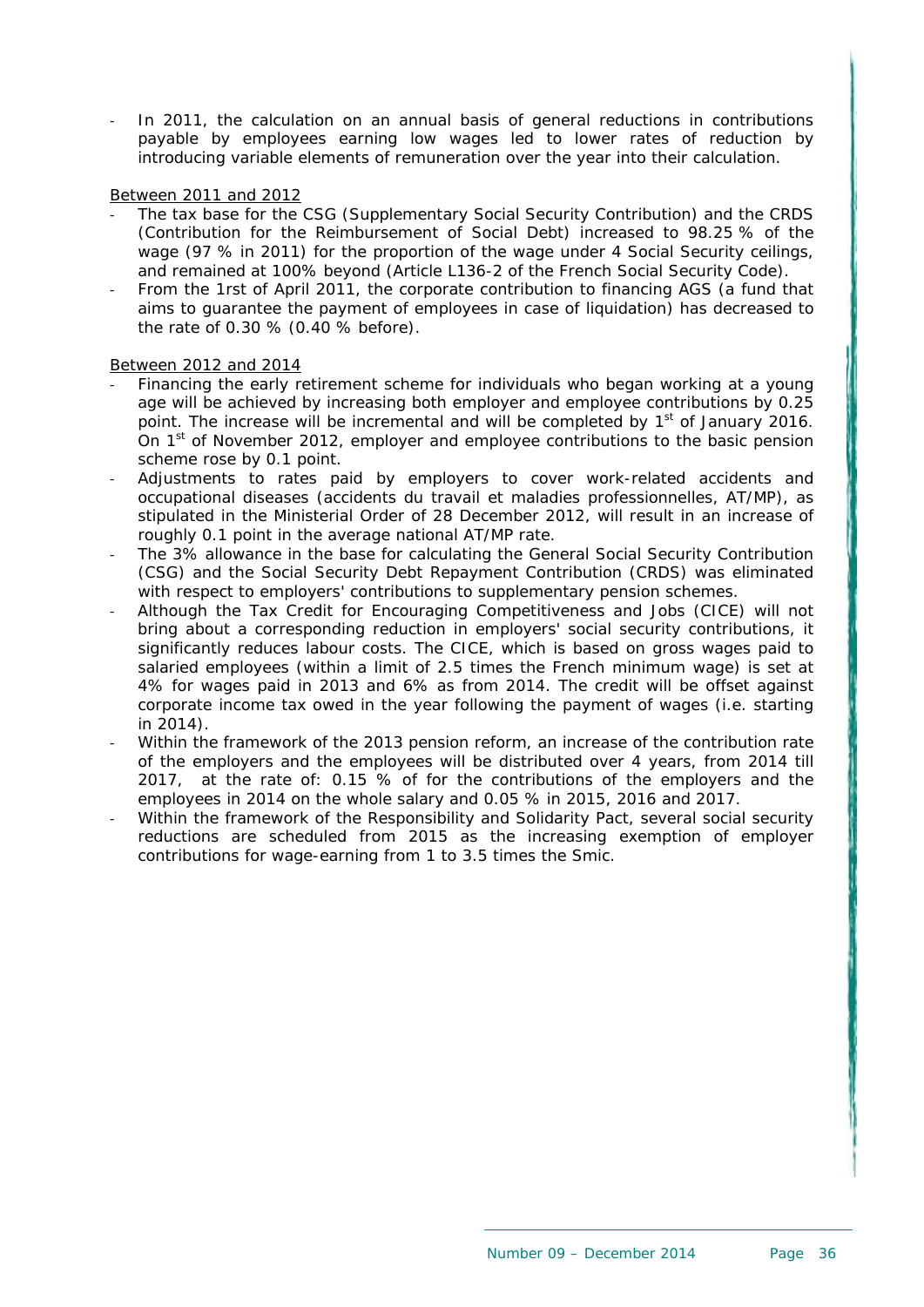| <b>Share</b><br>of<br><b>Smic</b> | <b>Gross</b><br>monthly<br>wage of<br>the<br>household |                                  | <b>Average taxation rate (excluding RSA)</b><br>"Activité") *<br>Household non eligible to or not taking<br>up "RSA Activité"<br>in 2014 (in %) |                                                  | Average taxation rate (including.<br>RSA "Activité") **<br>Household eligible to and taking up<br>"RSA Activité"<br>in 2014 (in %) |                                                    |                                                     |  |  |
|-----------------------------------|--------------------------------------------------------|----------------------------------|-------------------------------------------------------------------------------------------------------------------------------------------------|--------------------------------------------------|------------------------------------------------------------------------------------------------------------------------------------|----------------------------------------------------|-----------------------------------------------------|--|--|
|                                   |                                                        | Single.<br>no<br><b>children</b> | <b>Monoactive</b><br>couple<br>without<br>children                                                                                              | <b>Monoactive</b><br>couple with<br>two children | Single.<br>no<br>children                                                                                                          | <b>Monoactive</b><br>couple<br>without<br>children | <b>Monoactive</b><br>couple with<br>two<br>children |  |  |
| 0.5                               | 723                                                    | 14.6                             | 13.6                                                                                                                                            | 12.8                                             | $-9.5$                                                                                                                             | $-26.3$                                            | $-26.3$                                             |  |  |
| 1                                 | 1 4 4 5                                                | 18.5                             | 17.5                                                                                                                                            | 17.1                                             | 16.9                                                                                                                               | 7.8                                                | $-2.0$                                              |  |  |
| 1.5                               | 2 1 6 8                                                | 26.8                             | 21.8                                                                                                                                            | 21.5                                             | 26.8                                                                                                                               | 16.8                                               | 15.7                                                |  |  |
| $\overline{2}$                    | 2891                                                   | 28.1                             | 23.9                                                                                                                                            | 22.1                                             | 28.1                                                                                                                               | 23.9                                               | 19.8                                                |  |  |
| 2.5                               | 3 6 1 3                                                | 30.5                             | 25.7                                                                                                                                            | 23.1                                             | 30.5                                                                                                                               | 25.7                                               | 23.1                                                |  |  |
| 3                                 | 4 3 3 6                                                | 32.5                             | 26.5                                                                                                                                            | 23.9                                             | 32.5                                                                                                                               | 26.5                                               | 23.9                                                |  |  |
| $\overline{4}$                    | 5 7 8 2                                                | 34.9                             | 27.4                                                                                                                                            | 25.5                                             | 34.9                                                                                                                               | 27.4                                               | 25.5                                                |  |  |
| 5                                 | 7 2 2 7                                                | 36.3                             | 29.9                                                                                                                                            | 26.5                                             | 36.3                                                                                                                               | 29.9                                               | 26.5                                                |  |  |
| 6                                 | 8 6 7 2                                                | 37.8                             | 31.9                                                                                                                                            | 29.0                                             | 37.8                                                                                                                               | 31.9                                               | 29.0                                                |  |  |
| 7                                 | 10 118                                                 | 39.6                             | 33.4                                                                                                                                            | 30.9                                             | 39.6                                                                                                                               | 33.4                                               | 30.9                                                |  |  |
| 8                                 | 11 563                                                 | 40.9                             | 34.5                                                                                                                                            | 32.3                                             | 40.9                                                                                                                               | 34.5                                               | 32.3                                                |  |  |
| 9                                 | 13 008                                                 | 42.1                             | 35.4                                                                                                                                            | 33.5                                             | 42.1                                                                                                                               | 35.4                                               | 33.5                                                |  |  |
| 10                                | 14 454                                                 | 43.0                             | 36.1                                                                                                                                            | 34.4                                             | 43.0                                                                                                                               | 36.1                                               | 34.4                                                |  |  |
| 13                                | 18 790                                                 | 45.1                             | 39.1                                                                                                                                            | 37.8                                             | 45.1                                                                                                                               | 39.1                                               | 37.8                                                |  |  |
| 15                                | 21 681                                                 | 46.0                             | 40.8                                                                                                                                            | 39.6                                             | 46.0                                                                                                                               | 40.8                                               | 39.6                                                |  |  |

## <span id="page-37-0"></span>Table 42 • **Average taxation rate per earned income bracket**

\* Average taxation rate (excluding RSA "Activité") = (wage contributions + income tax (including PPE) + CSG+ CRDS) / gross wage. For calculation of the rate. the household is considered as not being eligible for the RSA (a young person under 25 years of age without children. for example) or not exerting its right.

\* Average taxation rate (including RSA "Activité") = (wage contributions + income tax (including PPE together with RSA) + CSG (Cotisation Sociale Généralisée – General Social Contribution) + CRDS (Contribution au Remboursement de la Dette Sociale – Contribution to Repayment of the Social Debt) – RSA "Activité") / gross wage. For calculation of the rate, the household is considered as being eligible for the RSA and exerting its right.

Notes: Calculation of taxation rates does not take account of any tax advantages households might enjoy, with regard to household employees for example, or of benefits (excluding RSA "Activité") that might be paid to them (Housing allowances, family benefits, etc. ). Above the Social Security ceiling (3 129€ gross monthly, that is 2.2 Smic), contributions applied are those for managerial staff. The employee is considered as working in a company with over 20 employees and children are considered as attending primary school.

Interpretation: in 2014, a single person without children working half-time and paid the Smic (€715 gross per month) has an average taxation rate of 14.6 % if he/she is not eligible for the RSA or does not exert his/her right and -9.5% if he/she is eligible for the RSA and exerts his/her right.

Source: General Directorate for the Treasury. Paris model. Average legislation for 2014.

The implementation of the "Revenu de Solidarité Active" (RSA) on the 1rst of June 2009 and its linkage with the "Prime Pour l'Emploi" (PPE) in accordance with a nonconcurrency principle (RSA "Activité" totals for year N are deducted from PPE totals paid out in year N+1 with regard to income for year N) suggested a widening of the definition of the tax rate to include RSA "Activité".

In order to take into account the fact that support for low-income workers' purchasing power has in part been transfered from the tax sphere (PPE) to the social sphere (RSA), two taxation rate concepts have been selected here:

- a taxation rate for a household ineligible for the RSA or not exerting its right;
- a taxation rate extended to include the RSA "Activité" for an eligible household exerting its right.

In comparison with average taxation rates bearing on 2012 legislation, one can observe an increase in taxation rates of a few tenths of percentage points, especially for both low and high-income households. It is explained by:

- the income tax schedule freeze, while income increased;
- for the higher income households, the new tax rate at  $45\%$ ;